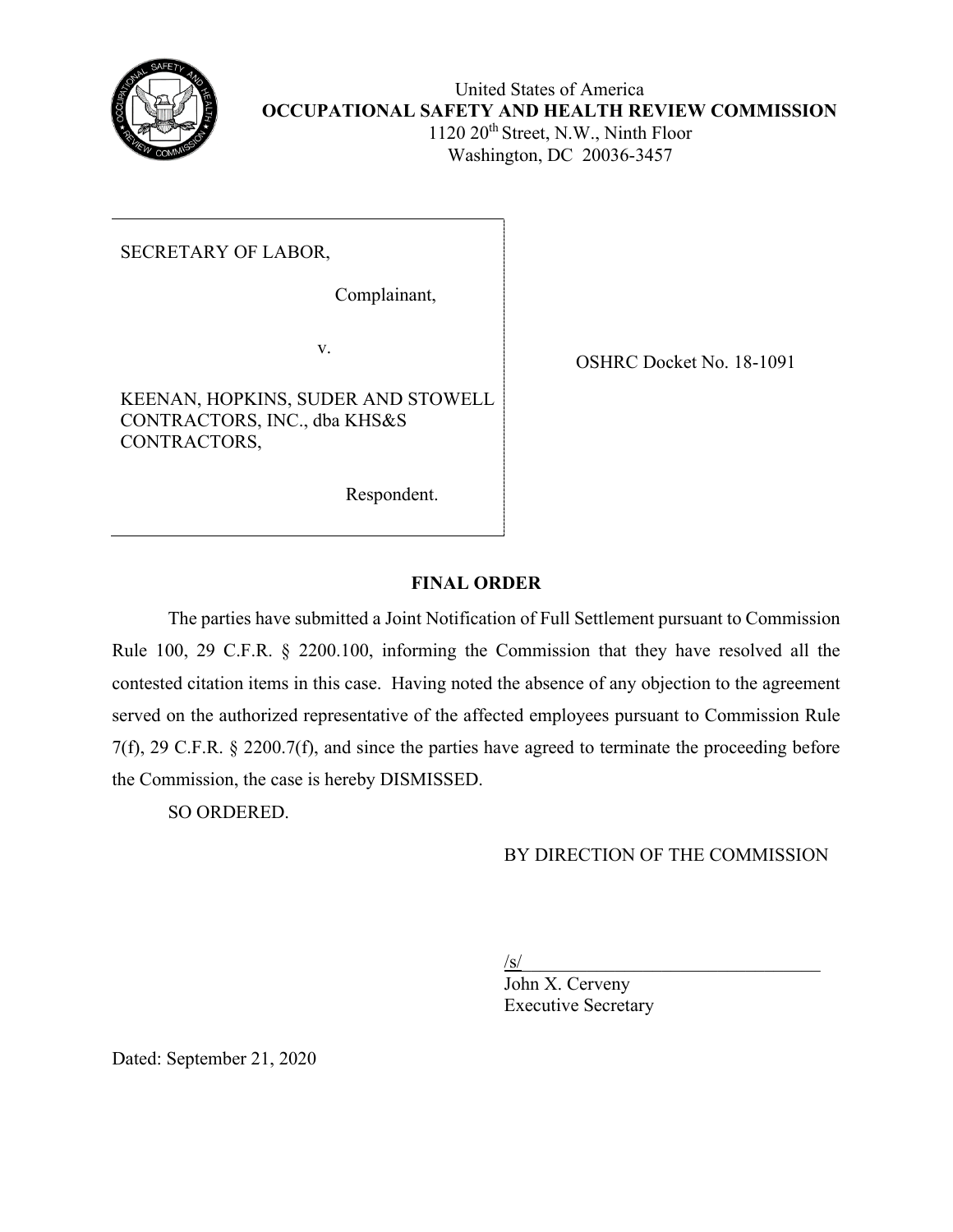## Some personal identifiers have been redacted for privacy purposes. **United States of America OCCUPATIONAL SAFETY AND HEALTH REVIEW COMMISSION**

SECRETARY OF LABOR,

Complainant,

OSHRC Docket No. 18-1091

v.

KEENAN, HOPKINS, SUDER, AND STOWELL CONTRACTORS, INC., dba KHS&S CONTRACTORS,

Respondent.

Appearances:

Bryan Kaufman, Esq., Department of Labor, Office of the Solicitor, Denver, Colorado For Complainant

Kristin R.B. White, Esq., and Benjamin J. Ross, Esq., Fisher & Phillips, LLP, Denver, Colorado For Respondent

Before: Judge Patrick B. Augustine – U. S. Administrative Law Judge

## **DECISION AND ORDER**

## I. **Procedural History**

This proceeding is before the Occupational Safety and Health Review Commission (the "Commission") under section 10(c) of the Occupational Safety and Health Act of 1970, 29 U.S.C. § 651 *et seq.* (the "Act"). Respondent, Keenan, Hopkins, Suder and Stowell Contractors, Inc. ("KHS&S"), is a carpentry and drywall contractor. (Tr. 220, 307, 406). KHS&S was performing work on a construction site for an outlet mall called the Denver Premium Outlets ("DPO"), located at 13801 Grant Street, Thornton, Colorado, 80023. (Tr. 399).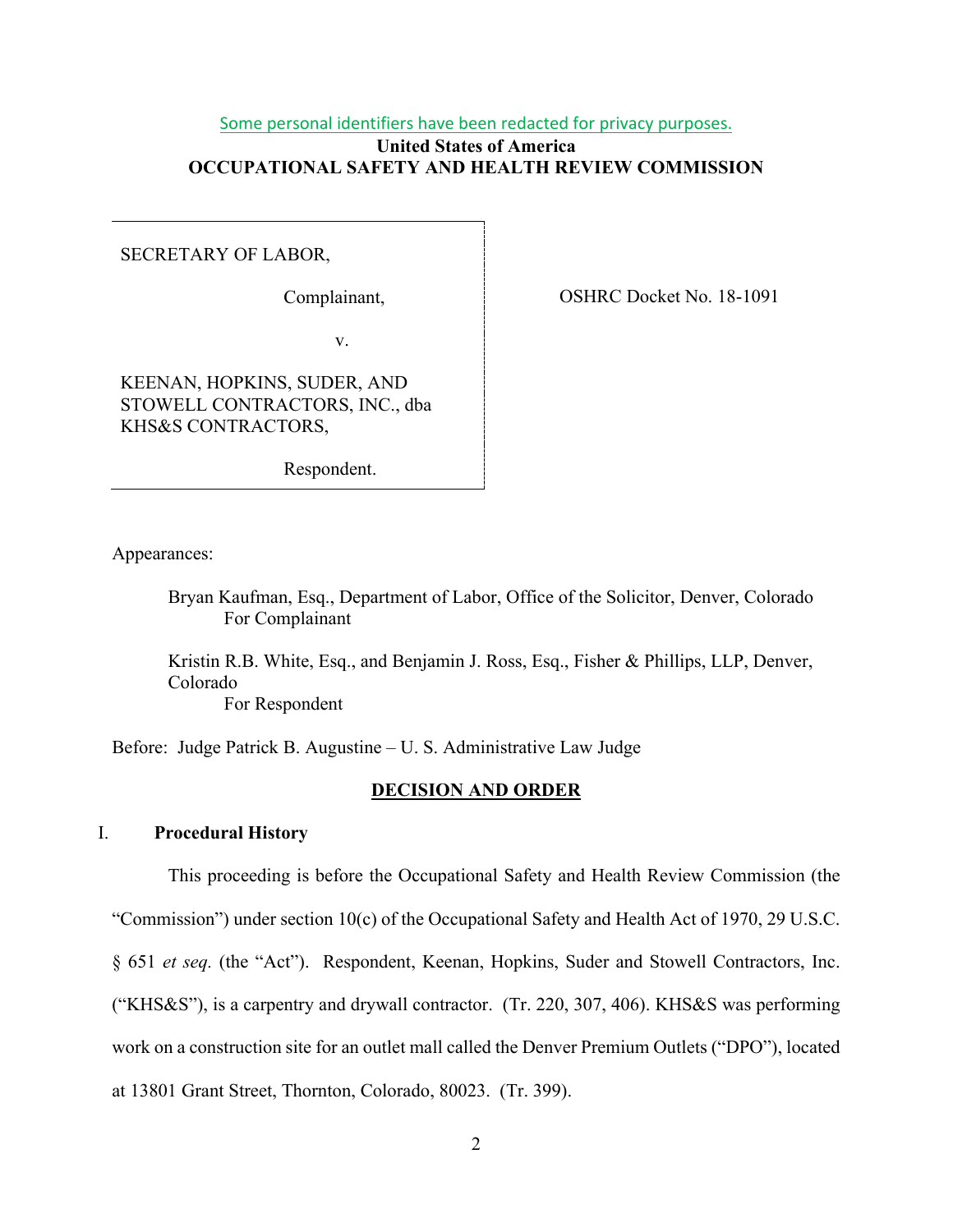On the afternoon of March 3, 2018, two employees of KHS&S, [Redacted] and Eusebio Ruiz, were directed to remove existing pieces of plywood from the deck and replace them with larger pieces. (Tr. 112-114). At about 2:00 p.m. on March 3, 2018, [Redacted] and Mr. Ruiz removed the screws from the smaller piece of plywood, which was covering a hole in the decking, to replace it with larger pieces of plywood, (Tr. 48, 112-113, 123-24, 630; Ex. R-13). In the process of removing the smaller piece of plywood, [Redacted] fell through the exposed hole in the decking to the concrete floor below. After this accident the Occupational Safety and Health Administration ("OSHA") Denver, Colorado Area Office received a report of the accident.

In response, on March 16, 2018, OSHA sent Compliance Safety and Health Office ("CSHO") Brian Oberbeck to conduct an inspection. (Tr. 397-99). As a result of the inspection, OSHA issued a two-item *Citation and Notification of Penalty* (the "Citation") to Respondent alleging three serious violations of the Act and proposing a total penalty of \$14,136. The Citation was issued on June 6, 2018. Respondent timely contested the Citation, bringing the matter before the Commission.

Citation 1, Item 1 alleged a serious violation of 29 C.F.R. § 1926.20(b)(2) for Respondent's failure to maintain a safety program which provided for frequent and regular inspections of jobsites, materials, and equipment to be made by a competent person. (Citation at 6). Citation 1, Item 2a alleged two instances of a serious violation of 29 C.F.R. § 1926.454(a) for failing to ensure that employees working on scaffolds and aerial lifts were trained by a person qualified in the subject matter to recognize the hazards associated with the type of scaffold being used and to understand the procedures to control or minimize those hazards. (Citation at 7-8). Citation 1, Item 2b alleged a serious violation of 29 C.F.R.  $\S$  1926.503(a)(1) for failing to provide a training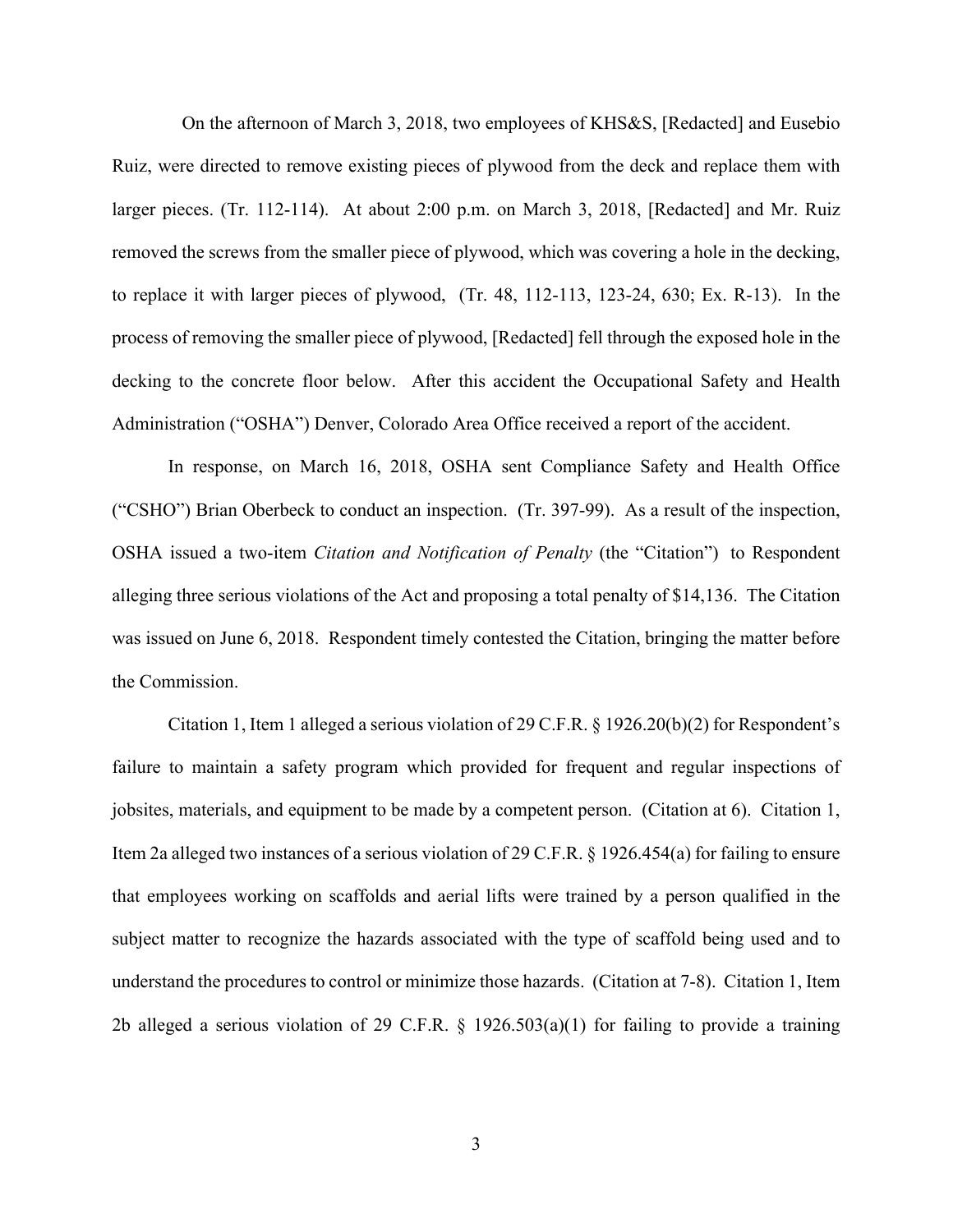program enabling recognition of, and appropriate protective procedures for, fall hazards for each employee who might be exposed to fall hazards. (Citation at 9).

A three-day trial was held from May 14 through May 16, 2019, in Denver, Colorado. Five witnesses testified: (1) KHS&S leadman Joel Peraza Soto; (2) KHS&S Director of Safety and Risk Control Michael Cabrea; (3) KHS&S safety engineer Christian Mancera Garcia; (4) CSHO Brian Oberbeck; and (5) KHS&S general foreman Morgan Payne. Both parties filed post-trial briefs. After briefing, Respondent filed a "Motion to Strike Portion of Complainant's Post-Trial Brief" ("Motion to Strike") which Complainant opposes.

Pursuant to Commission Rule 90, after hearing and carefully considering all the evidence and the arguments of counsel, the Court issues this Decision and Order as its findings of fact and conclusions of law. As discussed further below, the Court finds Respondent violated Citation 1, Item 1 and Citation 1, Item 2a. The Court also finds, however, Complainant failed to establish a violation of Citation 1, Item 2b, because he failed to establish the exposed employee was not provided adequate training. Accordingly, the Citation is AFFIRMED in part and VACATED in part. The Court assesses a penalty of \$7,068 for Citation 1, Item 1 and a penalty of \$4,712 for Citation 1, Item 2a, for a total penalty of \$11,780.

#### II. **Stipulations**

The parties entered into stipulations ("Joint Stipulation Statement") prior to the beginning of trial. The Joint Stipulation Statement was introduced into the record as Joint Exhibit No. 1 (hereinafter "Ex. J-1"). (Tr. 13). In lieu of reproducing the stipulations in their entirety, the Court will make references to the Joint Stipulation Statement as necessary.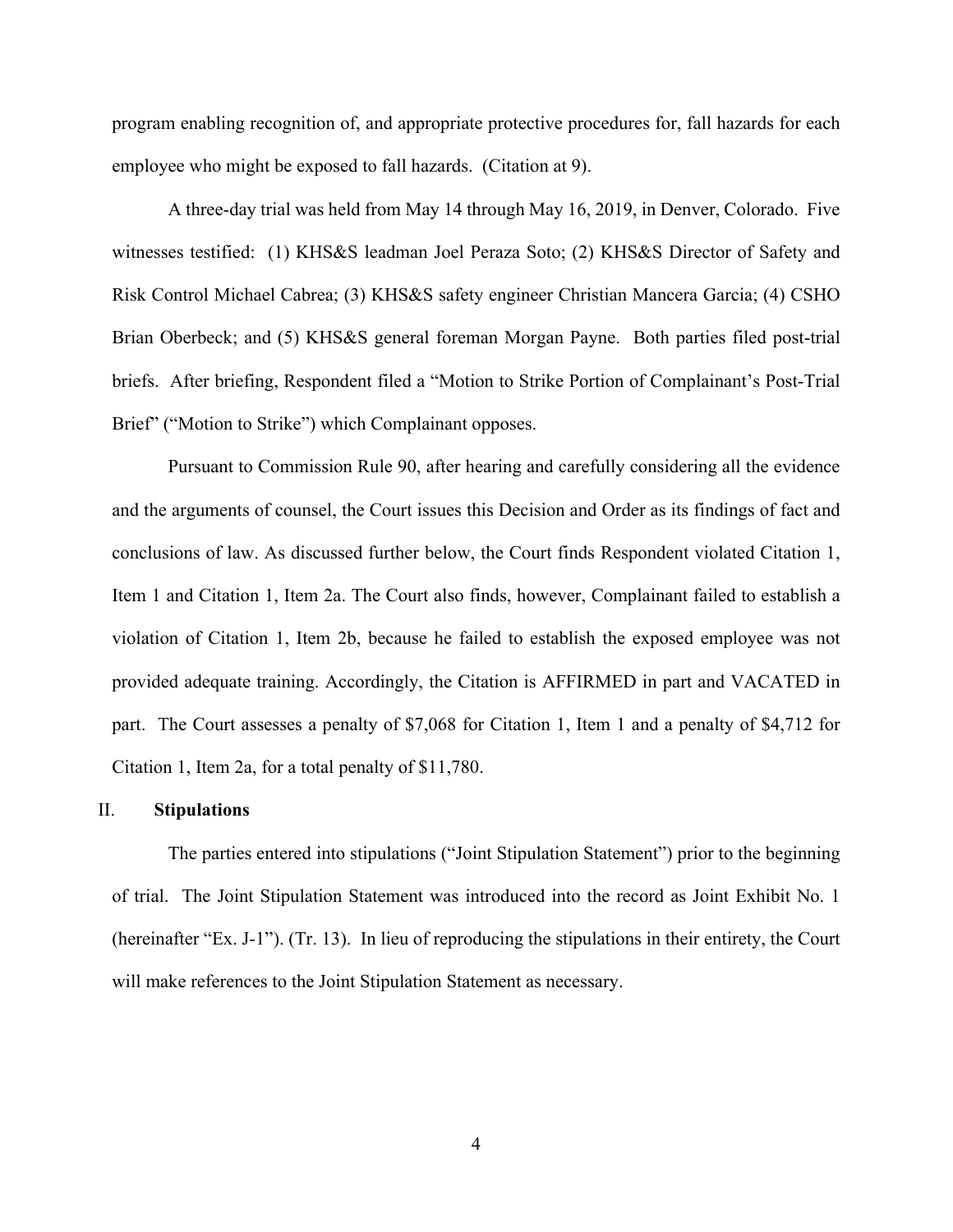### III. **Jurisdiction**

The Court has jurisdiction over the parties and subject matter in this case under sections 3(3),  $3(5)$  and  $10(c)$  of the Act. The Court obtained jurisdiction over this matter under section  $10(c)$  of the Act upon Respondent's timely filing of a notice of contest. 29 U.S.C. § 659(c). (*See* Ex. J-1, ¶3). The Court also finds Respondent is an employer engaged in interstate commerce within the meaning of sections 3(3) and 3(5) of the Act, 29 U.S.C. § 652(5). *See Slingluff* v. OSHRC, 425 F.3d 861, 866–67 (10th Cir. 2005). (Ex. J-1, ¶ 3); (Tr. 8).

### **IV. Factual Background**

In March of 2018, Respondent was a subcontractor working under general contractor Whiting-Turner to provide framing and drywall services at the DPO construction worksite. (Ex. J-1, ¶ 4). On March 2, 2018, Respondent's employees had largely finished their work on framing towers for Building 1 of the DPO and were preparing to start work on framing a tower for Building 2.<sup>[1](#page-4-0)</sup> (Tr. 103-04, 574-75, 630). Before Respondent began work on Building 2, Whiting-Turner held a "roof hatch coordination" meeting on March 2, 2018, at 1:00 p.m. (Tr. 408-09, 634-36; Ex. C-4). This meeting was attended by, among others, representatives from Whiting-Turner; a representative from another subcontractor, Complete Contracting ("Complete"); and Respondent's foreman, Morgan Payne. (Tr. 408-09, 634-36; Ex. C-4). Among the issues discussed were the plans for Complete to cut "openings" in three buildings, Buildings 1, [2](#page-4-1), and  $3.^2$  (Tr. 636-38; Ex.

<span id="page-4-0"></span> $<sup>1</sup>$  It is unclear how many buildings were planned for the DPO site, although the evidence suggests</sup> as many as eight. (Tr. 686; Ex. C-4). The buildings most relevant for the issues raised in the Citation are Buildings 1, 2, and 3. (Tr. 103-04, 574-75, 637-38; Ex. C-4).

<span id="page-4-1"></span> $2$  The purpose of the "openings" Complete intended to cut appears to have not been uniform. The opening ultimately cut on Building 2 was repeatedly described as a "roof access hatch," which was flush with the deck of the tower. (Tr. 38, 79, 406, 651; Ex. C-1 at 11). There was also evidence introduced showing openings for HVAC RTUs (roof top units), which, with their openings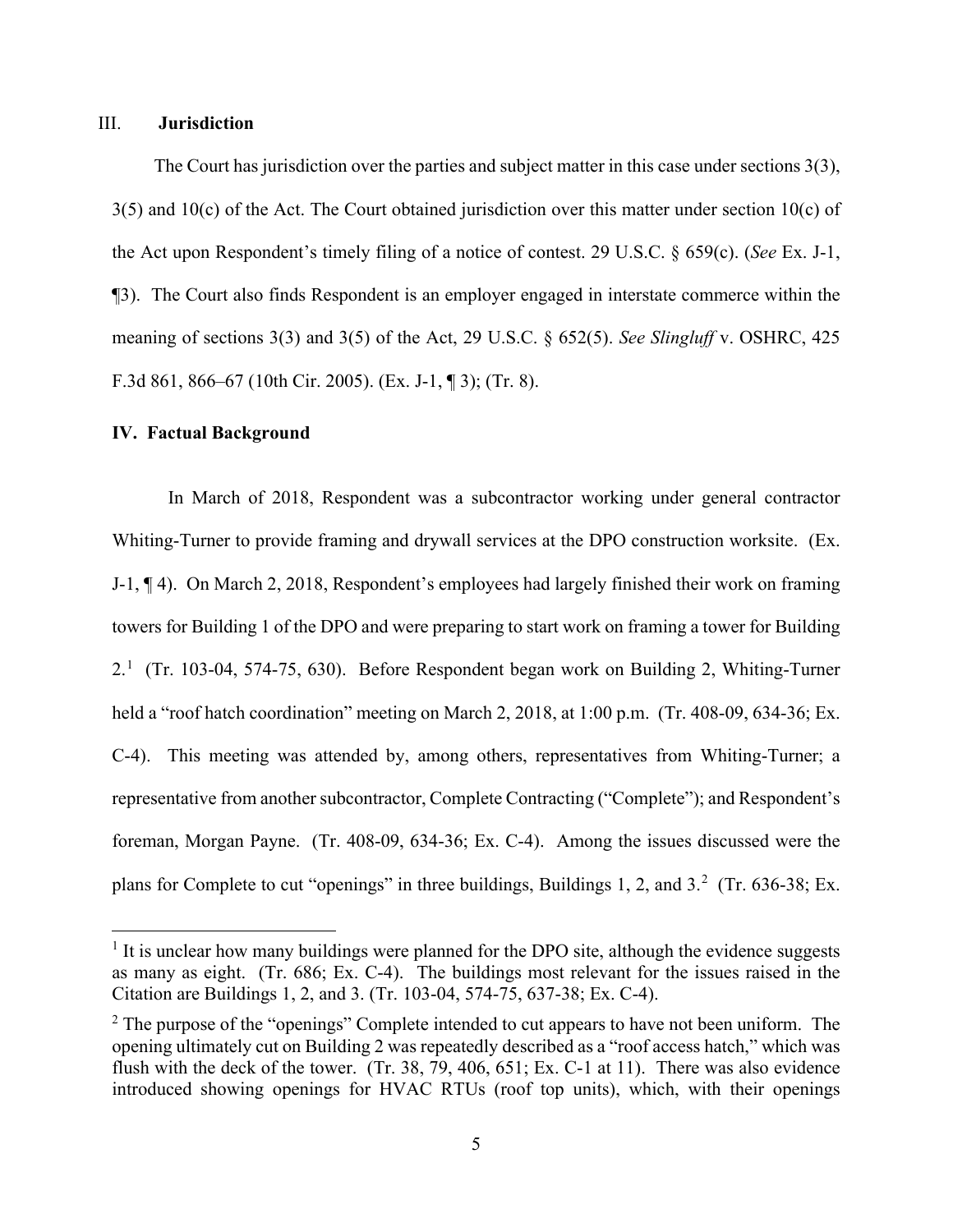C-4). By the end of this meeting, Mr. Payne knew Complete planned on cutting openings on the three buildings by the end of Monday, March 3, 2018 although he did not know the exact schedule. (Tr. 637-38). Mr. Payne believed Complete's representative would inform him when the work was finished. (Tr. 637). Between the coordination meeting and the accident, Mr. Payne never informed anyone else from KHS&S about the openings to be cut. (Tr. 415, 640-41). Mr. Payne did not contact anyone from Complete to see if any openings had been cut, nor did anyone from Complete inform Mr. Payne if any openings had been cut. (Tr. 696-97, 719-20).

On Saturday, March 3, 2018, the day after Mr. Payne attended the coordination meeting, Respondent's employees began preparing the deck of the tower of Building 2 for framing work. (Tr. 105-06, 639-41). Mr. Payne visited Building 2 that day, but he did not inspect the deck of the tower on which Respondent's crew would be working to see if any openings had been cut. (Tr. 413-15, 503, 686). Despite having never informed anyone of the plans of Complete to cut openings in the decks of Buildings 1, 2, and 3, Mr. Payne relied on the leadman for the crew, Joel Soto Peraza, to inspect and prepare the deck for framing work, which was to begin the following Monday. (Tr. 69, 86-87, 413-15, 625-26, 640-41).

 On the morning of March 3, 2018, Mr. Peraza visited the tower deck of Building 2 and filled out a "pre-task plan" ("PTP"). (Tr. 44-45, 99-100). Filling out the PTP involved inspecting the worksite to identify potential safety hazards. (Tr. 44-45, 99-100). Although holes were not directly listed in the PTPs, it was something Mr. Peraza and his crew were trained to look for and, if one were to be found, the work area would be closed to workers until the hole could be covered and marked. (Tr. 45, 100).

approximately 18 inches above the deck, bear little resemblance to the opening on the deck of Building 2. (Tr. 515-16; *Compare* Ex. C-1 at 2, *with* Ex C-1 at 8).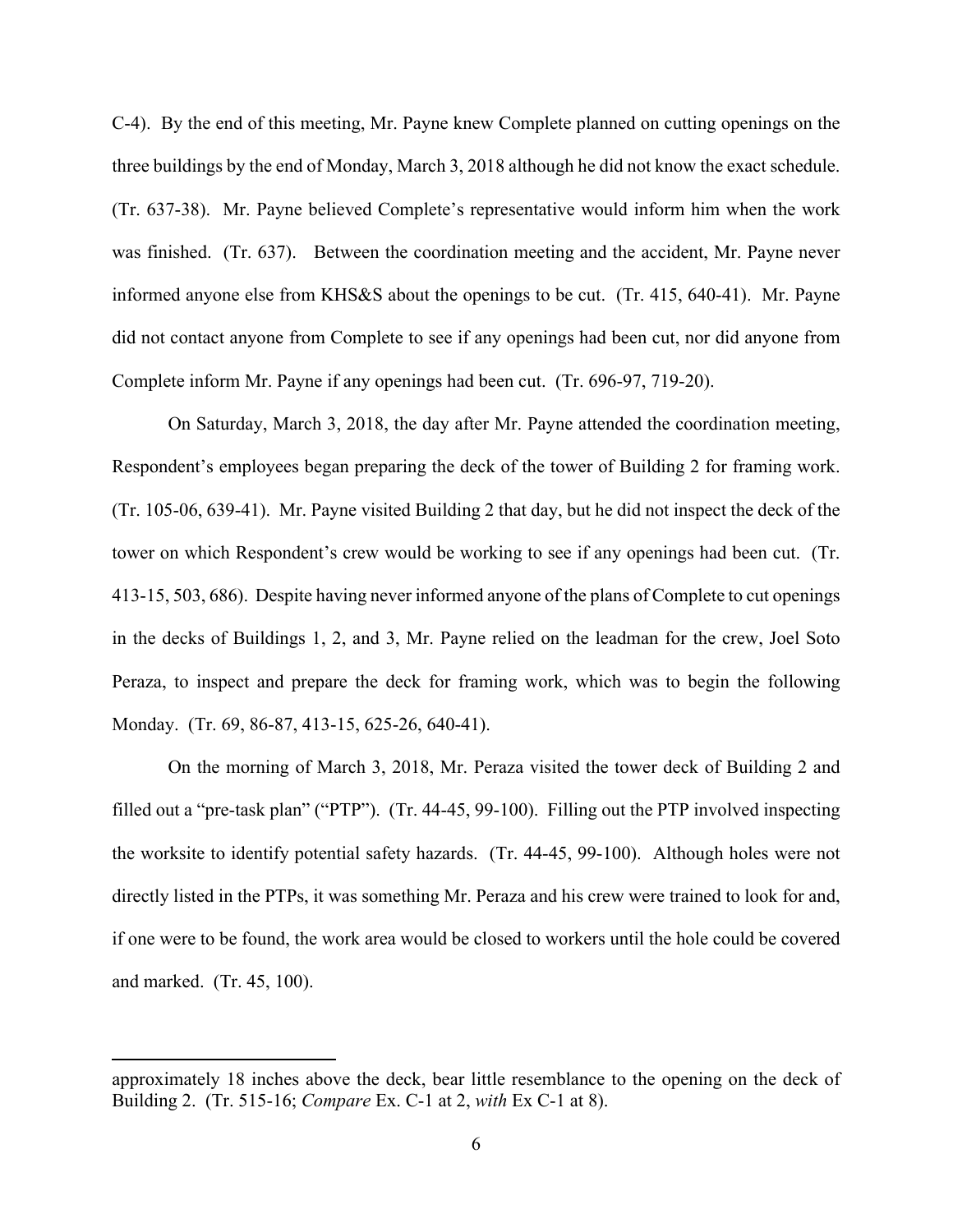Already extant on the deck during Mr. Peraza's PTP inspection of Building 2 were three pieces of plywood, two larger and one smaller, and a piece of metal decking the approximate size of the smaller piece of plywood. (Tr. 110-12, 149-50, 547-51; Ex. C-1 at 8, 9 & 11; Ex. R-13). The smaller piece of plywood had been screwed into place on the deck. (Tr. 115-17, 147). Mr. Peraza observed the pieces of plywood during his PTP inspection; however, he could not recall if he observed the piece of metal decking. (Tr. 50, 60-62, 110-14, 118). Mr. Peraza did not know who had laid the plywood on the deck, but he believed it could have been another subcontractor or a member of his own crew. (Tr. 81-82). Unbeknownst to Mr. Peraza, at some point between the coordination meeting with Mr. Payne the day before and the next day, Complete had cut an opening in the deck and covered it but had not marked it as a "hole," as required by OSHA regulations. (Tr. 104-05, 114-15, 200, 320-21, 413, 513-15). The smaller piece of plywood was covering this hole, which opened to the concrete floor 15 feet below the deck. (Tr. 481, 649-650; Ex. C-1 at 14-15). Although the area below the deck was accessible to him, Mr. Peraza did not go below the deck to look up and see if the piece of plywood was covering a hole during his PTP inspection. (Tr. 83-84, 138-41, 426-27, 649-650; Ex. C-1 at 14-15, Ex. C-2 at 01:48-02:29).

On the afternoon of March 3, 2018, Mr. Peraza directed two members of his crew, [Redacted] and Eusebio Ruiz, to install plywood on the deck of the tower of Building 2 so the crew could bring up scaffolding to begin framing work the following Monday. (Tr. 69, 73, 86-87). Mr. Paraza directed them to remove the existing pieces of plywood from the deck and replace them with larger pieces, because he believed the "little pieces" constituted a tripping hazard. (Tr. 112-114). At about 2:00 p.m. on March 3, 2018, [Redacted] and Mr. Ruiz removed the screws from the smaller piece of plywood, which was covering the hole in the decking, to replace it with larger pieces of plywood. (Tr. 48, 112-113, 123-24, 630; Ex. R-13). In the process of removing the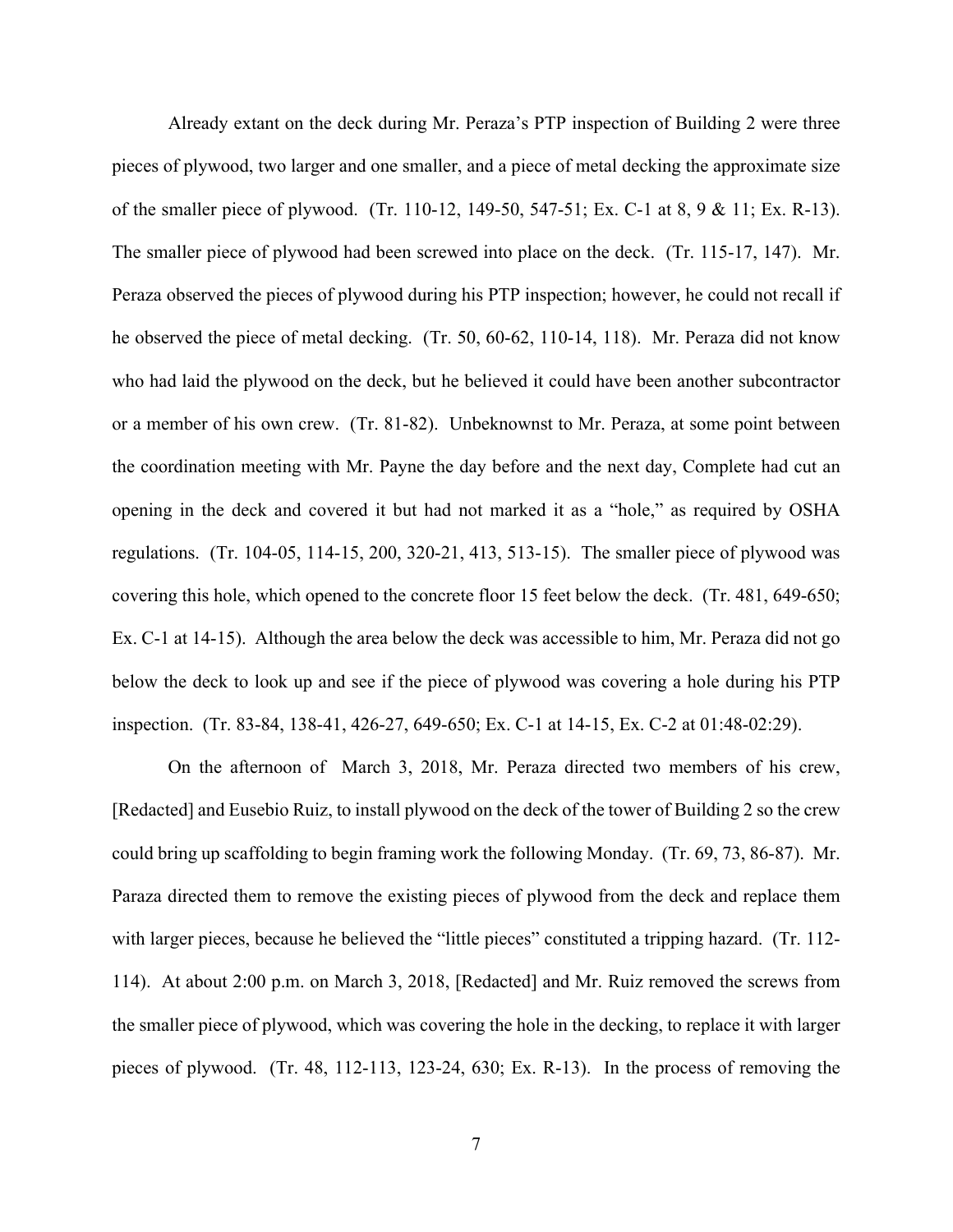smaller piece of plywood, [Redacted] fell through the exposed hole in the decking to the concrete floor below.<sup>[3](#page-7-0)</sup> (Tr. 481; Ex. C-2 at 13:50-14:08). Mr. Peraza saw [Redacted] removing the screws from the smaller piece of wood and "grabbing" the wood to remove it, but he did not see [Redacted] fall because he was not facing that direction at the time. (Tr. 123-24). [Redacted] suffered brain injuries and was hospitalized as a result of his fall. (Tr. 481-84, 708).

The CSHO was assigned to investigate the accident and visited the worksite on March 16,  $2018<sup>4</sup>$  $2018<sup>4</sup>$  $2018<sup>4</sup>$  and again on March 27, 2018.<sup>[5](#page-7-2)</sup> (Tr. 397-99). The CSHO met with multiple individuals to discuss the accident, including Mr. Payne and Mr. Peraza, as well as representatives from Whiting-Turner, Complete, and the employees' union. (Tr. 399-405; Ex. C-2). Through his investigation, the CSHO learned the name of the other members of Mr. Peraza's crew on the date of the accident: Sergio Hernandez, Daniel Chavarin, Miguel Mendoza, and Javier Cuaves. (Tr. 411-12). The CSHO also discussed training with various KHS&S employees and reviewed documents regarding training. (Tr. 488-90). Ultimately, the CSHO concluded: (1) Respondent had failed to adequately inspect the worksite; (2) Messrs. Ruiz, Hernandez, and Chavarin were working on scaffolds and operating aerial lifts without training; and (3) Mr. Ruiz was doing leading edge work without training in fall protection. (Tr. 507-11; Ex. C-27). Based on the CSHOs conclusions, Complainant issued the Citation.

Respondent's employees who testified at trial were as follows:

<span id="page-7-0"></span><sup>&</sup>lt;sup>3</sup> It seems, in picking up the piece of plywood to remove it, [Redacted]' vision was obscured by the plywood, thereby blocking his view of the exposed hole beneath it. (Ex. C-2 at 13:50-14:08).

<span id="page-7-1"></span><sup>&</sup>lt;sup>4</sup> The record indicates there was a substantial delay in responding to Respondent's report of the accident due to a "transcription error" on the report filed with the OSHAs hotline and thereafter forwarded to the Denver Area Office. (Tr. at 399, 512).

<span id="page-7-2"></span> $<sup>5</sup>$  Apparently, two of the workers the CSHO wanted to interview were not available on March 16,</sup> 2018 requiring his return to the worksite. (Tr. at 450-51).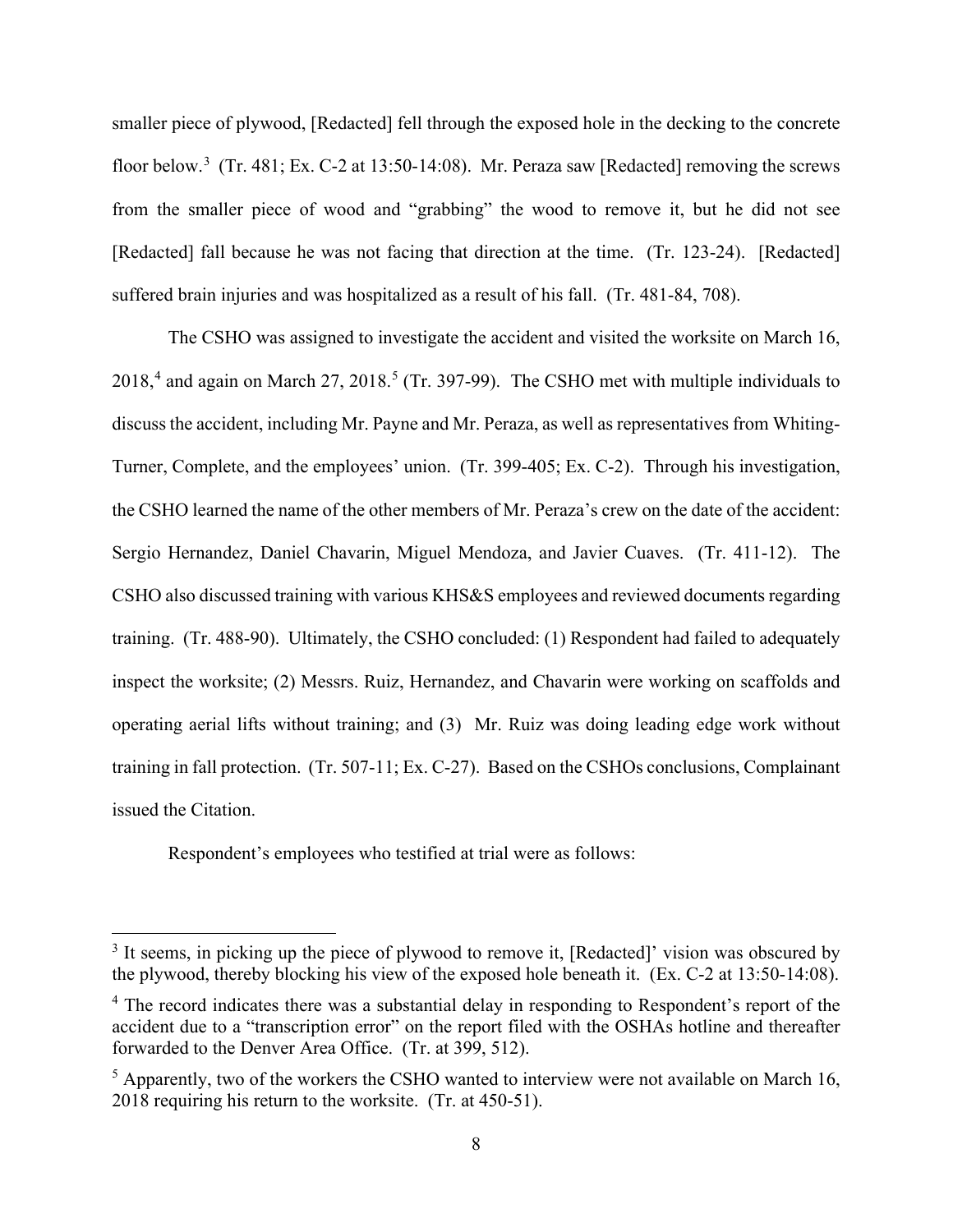Joel Peraza Soto was a "leadman" for Respondent and the supervisor of the crew on the deck of the tower of Building 2 at the DPO site on the day of the accident. (Tr. 38-39). As a leadman, Mr. Peraza would typically lead a crew of six to ten men, depending on the work being done. (Tr. 39-40). His duties as a leadman included reading blueprints to do the "layout plans" for walls to be constructed, giving instructions to his crew of framers, and inspecting the security and safety of the worksite and equipment. (Tr. 37-40). He has worked in the construction industry for over 20 years, progressing from a "learner of framing," to a framer, to a leadman, and then a foreman. (Tr. 93). He has his OSHA 10 and OSHA 30 certifications. (Tr. 96, 128-29). At the time of the accident, Mr. Peraza had worked for KHS&S approximately four months. (Tr. 35-36). Based on his work experience, he was designated as the "competent person" by Respondent to inspect KHS&S worksites for safety issues. (Tr. 57, 102-03, 391-92, 687). Mr. Peraza had received training from Mr. Mancera in fall protection, scaffolds, and aerial lifts. (Tr. 46-47). He had also attended daily meetings where these topics were discussed. (Tr. 106-07).

Michael Cabrea was the Director of Safety and Risk Control for Respondent on the day of the accident. (Tr. 162-63). He had worked for Respondent for approximately two years and held similar positions with various firms before his position with KHS&S. (Tr. 217-19). He received training in various safety matters and has his OSHA 10 and OSHA 30 certifications. (Tr. 217-19). Among other duties, Mr. Cabrea's department was responsible for examining risks associated with construction work and to reduce or mitigate those risks, including developing and instituting safety training programs for employees. (Tr. 163, 220). As to training, employees at the DPO site went through Respondent's new-hire orientation training as well as an orientation training program with the general contractor, Whiting-Turner. (Tr. 169-70, 220-21). All of Respondent's employees are hired through a union, who also trains the employees. (Tr. 227-28). In addition to those trainings,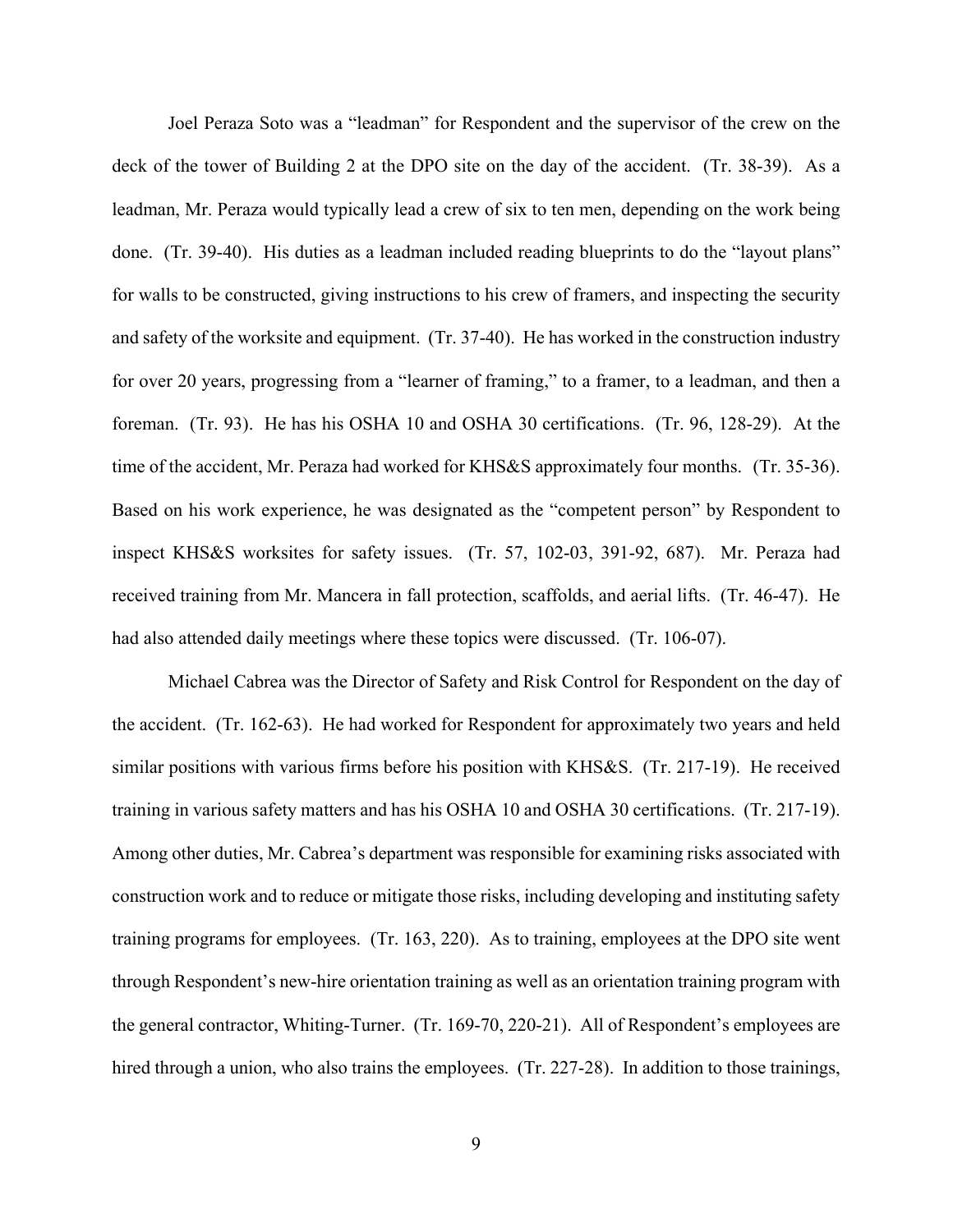members of specific crews meet for "pre-huddle" meetings to discuss site-specific safety hazards prior to the start of work each day. (Tr. 220-221, 229-30). Employees also meet for weekly toolbox topic meetings to discuss safety issues. (Tr. 221; Ex. R-9).

Christian Mancera Garcia was a safety engineer for Respondent on the day of the accident. (Tr. 269). He received a bachelor's degree in safety and health management and had worked in the construction industry for five years, four of those years with Respondent. (Tr. 269-70). Prior to working for Respondent, he worked for a general contractor for a year where he was in charge of inspecting and monitoring a single worksite with regard to safety issues. (Tr. 275-76). His duties with Respondent include inspecting, auditing, and mitigating safety issues at Respondent's worksites, as well as training employees. (Tr. 279-80). New employees at the DPO worksite received initial processing and review of Respondent's "Employee Safety Standards" ("ESS") with an administrative staff member named Rosa Thompson at another worksite in Gaylord, Colorado, and then the new employees would train with Mr. Mancera the next day at the DPO worksite. (Tr. at 301). Ms. Thompson's "training" was just a review of the employee safety standards, which Mr. Mancera covered in more depth at the DPO worksite. (Tr. 303-04, 345-47, 370-74). Every new employee received training from Mr. Mancera. (Tr. 370). Due to the high turnover rate at the DPO worksite Mr. Mancera estimated he trained around 600 employees. (Tr. 304-05).

Mr. Mancera conducted his training at the DPO site, both in a trailer and in the field, and he provides this training in both English and Spanish. (Tr. 341, 357). He also conducted the same training at the Gaylord site, and many of those employees later transferred to the DPO site. (Tr. 357-58). He trains the employees on the inspection, use, and maintenance of scaffolds; on fall protection; inspecting the work area for holes; and aerial lifts, including scissor and boom lifts.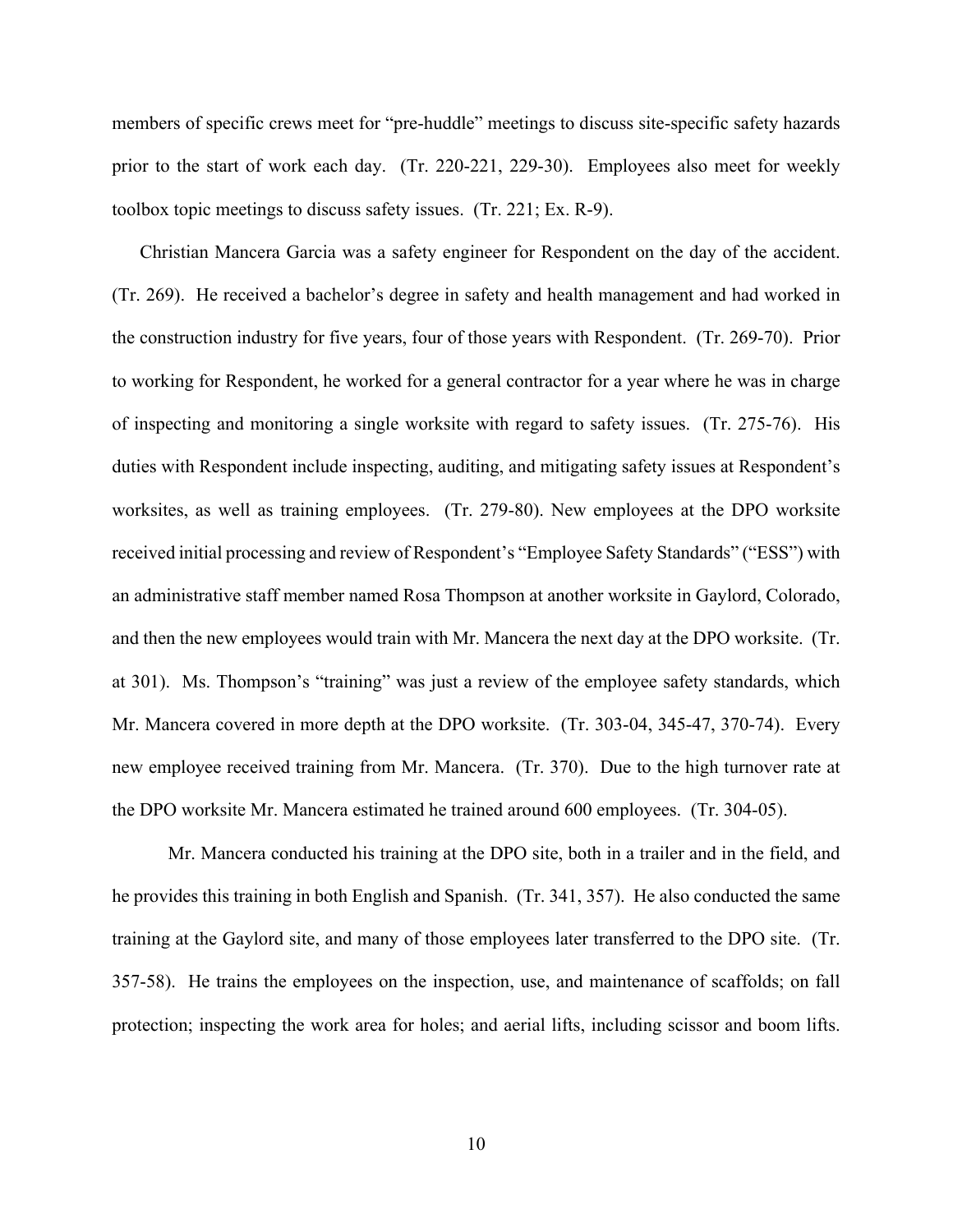(Tr. 341-57). All employees at the DPO worksite received Respondent's training, even if they had also received training from Whiting-Turner or from their union. (Tr. 382-84).

Mr. Mancera conducted walkthrough inspections of Respondent's worksites along with the Respondent's worksite's foreman or superintendent. (Tr. 292). He was not at the DPO worksite on the date of the accident. (Tr. 316-19).

Morgan Payne was Respondent's general foreman for the DPO project on the date of the accident. (Tr. 571, 585). He had worked for Respondent for six years as of that date, starting as a carpenter, then moving on to be a leadman, a foreman, and then a general foreman. (Tr. 571-72). He had only been a general foreman a couple of months, starting in early 2018. (Tr. 571). As a general foreman, his main duties involved scheduling and coordination among Respondent's work crews, the general contractor, and other subcontractors. (Tr. 585-86). His coordination with other contractors involved ensuring Respondent's employees could access the worksite to do their work. (Tr. 586). Mr. Payne would also walk the worksites to look for safety issues. (Ex. C-5).

#### IV. **Discussion**

#### A. **Respondent's Motion to Strike**

### 1**.** Procedural Issues at Trial

As an initial matter, pending before the Court is Respondent's "Motion to Strike Portion of Complainant's Post-Trial Brief" ("Motion to Strike"), filed August 20, 2019, and Complainant's response. The Motion to Strike relates to various references in Complainant's post-trial brief to Exhibit C-35, which is the unredacted witness statement of Mr. Eusebio Ruiz provided to the CSHO during the course of the inspection. Mr. Ruiz's identity was protected under the government informant privilege. The context for the entry of Mr. Ruiz's unredacted witness statement into evidence follows.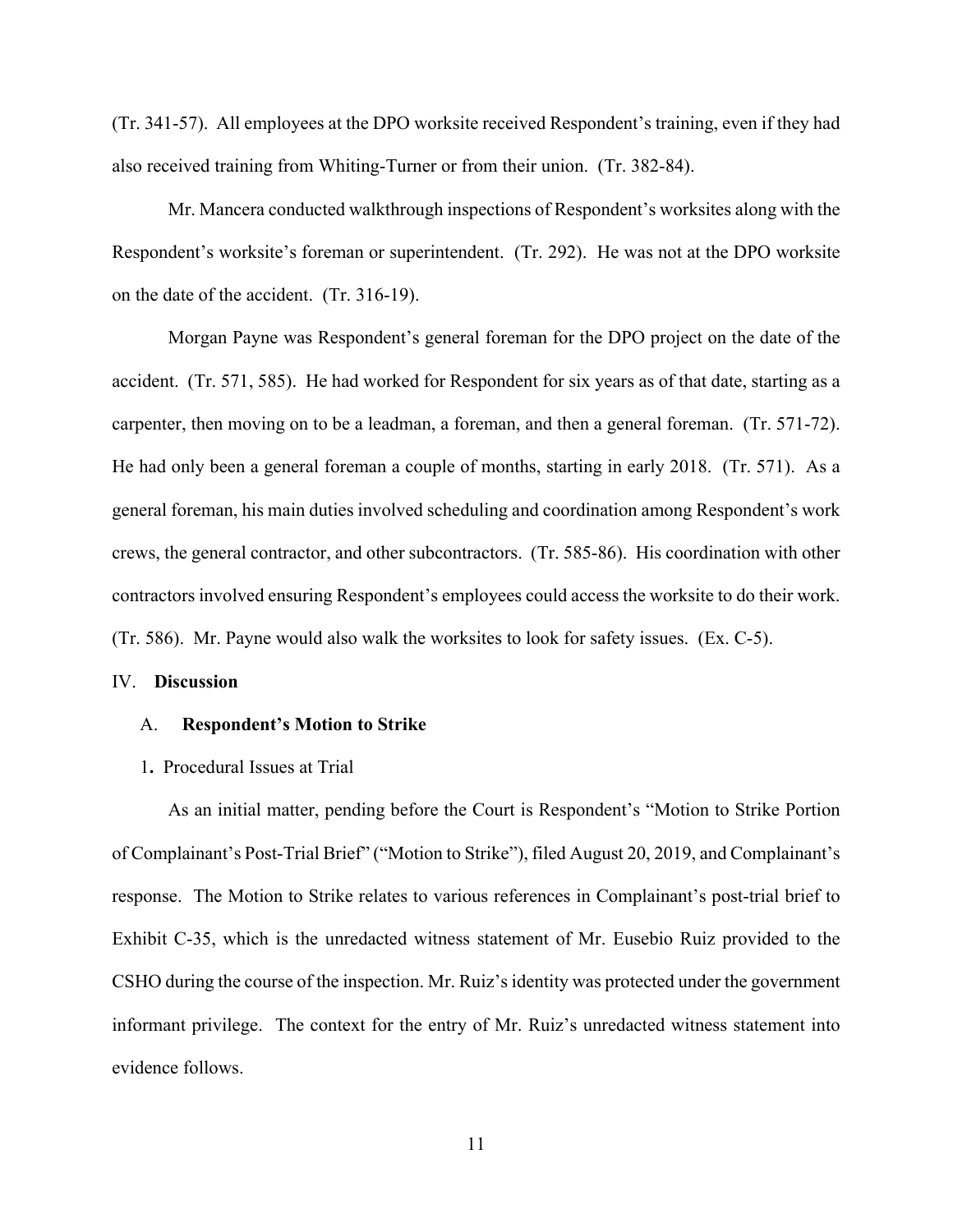During Complainant's attorney's direct examination, the CSHO was asked about certain statements made to him during a March 27, 2018 interview of Mr. Ruiz.<sup>[6](#page-11-0)</sup> (Tr. 462). Respondent's attorney objected to this testimony because Complainant had asserted the government informant privilege as to Mr. Ruiz throughout the course of discovery and had only disclosed Mr. Ruiz's unredacted witness statement to Respondent at the beginning of the second day of the trial. (*Id.*). Respondent's attorney also objected on the grounds of hearsay. (*Id*.).

Complainant's attorney admitted Complainant had claimed government informant privilege as to Mr. Ruiz. (*Id*.). However, Complainant's counsel further stated when the decision was made to elicit testimony from the CSHO concerning the statements of Mr. Ruiz, he disclosed the unredacted witness statement of Mr. Ruiz for Respondent's attorney to review. (Tr. 462-63). This disclosure occurred the day before the CSHO testified. (Tr. 463).

As to the hearsay objection, Complainant's attorney argued Mr. Ruiz's unredacted witness statement, as well as the CSHOs testimony as to what Mr. Ruiz said to him during the course of the inspection, were admissible as an employee admission under *Regina Construction Co.*, 15 BNA OSHC 1044 (No. 87-1309, 1991). (Tr. 463-64). In response, Respondent's attorney argued under *Massman-Johnson (Luling)*, 8 BNA OSHC 1369 (No. 76-1484, 1980), the witness statement was not admissible because in the typical situation "the … employee himself actually is testifying not when the inspector is seeking to say what the … employee said to him." (Tr. 464).

<span id="page-11-0"></span> $6$  Mr. Ruiz was also implicated in the issuance of Items 2a and 2b of the Citation, as the CSHO believed he had not been trained in scaffolding, aerial lifts, or fall protection. (Tr. 509-11).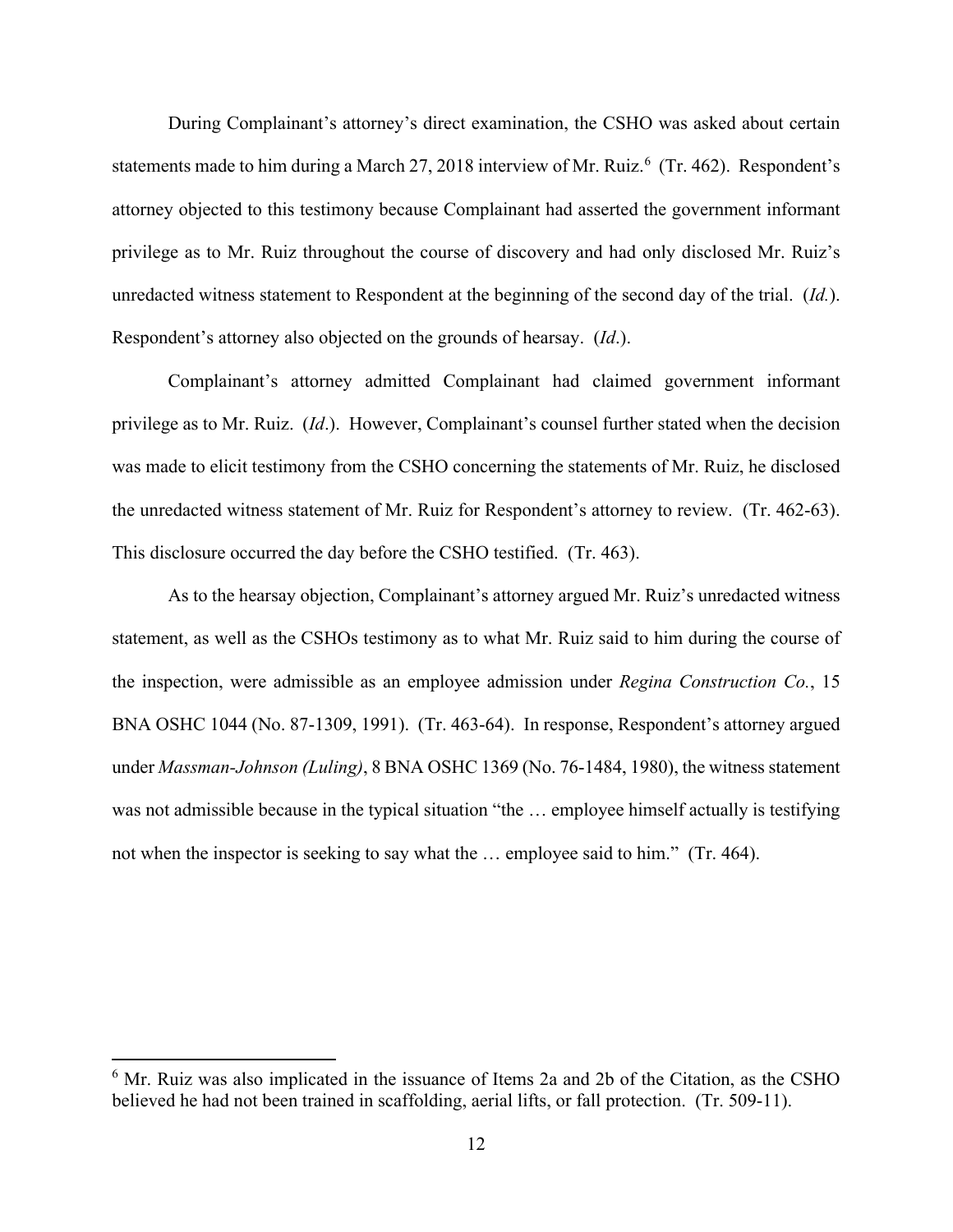### 2. Court's Rulings at Trial

The Court ruled on Respondent's objection on the record. (Tr. 465-471). Noting the procedure invoked by Complainant to enter into the record Mr. Ruiz's statements made to the CSHO during the course of inspection using *Regina Construction,* the Court cited *Massman-Johnson* for the procedure normally used by the complainant to enter statements of a government informant into the record. The Court noted, under *Massman-Johnson (Luling)*, the normal procedure in cases where the government informant privilege has been invoked is "the government calls the government informant's witness" for direct examination and then "provides the unredacted witness statement …" to Respondent. (Tr. 466). Respondent is then given a recess to review the unredacted statement and decide whether or not it wants to change their litigation strategy. (Tr. 466-67).

The Court noted the "key point" for the Court's ruling was the issue of prejudice to Respondent using the procedure being utilized by Complainant. (Tr. 467). The Court found, irrespective of when Complainant disclosed Mr. Ruiz's status as a government informant and provided his unredacted witness statement to Respondent, the issue to be resolved was whether the prejudice could be cured. (*Id*.). The parties informed the Court Mr. Ruiz no longer worked for Respondent and could not be located to testify at trial.<sup>[7](#page-12-0)</sup> (Tr. 468-69).

The Court found the prejudice to Respondent could only be cured one of two ways: (1) a continuance to attempt to locate Mr. Ruiz and have him appear for trial; or (2) not permitting any testimony from the CSHO as to what Mr. Ruiz told him. (Tr. 470). As to a possible continuance,

<span id="page-12-0"></span><sup>&</sup>lt;sup>7</sup> Complainant did not provide the Court what specific efforts had been taken to locate Mr. Ruiz except to state that he was unavailable. (Tr. 462).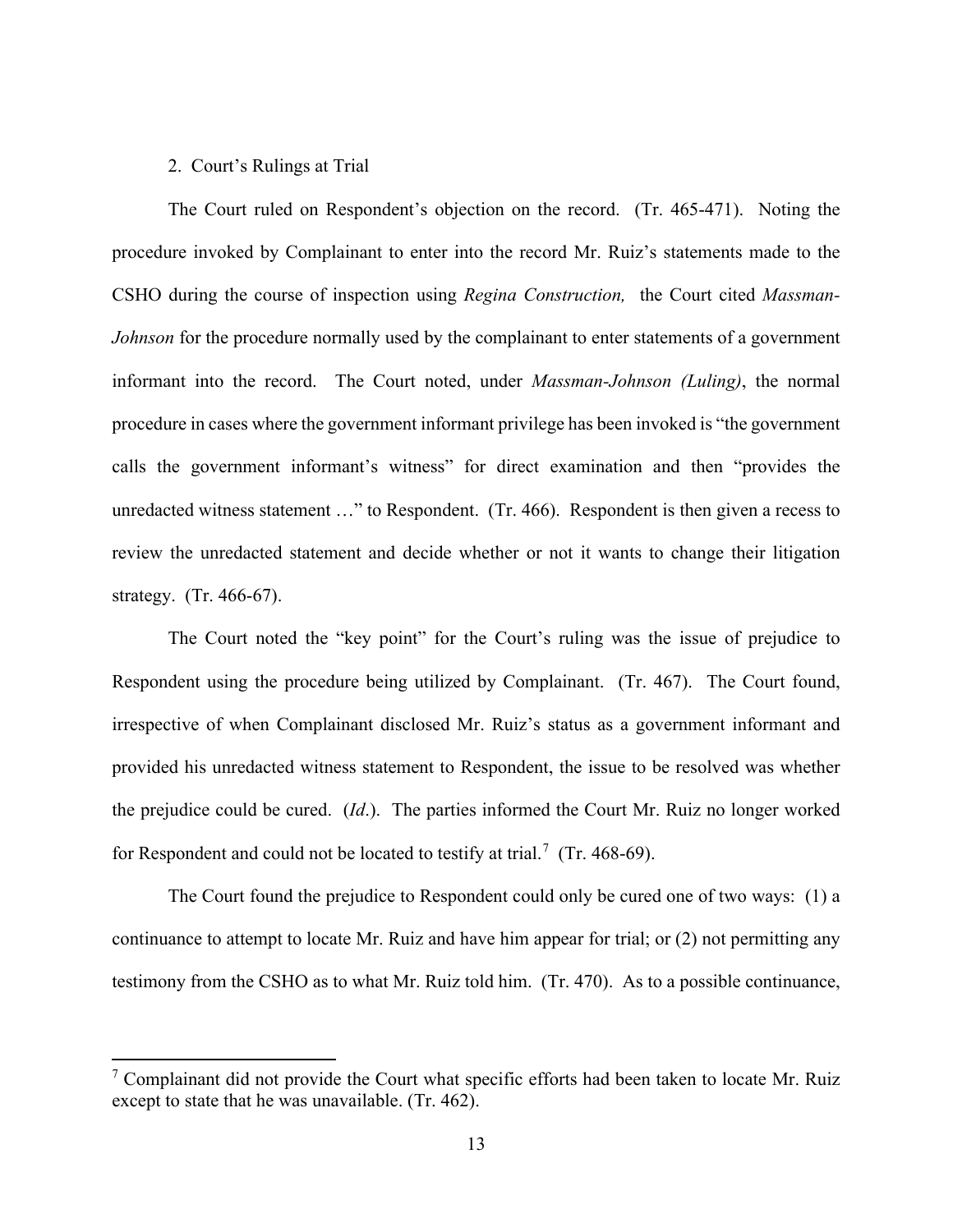the Court found Mr. Ruiz could not likely be found within a reasonable time, and it was not reasonable to believe a subpoena could secure his attendance at trial. (Tr. 471). The Court therefore found the prejudice could not be cured under the first avenue since the government informant would not be in the witness box and subject to cross examination. Therefore, the Court held the unredacted witness statement of Mr. Ruiz and what Mr. Ruiz told the CSHO during the course of the inspection was going to be "off limits." Therefore, the CSHO's was prohibited from disclosing those during his testimony. (*Id*.).

### 3. Procedures After Court's Ruling

Following a brief recess, Complainant's attorney asked to brief the issue of the admissibility of Mr. Ruiz's statements to the CSHO, which the Court directed could be done in post-trial briefs. (Tr. 472). Complainant's attorney also asked to make a verbal offer of the excluded testimony, which the Court declined to entertain. (*Id*.). The questioning of the CSHO then continued throughout the remainder of the day. (Tr. 473-555).

At the end of the trial on May 15, 2019, the Court emailed counsel for both parties and asked Complainant's attorney to bring the unredacted witness statement of Mr. Ruiz's to trial the next day. (Tr. 563). At the start of trial on May 16, 2019, the Court then clarified its procedural rulings made the day before. (Tr. 565). The Court then re-visited its ruling on Complainant's attorney's request to make an offer of proof. (*Id.*). The Court found the "best offer of proof is the unredacted statement [of Mr. Ruiz]" because if he "was available and was called as a witness by either side, he would likely testify within the parameters of his unredacted statement." (Tr. 566). The Court then marked Mr. Ruiz's unredacted witness statement as Exhibit C-35 and modified its previous ruling to accept Mr. Ruiz's unredacted witness statement as an offer of proof "in lieu of [Complainant's attorney's] attempted offer of proof" from the day prior. (Tr. 567).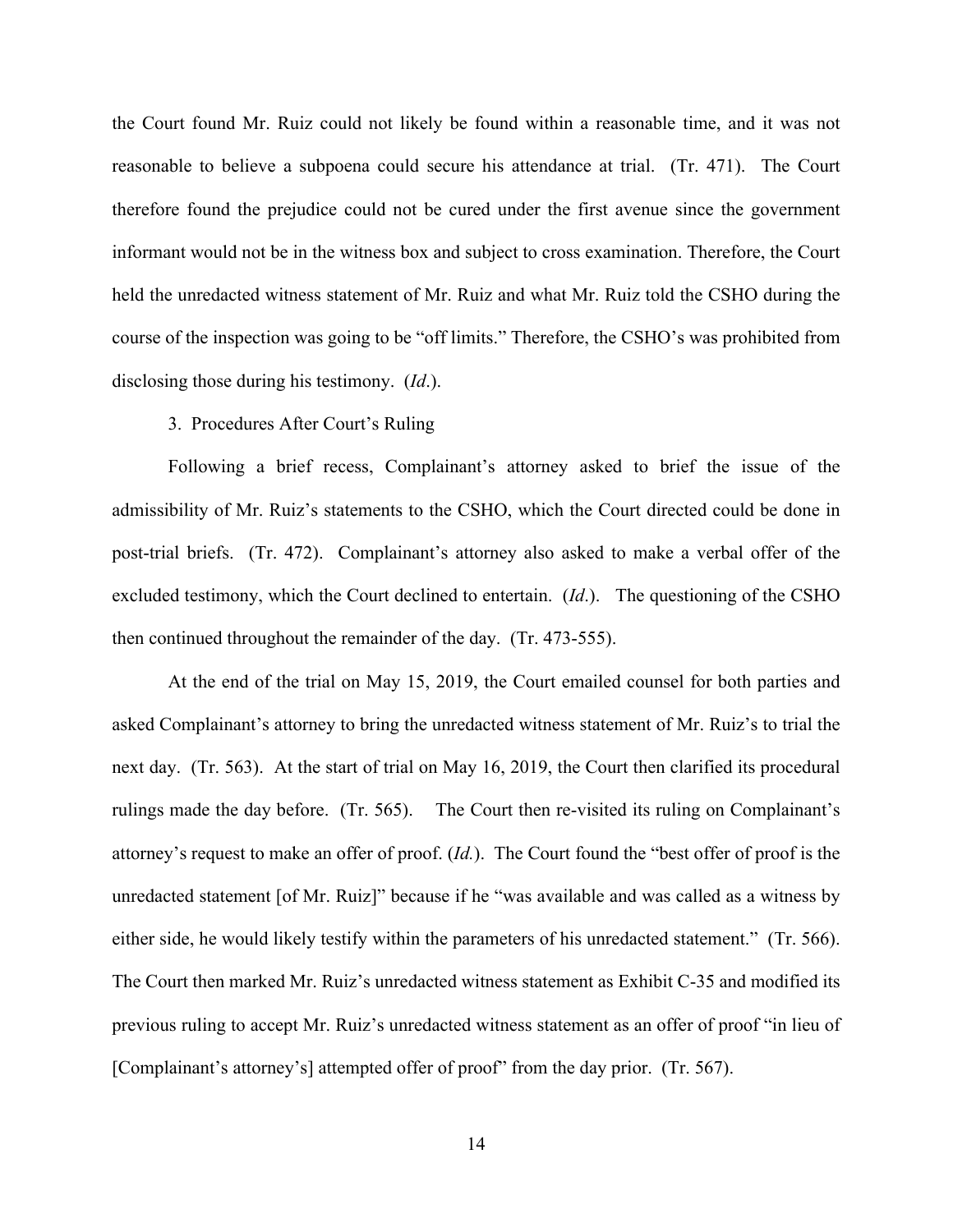#### 4. Arguments Made in Motion to Strike and Response

In its Motion to Strike, Respondent argues Exhibit C-35 was only accepted as an offer of proof and the Court, as the finder of fact, should not consider this evidence in rendering its decision. (Resp't Mot. to Strike at pp. 1-2). Respondent further argues Complainant, despite his attorney asking only to brief the admissibility issue in his post-trial brief, has impermissibly cited the exhibit as substantive evidence in support of his case. (Resp't Mot. to Strike at p. 2). Respondent therefore asks the Court to strike the portions of the Secretary's post-trial brief which cite to or otherwise reference Exhibit C-35. (Resp't Mot. to Strike at pp. 3-4).

In response to the Motion to Strike, Complainant asserts the Court properly admitted Exhibit C-35 at trial. (Compl. Opp. to Resp't Mot. to Strike at p. 2). Complainant further asserts the Court can consider the contents of the exhibit in ruling on its admissibility, as it directed the parties to brief. (Compl. Opp. to Resp't Mot. to Strike at p. 2). Finally, Complainant asks the Court to simply disregard the citations to this exhibit rather than strike the portions of his brief. (Compl. Opp. to Resp't Mot. to Strike at pp. 2-3).

As an initial matter, the Court finds Complainant has misapprehended the relevant portion of the ruling accepting Exhibit C-35 into evidence. Prior to accepting Exhibit C-35, the Court made clear its prior ruling on prejudice to Respondent "still stands." (Tr. 565). The Court, referencing Complainant's attorney's prior request to make a verbal offer of proof accepted Mr. Ruiz's unredacted witness statement "in lieu of [that] offer of proof," finding it represented the "best offer of proof." (Tr. 566-67). Thus, Complainant is simply incorrect in arguing Exhibit C-35 was "already admitted" at trial for *all* purposes. (Compl. Opp. to Resp't Mot. to Strike at p. 2) (Emphasis added).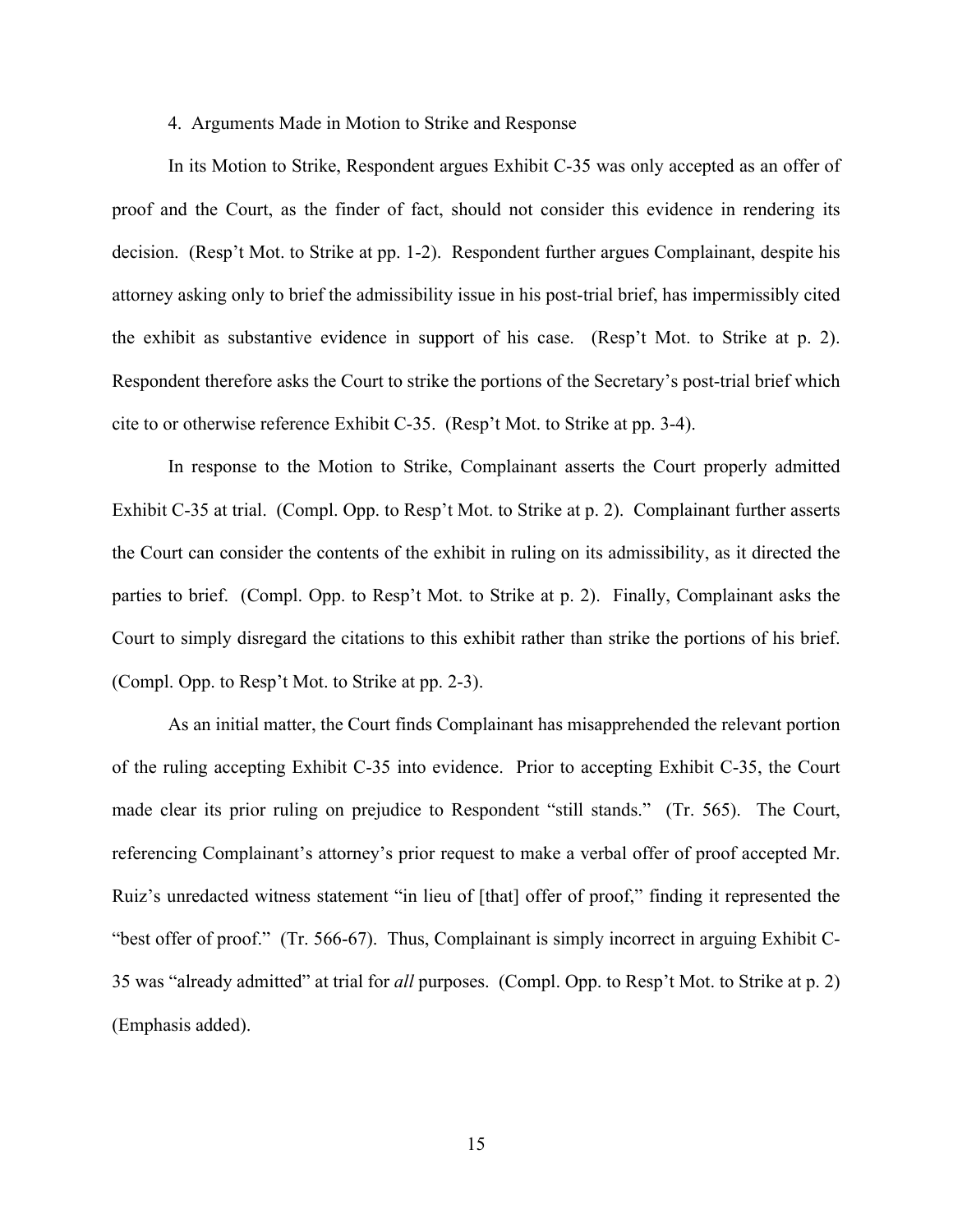Having so clarified the record, the Court finds no reason to modify its previous ruling concerning prejudice to Respondent were Exhibit C-35 be admitted for all purposes. Complainant claimed government informant privilege as to Mr. Ruiz throughout the course of discovery and during the first day of trial. (Tr. 462). In *Massman-Johnson (Luling)*, the Commission was confronted with "balancing the public interest in protecting the free flow of information against the Respondent's need to prepare their defense" where Complainant attempts to enter witness statements at trial which were previously withheld as protected by the government informant privilege.[8](#page-15-0) *Massman-Johnson (Luling)*, 8 BNA OSHC at 1374. The Commission recognized a respondent at trial is "entitled to an opportunity for full and effective cross-examination of each witness. This includes an opportunity to test the veracity and accuracy of a witness's testimony against prior statements by that witness on the same subject." *Id.* at 1376. To balance these interests, the Commission weighed several possible procedures, and ultimately adopted a version of the "Jencks Act" approach, as articulated by the Eighth Circuit in *Brennan v. Engineered Prods., Inc.*, 506 F.2d 299 (8th Cir. 1974). *Id.* The Commission stated its adopted procedure, in relevant part:

[W]hen a witness [for which government informant privilege has been asserted] has completed testifying for the Secretary on direct examination, the Secretary shall, upon motion by a respondent, turn over to it all the witness's prior statements that are in the government's possession and that relate to the subject matter of the witness's testimony …

<span id="page-15-0"></span><sup>&</sup>lt;sup>8</sup> The Commission also confronted the application of the privilege in the context of pre-trial discovery. In that context, once the privilege has been asserted, the burden is on a respondent to demonstrate "'special circumstances which justify withdrawing the qualified privilege from the Secretary.'" *Massman-Johnson*, 8 BNA OSHC at 1374, *quoting Stephenson Enterprises, Inc.*, 2 BNA OSHC 1080 (No. 5873, 1974). The Commission also made clear, however, that if the statements are used "[d]uring the hearing itself, different considerations come into play." *Id.* at 1376.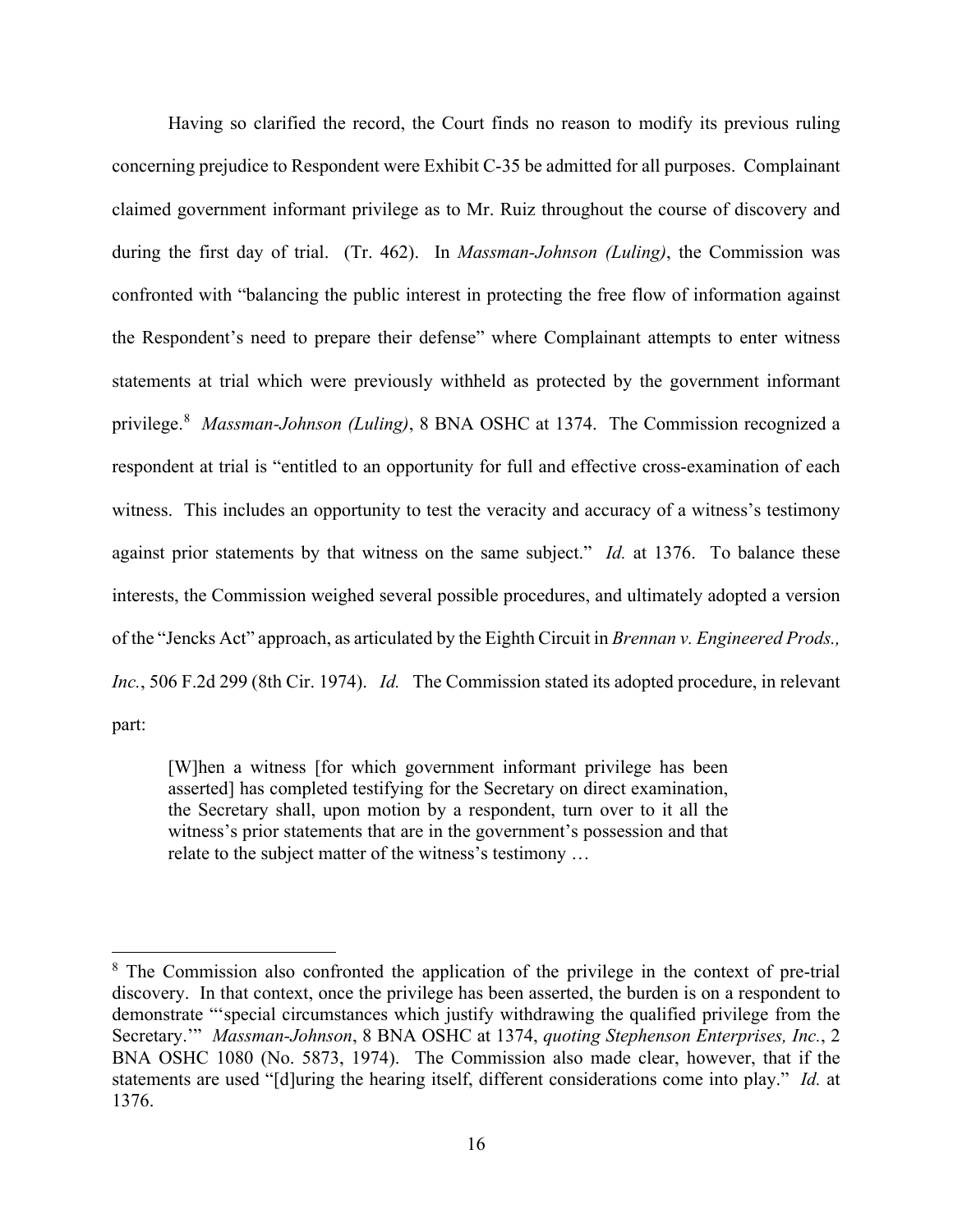The Respondent shall then be entitled to a recess for such reasonable time as is necessary to evaluate a statement and prepare to use it in the hearing …

*Id.*

In this case, accepting Mr. Ruiz's written unredacted statement as substantive evidence under *Regina Constriction* would circumvent the procedural protections established in *Massman-Johnson.* Without Mr. Ruiz present, Respondent was prejudiced because it could not "test the veracity and accuracy of [Mr. Ruiz's] testimony against [his] prior statements" made to the CSHO by way of cross-examination. (*Id.)*

Contrary to Complainant's argument, the disclosure of Mr. Ruiz's unredacted witness statement to Respondent the day before the CSHO's testimony did not cure the prejudice to Respondent. (Compl. Post-Trial Br. at p. 31 n.16). At a minimum, due process protects Respondent's ability to test the veracity of the statements *in some fashion without unfair surprise*. (Emphasis added). *Cf. U.S. v. Baum*, 482 F.3d 1325 (2d Cir. 1973) (due process was denied when undisclosed witness testified at trial and defendant had insufficient notice). Complainant's invocation of the government informant throughout this proceeding and then seeking to waive that privilege on the second day of the trial in order to introduce the contents of the unredacted statement and what Mr. Ruiz told the CSHO during the inspection through *Regina Construction* constitutes unfair surprise and denied Respondent the right to test the veracity of Mr. Ruiz's statement by way of cross examination.<sup>[9](#page-16-0)</sup>

<span id="page-16-0"></span> $9$  The Court acknowledges the unredacted statement of Mr. Ruiz – had he not been cloaked as a government informant – would generally be admissible under *Regina Construction* so long as the threshold requirements for introduction of Mr. Ruiz's statements as evidence have been established. However, when Complainant decided to protect Mr. Ruiz as a government informant, the rules of engagement changed.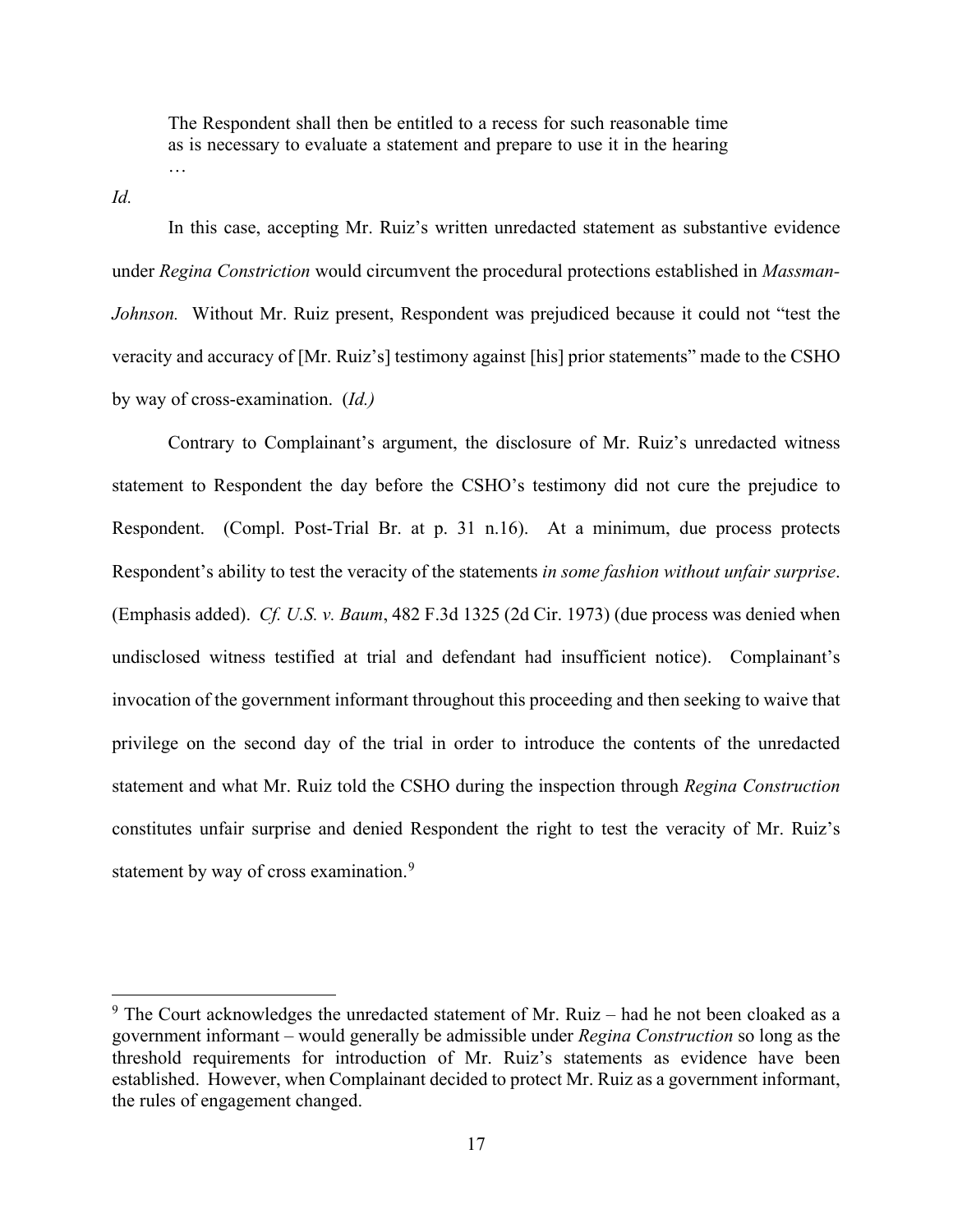Complainant mainly argues Respondent has failed to show prejudice because a redacted copy of Mr. Ruiz's witness statement had been provided during discovery. (Compl. Post-Trial Br. at p. 31, n.16). Complainant also argues Respondent had not shown a particularized need for the unredacted witness statement and further argues it should have raised any issues concerning privilege on the unredacted witness statement during discovery. *Id.* However, Complainant misunderstands the nature of the prejudice suffered by Respondent, which formed the basis for the Court's ruling.<sup>10</sup> While it is true Respondent bears the burden to demonstrate a particularized need for privileged statements *prior* to trial, the Commission made clear in *Massman-Johnson* the paradigm shifts when those statements, which have prior to trial been shielded from a respondent's discovery, are attempted to be entered at trial. As the Commission stated, "different considerations come into play", and Respondent is entitled to the procedure prescribed therein. *Massman-Johnson (Luling)*, 8 BNA OSHC at 1376. Here the argument should center around the actions taken by Complainant at trial in relation to getting the unredacted witness statement of Mr. Ruiz into evidence – not the actions that could have been taken by Respondent in the discovery phase of this case. At this stage in the proceeding, the Court is not dealing with any pretrial motion for discovery. With no ability to test the veracity of the unredacted witness statement of Mr. Ruiz at trial, Respondent was prejudiced in its defense.

Complainant argues Mr. Ruiz's unredacted witness statement is admissible as non-hearsay under *Regina Construction*, 15 BNA OSHC at 1044. (Compl. Post-Trial Br. at p. 31 n.15). Regardless of the unredacted witness statement's admissibility under *Regina*, the Court finds

<span id="page-17-0"></span> $10$  Respondent has likewise focused some of its attention on the Commission's decision as it relates to pre-trial discovery of witness statements, as opposed to the procedural protections afforded to respondents once the statements are introduced at trial. (Resp't Post-Trial Br., pp. 20-21).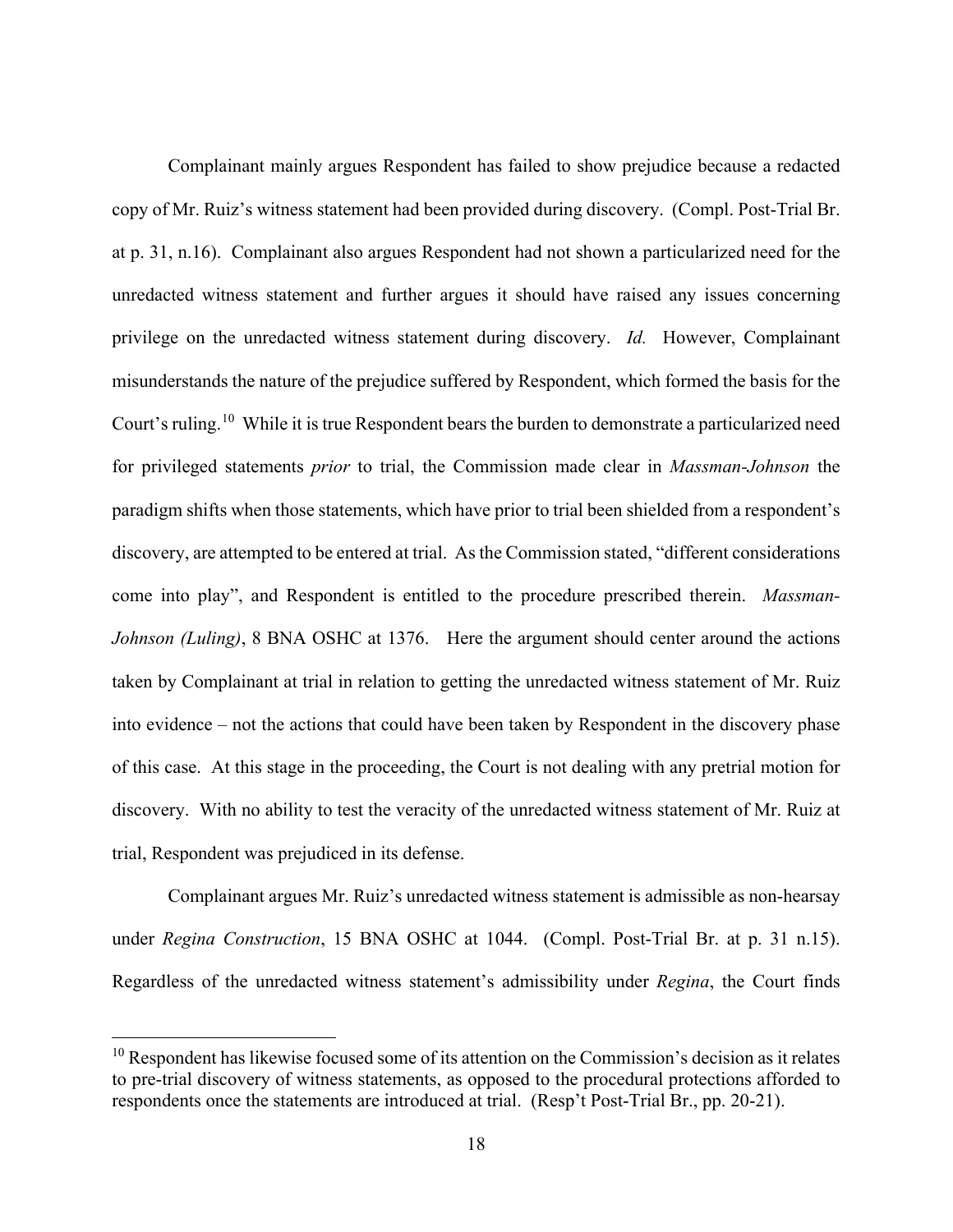where, as here, Complainant has asserted the government informant privilege throughout the course of litigation and the witness was not called at trial for cross-examination, *Regina Construction* cannot then be used by Complainant to circumvent the procedural safeguards established by *Massman-Johnson (Luling)* as to government informant witness statements and testimony. To adopt Complainant's approach would essentially gut the procedural protections of *Massman-Johnson (Luling)*.

Under Complainant's approach, he could shelter a witness from Respondent by using the government informant privilege and during trial decide not call the government informant as a witness and waive the privilege at that stage – effectively depriving Respondent a meaningful opportunity to cross-examine the witness based upon his prior statement and sworn testimony. Then after engaging in the above litigation strategy, Complainant invokes *Regina Construction* to argue the CSHO can testify as to what Mr. Ruiz told him during the inspection even though his identity and portions of his statement had been shielded from discovery by Complainant invoking the government informant privilege. To permit Complainant to engage in these procedural gymnastics would render meaningless the protections afforded under *Massman-Johnson (Luling)*. At both stages – discovery and the trial - Respondent is prejudiced due to the lack of an opportunity to confront and cross exam the witness. As the Commission noted in *Regina Construction,* one reason for admitting party admissions—and one indicator of their reliability—is "the employer against whom the statement is made is expected to have access to evidence which explains or rebuts the matter asserted." *Regina Constr.*, 15 BNA OSHC at 1047. Where, as here, Respondent was not given an opportunity to compile such evidence, *Regina Construction* does not dictate a different result. While Complaint could have used *Regina Construction* to permit the CSHO to testify as to what Mr. Ruiz told him during the inspection, *Regina Construction* cannot be used to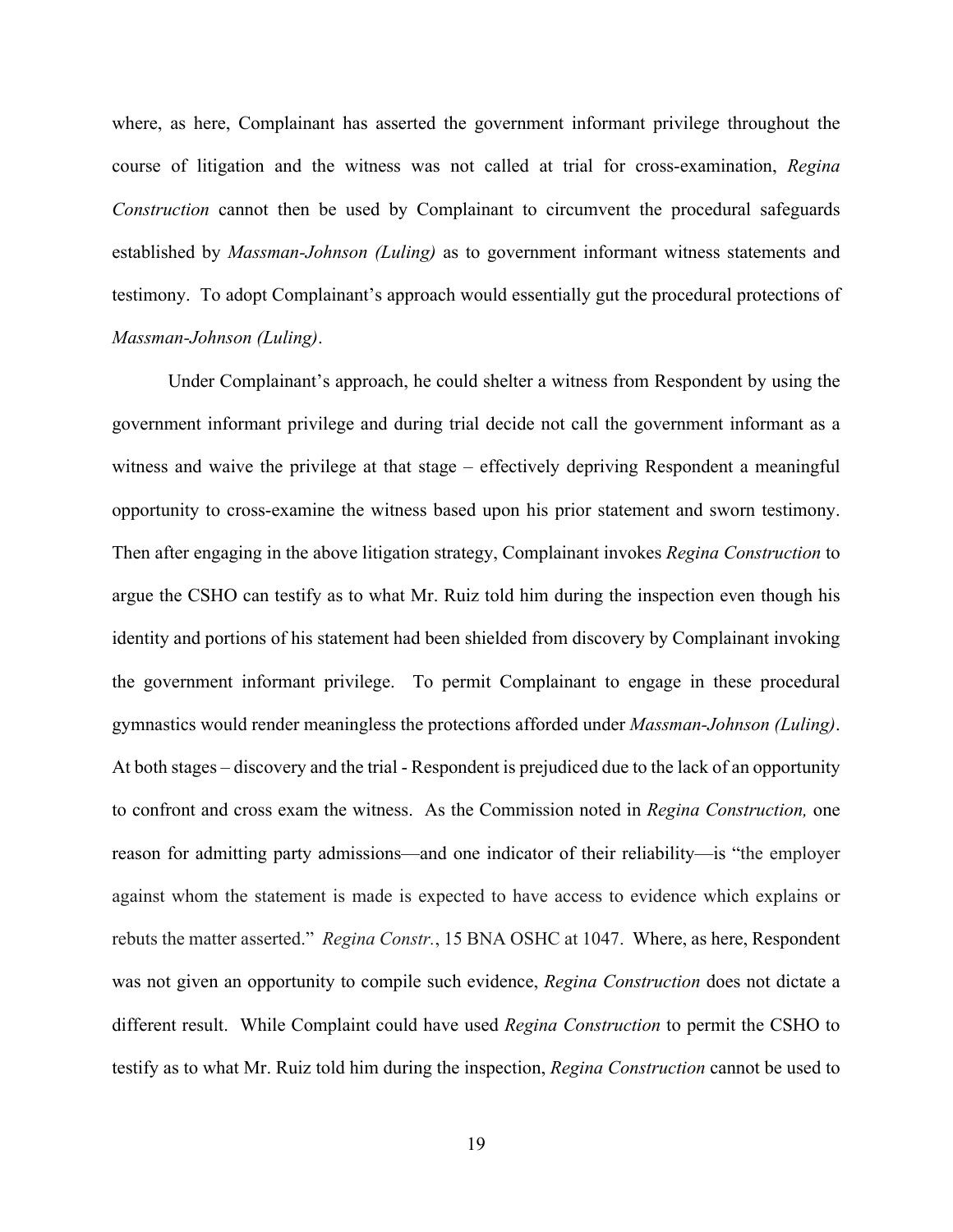override the protections afforded Respondent under *Massman-Johnson (Luling)* when the witness involved is a government protected informant. Complainant made the decision to cloak this witness as a government informant. Complainant cannot be permitted to hide a witness under the government informant privilege until the second day of trial, not present the witness for crossexamination, and then use the CSHO's testimony to introduce the witness's statements. Such procedure is disingenuous and would permit Complainant to hide the government informant witness and his testimony to the prejudice of any employer. The Court rejects Complainant's argument that *Regina Construction* allows him to do what he attempted to do at trial. The Court denies Complainant's argument Exhibit C-35 is admissible as substantive evidence under *Regina Construction* under these set of circumstances.

#### 5. What is the Appropriate Remedy

Having found the statements were properly excluded as substantive evidence, the remaining issue is the proper remedy. Respondent asks the Court to strike all references in Complainant's post-trial brief to Exhibit C-35 or the contents of that exhibit. Complainant asks the Court to simply disregard these portions of its brief. The Court does not find striking entire portions of Complainant's brief to be the proper course.

Respondent has not invoked any particular rule as the basis for its motion. However, the Federal Rules of Civil Procedure ("FRCP") govern proceedings before the Commission in absence of a more particular rule. S*ee* 29 C.F.R. § 2200.2(b). Motions to strike "pleadings" are governed by FRCP 12(f). *See* Fed. R. Civ. P. 12(f). Additionally, Commission Rule 101(a) empowers the Court to "strike any pleading or document not filed in accordance with these rules." 29 C.F.R. § 2200.101(a). Respondent has not alleged Complainant's brief was not filed in accordance with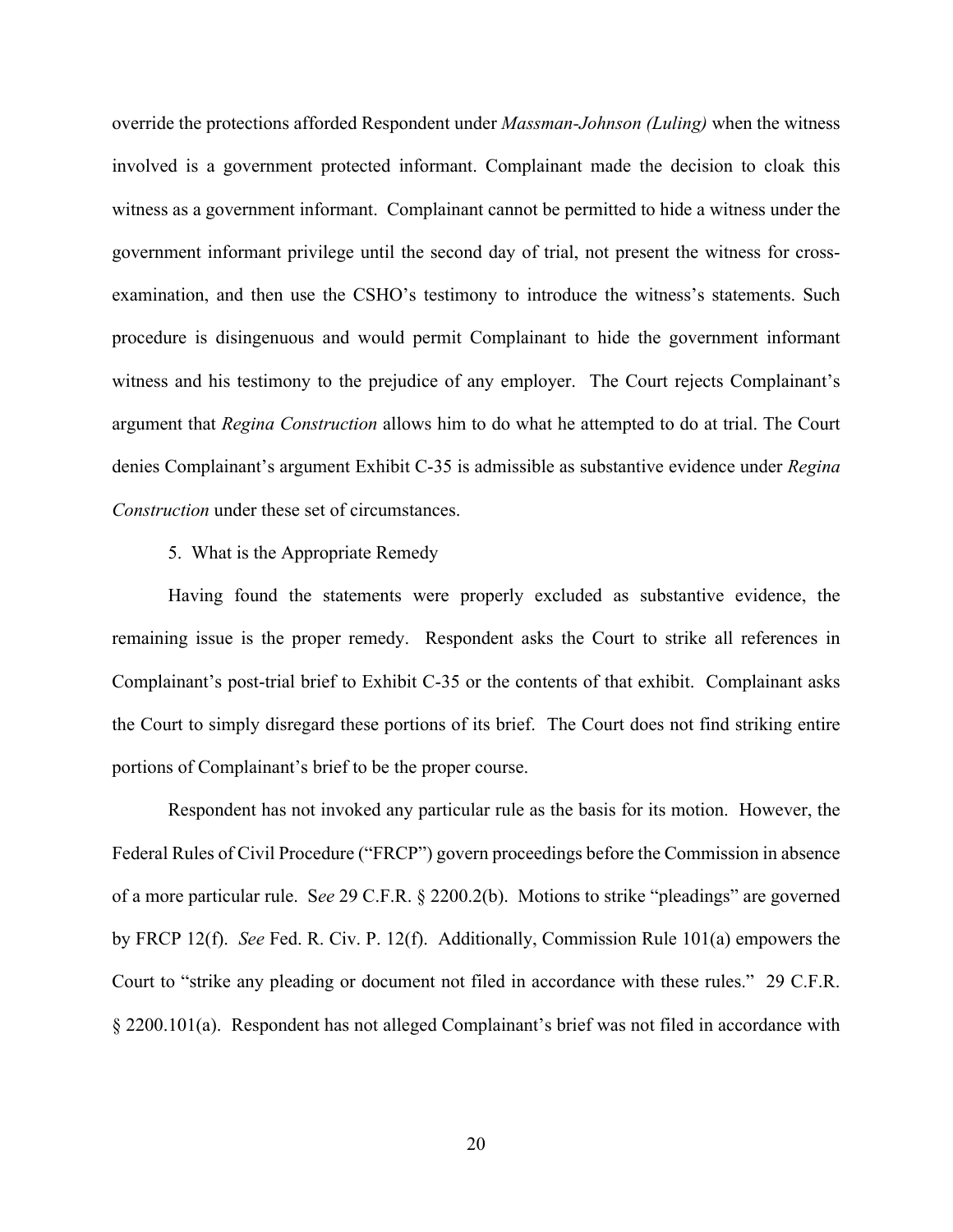any particular rule, as contemplated by Commission Rule  $101(a)$ . Thus, the Court's analysis is guided by Fed. R. Civ. P. 12(f).

Although the decision to strike a "pleading" under Fed. R. Civ. P. 12(f) rests within the discretion of the trial court, the remedy is "generally disfavored." *Kaiser Aluminum, Etc. v. Avondale Shipyards*, 677 F.2d 1045, 1057 (5th Cir. 1982); *see also Redwood v. Dobson*, 476 F.3d 462, 471 (7th Cir. 2007) ("Motions to strike sentences or sections out of briefs waste everyone's time."). Indeed, in exercising its discretion, a court should only strike those pleadings which are "redundant, immaterial, impertinent, or scandalous" and prejudicial to the opposing party. *Ruby v. Davis Foods, Inc.*, 269 F.3d 818, 820 (7th Cir. 2001). Moreover, as a general matter, briefs are not considered "pleadings," which are the proper subject of a motion to strike under FRCP 12(f). *See Kongtcheu v. Seacaucus Healthcare Ctr.*, 2014 WL 2435999, at \*3 (D.N.J 2014); *Herb Reed Enters., Inc. v. Fla. Entm't Mgmt.*, 2014 WL 1305144, at \*6 (D.Nev. 2014); *Hrubec v. National R.R. Passenger Corp.*, 829 F. Supp. 1502, 1506 (N.D.Ill. 1993).

In this case, the Court declines to strike the proposed portions of Complainant's brief. This decision is guided not only by the principle counseling against motions to strike generally, and motions to strike briefs or portions of briefs particularly,<sup>[11](#page-20-0)</sup> but also by the nature of the evidence which is the subject of Respondent's contention. As detailed above, the Exhibit C-35 was accepted as an offer of proof. (Tr. 566-67). It was therefore provisionally accepted for the Court's ruling on its admissibility and, thereafter, on appellate review. *See United States v. Adams*, 271 F.3d 1236, 1241 (10th Cir. 2001); *Polys v. Trans-Colorado Airlines, Inc.*, 941 F.2d 1404, 1406 (10th Cir. 1991). Thus, although the Court will not consider the contents of Exhibit C-35 in rendering

<span id="page-20-0"></span><sup>&</sup>lt;sup>11</sup> *See Redwood*, 476 F.3d at 471 ("Motions to strike sentences or sections out of briefs waste everyone's time."); *Custom Vehicles, Inc. v. Forest River, Inc.*, 464 F.3d 725 (7th Cir. 2006).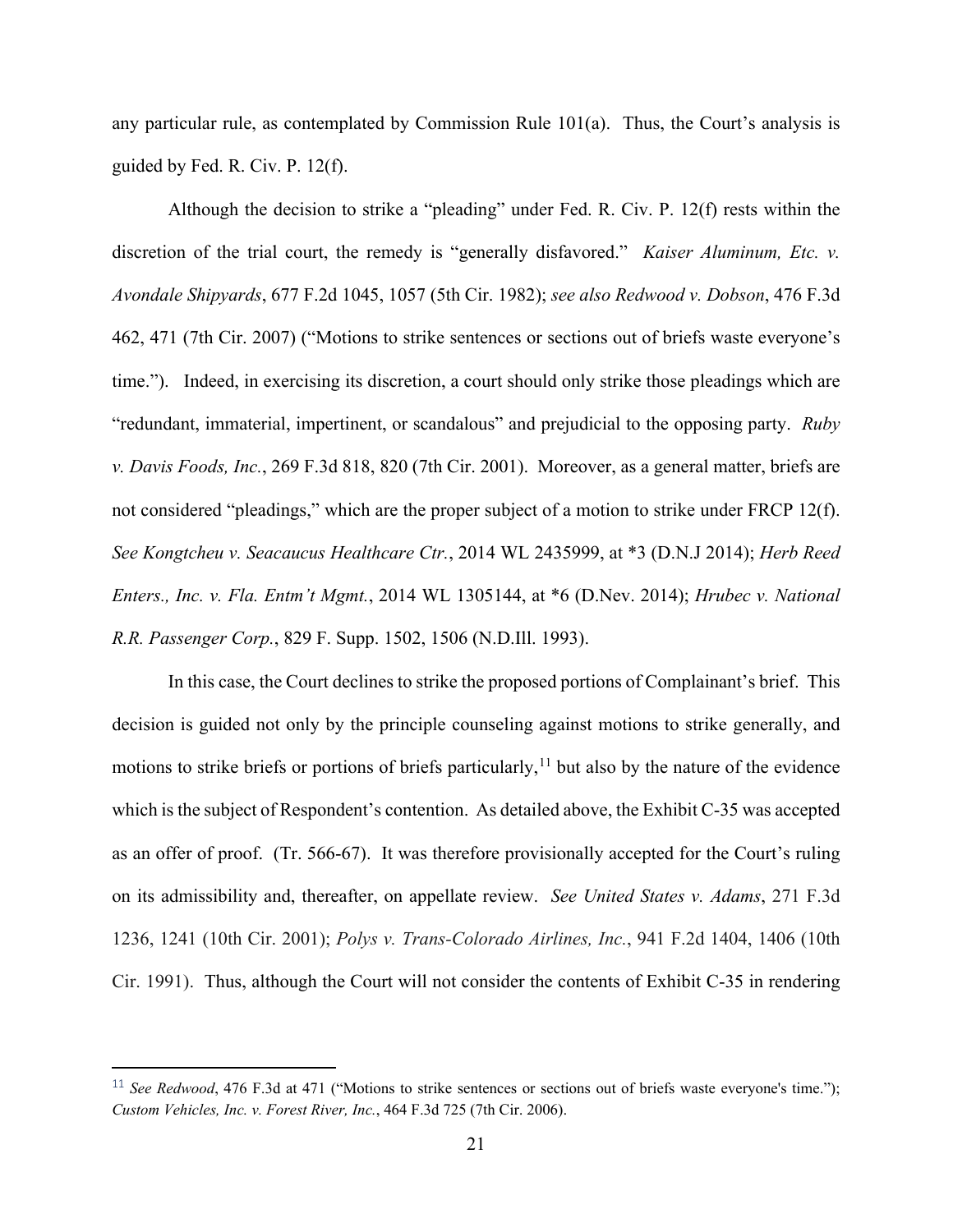its decision, nor will it consider any reference to it in Complainant's argument, Exhibit C-35 remains part of the record in the event either the Commission or a Circuit Court of Appeals disagrees with the Court's decision on the matter. *See Adams*, 271 F.3d at 1241; *Polys*, 941 F.2d at 1406; *see also* Fed. R. Evid. 103(a)(2).

The Court finds Respondent's request is overboard as to what portions of Complainant's brief should be disregarded. Particularly, Respondent's request regarding the final five lines of the first paragraph on page 23 includes citations to testimony which was not objected to at trial. (Tr. 70-71, 351, 473, 662). The Court will, however, disregard footnote 8. Likewise, the first sentence of the third paragraph of page 29 contains testimony given at trial without objection. (Tr. 456, 461). Although this testimony refers to the occurrence of the interview with Mr. Ruiz, it does not touch upon its substance. (*Id.*). The Court will consider the testimony for that purpose alone. Finally, Respondent also objects to the "entirety of page 31 including footnotes 14 and 15." (Resp't Mot. to Strike at p. 4). The Court notes page 31 contains footnotes 15 and 16, but footnote 14 references Mr. Ruiz's statements to the CSHO. The Court will disregard it accordingly. As to the remainder of page 31, the Court will disregard the bullet point at the top of the page. The Court will consider the first sentence of the first paragraph in the main text, as it is representation of the record and does not go to the substance of Mr. Ruiz's statements. The Court will disregard the second sentence of this paragraph in its entirety. The Court will consider the legal arguments made in footnotes 15 and 16 and has considered the citation to Exhibit C-35 only in the context of the admissibility arguments made by the parties, as addressed above.

Based on its review of the record, the Court denies Respondent's Motion to Strike references from the record. The Court affirms its findings on the record, as well as those made herein, that Mr. Ruiz's unredacted witness statement was properly excluded as substantive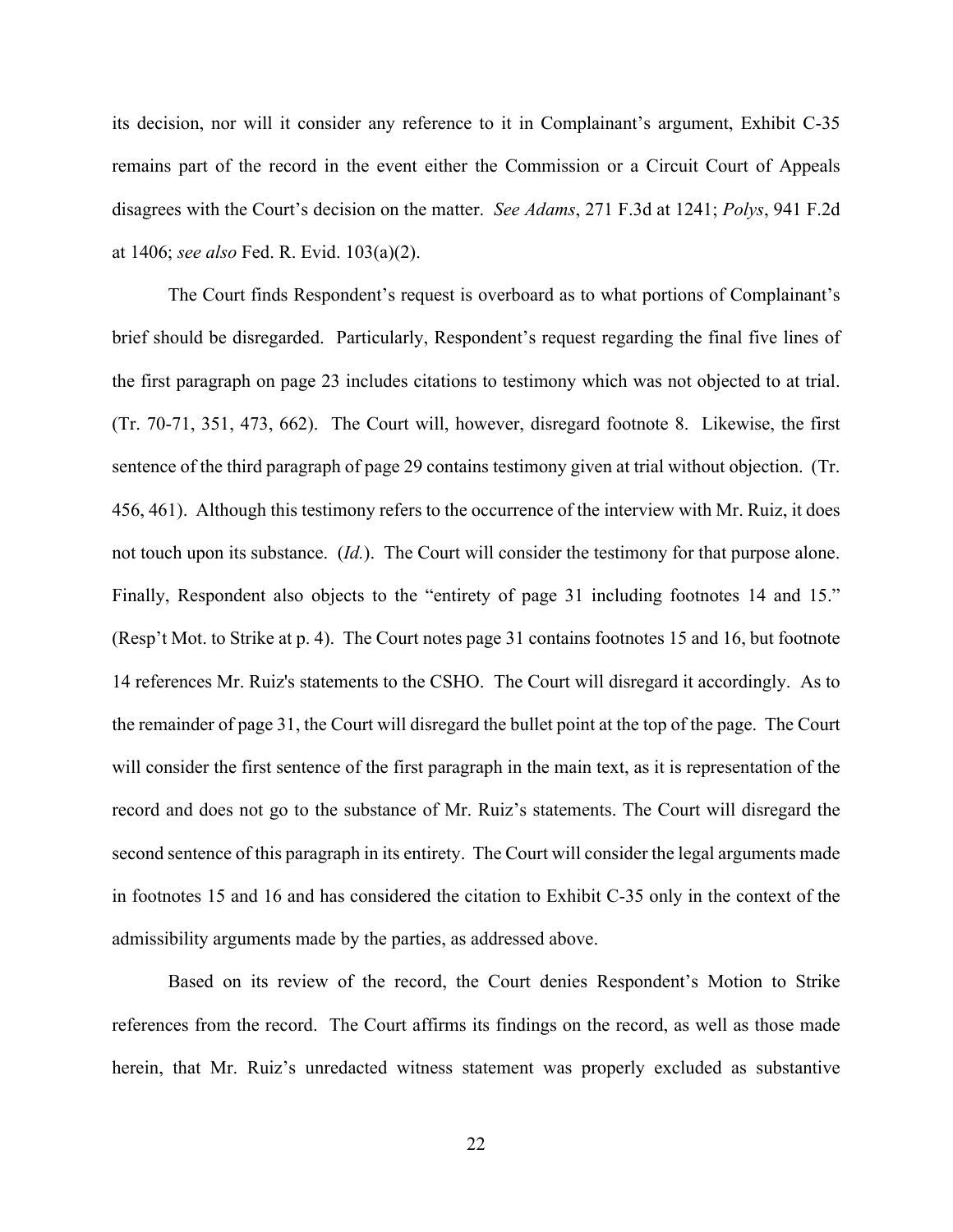evidence. Thus, it will not consider Exhibit C-35 or any references in Complainant's post-trial brief to that exhibit.

### B. **Applicable Law**

All of the items in the Citation relate to standards promulgated pursuant to section 5(a)(2) of the Act. To establish a violation of a safety or health standard promulgated pursuant to section 5(a)(2) of the Act, Complainant must prove: (1) the cited standard applies; (2) the terms of the standard were violated; (3) employees were exposed to or had access to the violative condition; and (4) the employer knew or, with the exercise of reasonable diligence, could have known of the violative condition. *Atl. Battery Co.*, 16 BNA OSHC 2131, 2138 (No. 90-1747, 1994).

Complainant must establish his prima facie case by preponderance of the evidence. *See Hartford Roofing Co.*, 17 BNA OSHC 1361 (No. 92-3855, 1995). "Preponderance of the evidence" has been defined as:

> The greater weight of the evidence, not necessarily established by the greater number of witnesses testifying to a fact but by evidence that has the most convincing force; superior evidentiary weight that, though not sufficient to free the mind wholly from all reasonable doubt, is still sufficient to incline a fair and impartial mind to one side of the issue rather than the other.

Black's Law Dictionary, "Preponderance of the Evidence" (10th ed. 2014).

### C. **Citation 1, Item 2a – The Alleged Scaffold and Aerial Lift Training Violations**

Complainant alleged two instances of a serious violation of 29 C.F.R. § 1926.454(a) as

follows:

29 CFR 1926.454(a): Employees who perform work while on a scaffold were not trained by a person qualified in the subject matter to recognize the hazards associated with the type of scaffold being used and to understand the procedures to control or minimize those hazards:

a) Keenan, Hopkins, Suder and Stowell Contractors Inc, dba KHS&S Contractors, at 13801 Grant Street, Thornton, CO: On and preceding 3/6/18, the employer did not ensure that employees who performed work while on a scaffold were trained by a person qualified in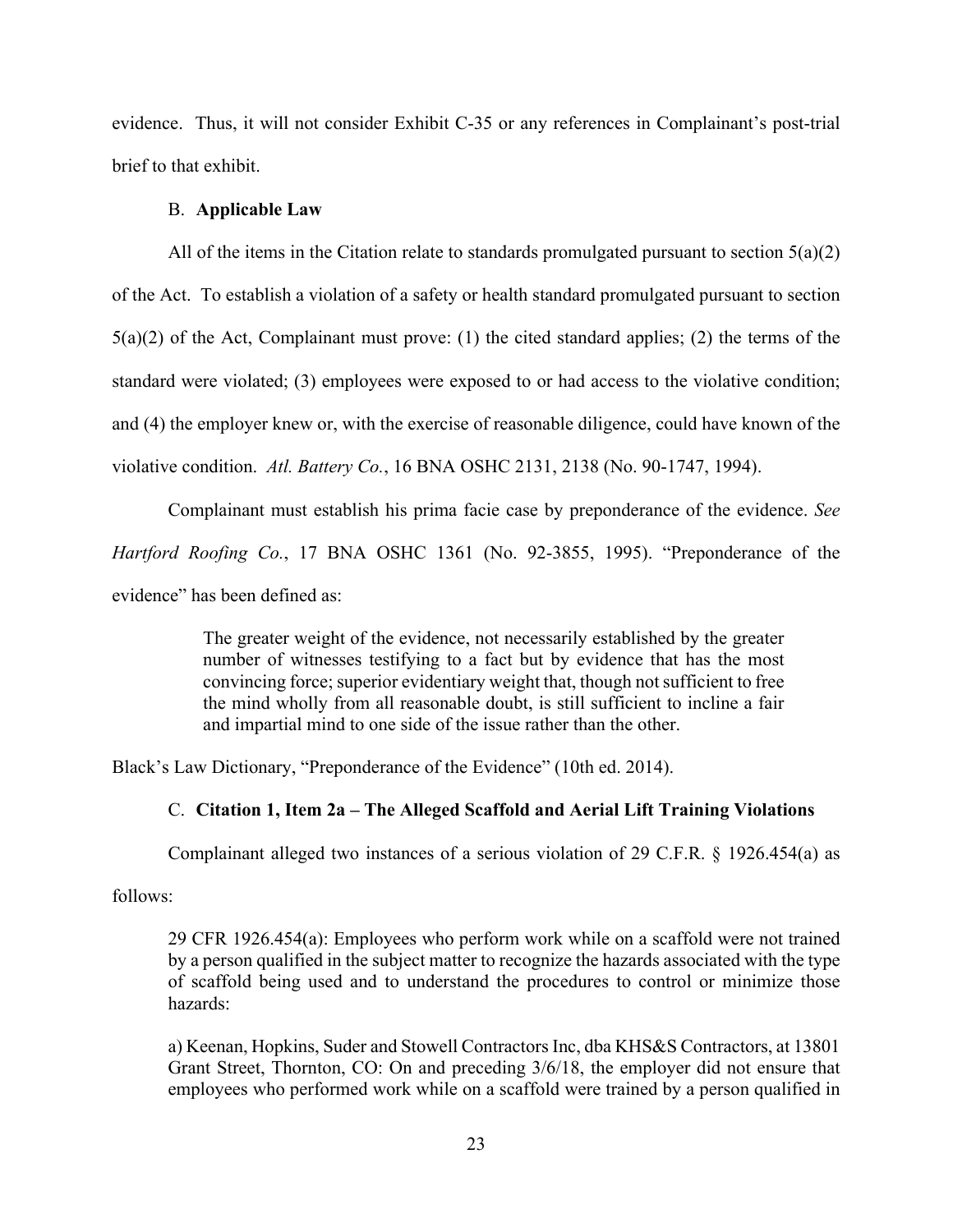the subject matter to recognize the hazards associated with the type of scaffold being used and to understand the procedures to control or minimize those hazards: Employees were directed to perform framing and sheathing work on towers upon flat steel decking roofs of buildings. Employees performed some of the tasks while standing upon Bill-Jax Sectional/Utility scaffolds. The employer did not ensure that all employees working upon the scaffolds received scaffold training. This condition exposed employees to approximate six[-]foot fall hazards.

b) Keenan, Hopkins, Suder and Stowell Contractors Inc, dba KHS&S Contractors, at 13801 Grant Street, Thornton, CO: On and preceding 3/27/18, the employer did not ensure that employees who performed work while on a scaffold were trained by a person qualified in the subject matter to recognize the hazards associated with the type of scaffold being used and to understand the procedures to control or minimize those hazards. Employees were directed to install sheathing on the exterior sides of buildings. The employees performed these tasks using an aerial lift. The employer did not ensure that all employees working from the aerial lifts received scaffold training. This condition exposed employees to approximate twenty-foot fall hazards.

Citation at 7.

The cited standard provides as follows:

(a) The employer shall have each employee who performs work while on a scaffold trained by a person qualified in the subject matter to recognize the hazards associated with the type of scaffold being used and to understand the procedures to control or minimize those hazards. The training shall include the following areas, as applicable:

(1) The nature of any electrical hazards, fall hazards and falling object hazards in the work area;

(2) The correct procedures for dealing with electrical hazards and for erecting, maintaining, and disassembling the fall protection systems and falling object protection systems being used;

(3) The proper use of the scaffold, and the proper handling of materials on the scaffold;

(4) The maximum intended load and the load-carrying capacities of the scaffolds used; and

(5) Any other pertinent requirements of this subpart.

29 C.F.R. § 1926.454(a).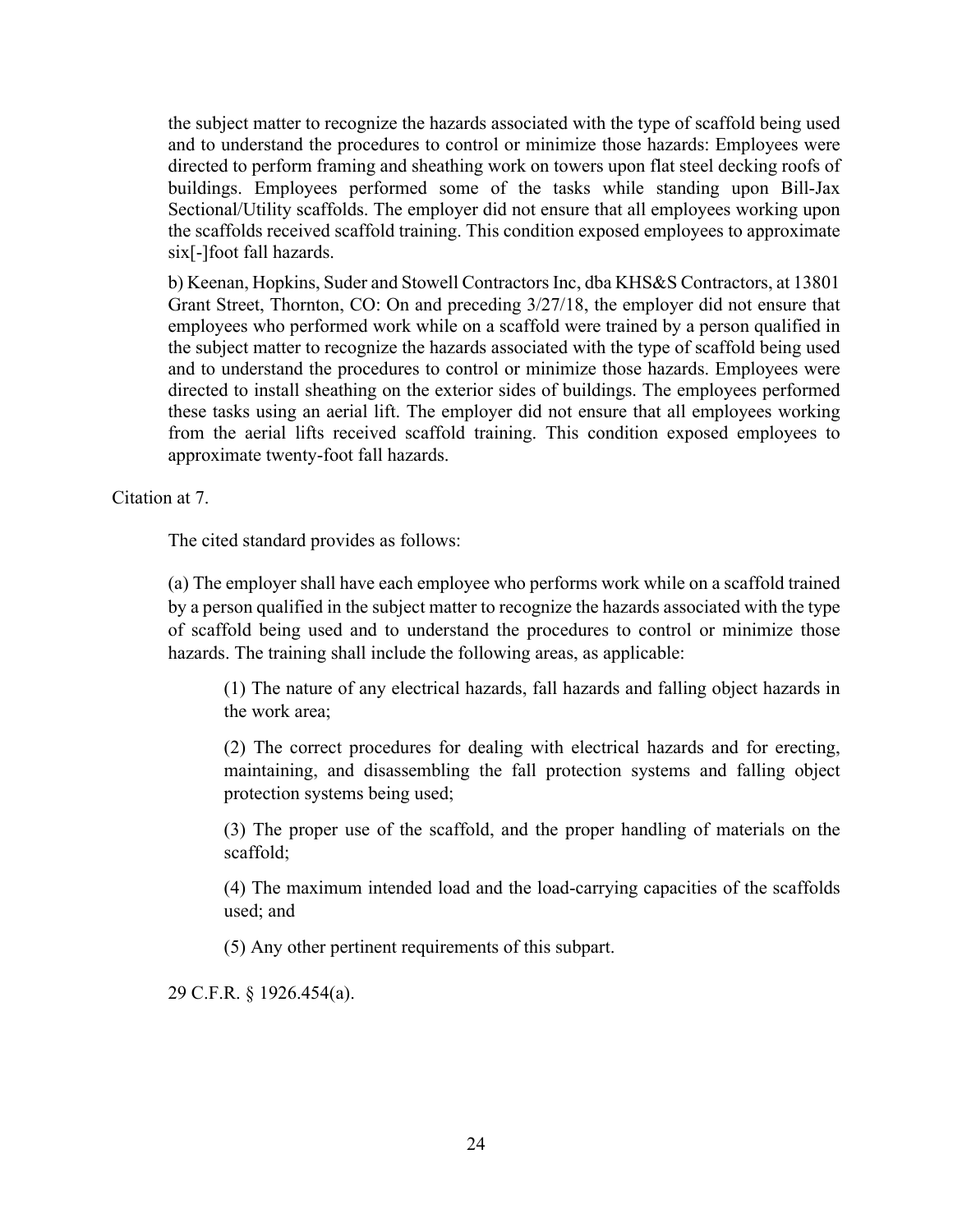### **1. The Standard Applies to Both Alleged Instances of Item 2a**

Under Commission precedent, "the focus of the Secretary's burden of proving that the cited standard applies pertains to the cited conditions, not the particular cited employer." *Ryder Transp. Servs.*, 24 BNA OSHC 2061, 2064 (No. 10-0551, 2014) (concluding "that the Secretary has failed to establish that the cited general industry standard applies to the working conditions here"); *KS Energy Servs., Inc.,* 22 BNA OSHC 1261, 1267 (No. 06-1416, 2008) (finding "the cited ... provision was applicable to the conditions in KS Energy's traffic control zone"), *aff'd*, 701 F.3d 367 (7th Cir. 2012); *Active Oil Serv., Inc.,* 21 BNA OSHC 1092, 1094 (No. 00-0482, 2005) (finding "that the confined space standard applies to the cited conditions" because "the vault was a confined space"); *Arcon, Inc.,* 20 BNA OSHC 1760, 1763 (No. 99-1707, 2004) ("In order to establish a violation, the Secretary must show that the standards applied to the cited conditions.")

The parties do not dispute the standard applies as to instance (a) alleged in Citation 1, Item 2a pertaining to the "Bill-Jax Sectional/Utility Scaffolds." However, as to instance (b), related to aerial lifts, Respondent disputes the application of the standard, arguing an aerial lift is not a "scaffold" and any training required for aerial lifts is covered by 29 C.F.R. § 1926.453. (Resp't Br. at 16-17). Citing a Commission ALJ's decision, *R.G. Bigelow Elec. Co., Inc.*, 2001 WL 987459 at \*5 n.12 (No. 00-1213, 2001) (ALJ), Complainant argues the cited standard applies to "all scaffolds, including aerial lifts." (Sec'y Br. p. 23). The Court agrees with Complainant that employees working on aerial lifts are subject to the training requirements of 29 C.F.R. § 1926.454(a).

"When determining the meaning of [a] standard, the Commission must first look to its text and structure." *The Davey Tree Expert Co.*, 2016 WL 845440, at \*1 (No. 11-2556, 2016), citing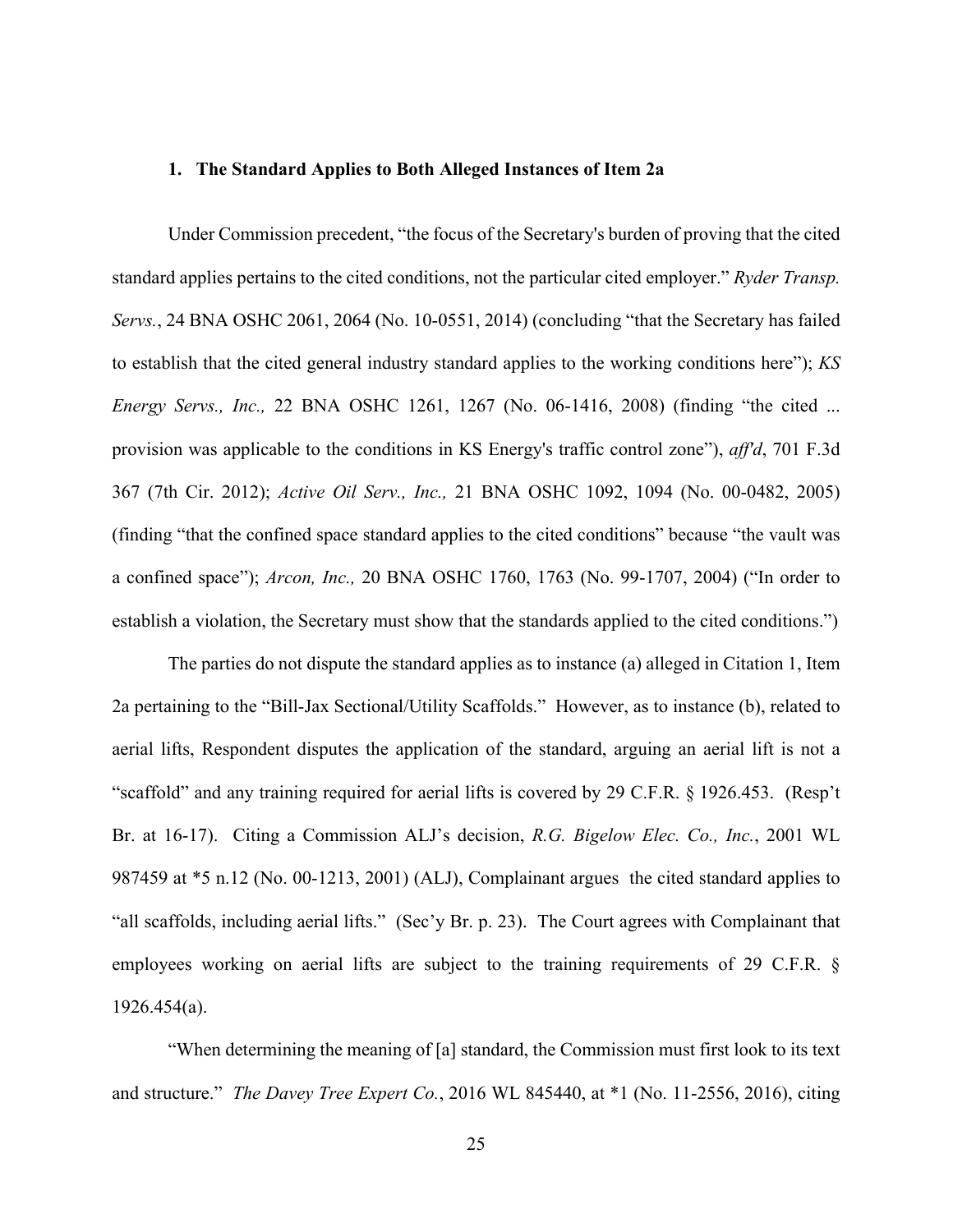*Superior Masonry Builders, Inc.*, 20 BNA OSHC 1182, 1184 (No. 96-1043, 2003). If the meaning of the standard's language is "sufficiently clear," the inquiry ends. *Unarco Comm. Prods.*, 16 BNA OSHC 1499, 1502 (No. 89-1555, 1993). Based on the following, the Court finds the language of the standard clear and not ambiguous.

Section 1926.450(b) defines a "scaffold" as "any temporary elevated platform (supported or suspended) and its supporting structure (including points of anchorage), used for supporting employees or material or both." 29 C.F.R. § 1926.450(b). A "platform" is further defined as a "work surface elevated above lower levels. Platforms can be constructed using individual wood planks, fabricated planks, fabricated decks, and fabricated platforms." 29 C.F.R. § 1926.450(b).

The Court finds the definition of "scaffold" includes aerial lifts, which are "elevated platforms," i.e., "work surface[s] elevated above lower levels." 29. C.F.R. § 1926.450(b). Because aerial lifts are "scaffolds," the training requirements of 29 C.F.R. § 1926.454 are applicable. Aside from a plain application of the definitions of "scaffold" and "platform," the structure of Subpart L directs the training requirements of 29 C.F.R. § 1926.454(a) apply to aerial lifts. Section 1926.450(a) states Subpart L, which includes aerial lifts under 29 C.F.R. § 1926.453, "applies to all scaffolds used in workplaces covered by this part" and specifically exempts only "crane or derrick suspended personnel platforms." 29 C.F.R. § 1926.450(a). Moreover, the training required by 29 C.F.R. § 1926.454 includes "[a]ny other pertinent requirements of this subpart," which in turn would include the specific requirements of 29 C.F.R. § 1926.453.

Respondent argues 29 C.F.R. § 1926.450(a) goes on to say "[t]he criteria for aerial lifts are set out exclusively in § 1926.453." 29 C.F.R. § 1926.450(a). However, 29 C.F.R. § 1926.453, although containing some safety requirements, is devoid of training requirements. Thus, if this final sentence of 29 C.F.R.  $\S$  1926.450(a) is read as Respondent suggests, Subpart L imposes no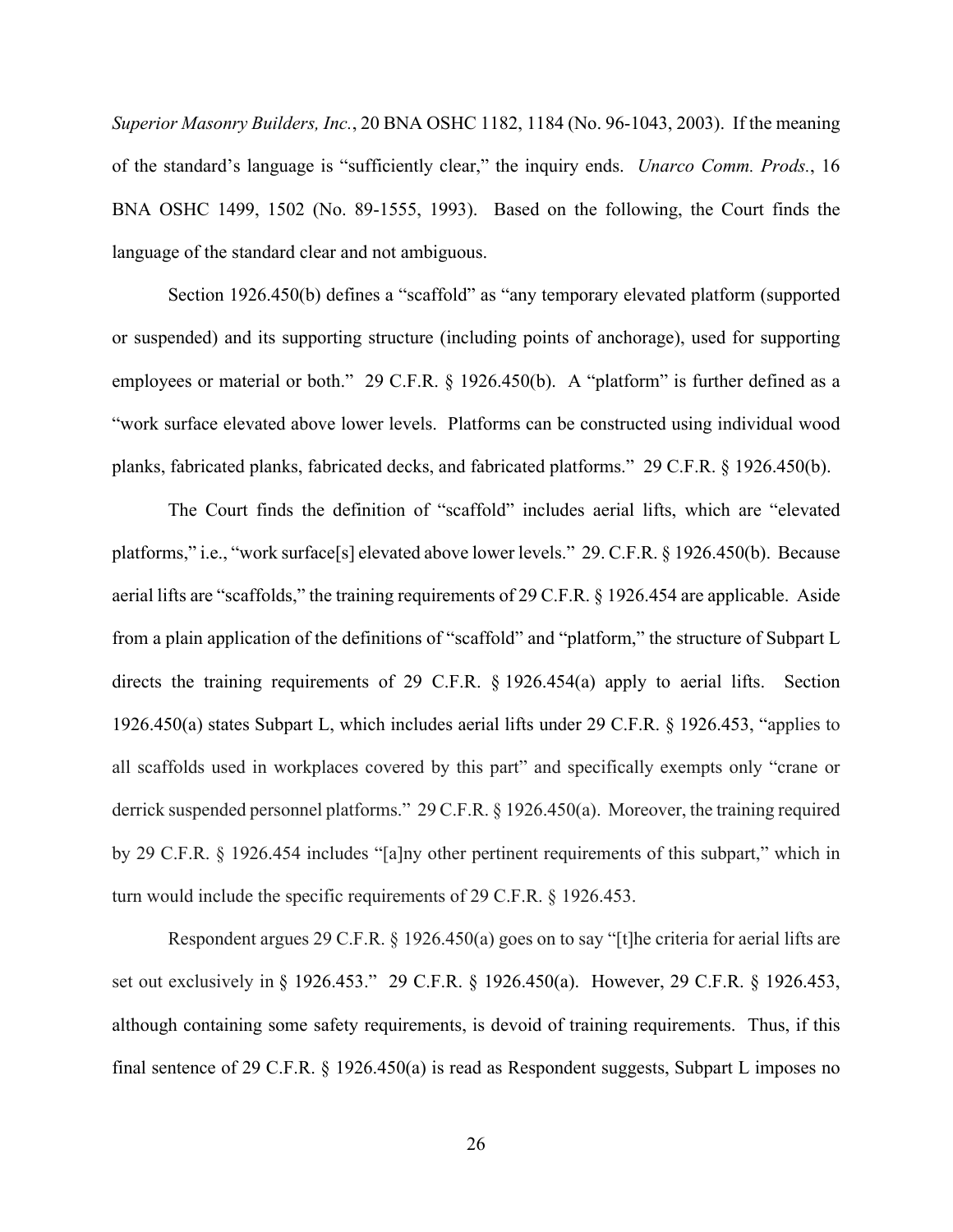training requirements for aerial lifts, as opposed to all other types of scaffolds. The Courts find such a reading implausible. *See Avcon, Inc.*, 2011 WL 2280634, at \*11 (Nos. 98-0755 & 98-1168, 2011) (interpreting statutory provisions to avoid "absurd results"). Rather, the better reading of this sentence is the "criteria" referred to are the technical and operational requirements that are actually set forth in 29 C.F.R. § 1926.453, which are specific to aerial lifts, leaving the technical "criteria" for other types of scaffolds to be governed by 29 C.F.R. §§ 1926.451 and 452. *See R.G. Bigelow Elec. Co., Inc.*, 2001 WL 987459, at \*5 (reaching the same conclusion).

The regulation's preamble and agency interpretive guidance also supports the Court's findings. *Martin v. OSHRC (CF&I)*, 499 U.S. 144, 157 (1991). "The preamble is the best and most authoritative statement of the Secretary's legislative intent." *Phelps Dodge Corp.,* 11 BNA OSHC 1441, 1444 (No. 80-3203, 1983), *aff'd,* 725 F.2d 1237, 1240 (9th Cir.1984). Here, the Preamble to Subpart L confirms the Court's conclusion the training requirements of 29 C.F.R. § 1926.454 apply to aerial lifts. Specifically, it states "this equipment," *i.e.* "elevating and rotating work platforms" which collectively are referred to as "aerial lifts," is "a scaffold and that it should be addressed by subpart L." Safety Standards for Scaffolds Used in the Construction Industry, 61 Fed. Reg. 46,026, 46,095 (Aug. 30, 1996) (to be codified at 29 C.F.R. pt. 1926); *see also R.G. Bigelow Co., Inc.*, 2001 WL 987459, at \*5 n.12.

Additionally, interpretive guidance from OSHA has read Subpart L to apply to both boom and scissor lifts, which are the types of lifts at issue here. (Tr. at 355-56, 498-501). *See Union Tank Car Co.*, 18 BNA OSHC 1067 (No. 96-0563, 1997). A 2000 Interpretation Letter concluded because "scissor lifts do meet the definition of a scaffold (§1926.451), employers must comply with the other applicable provisions of Subpart L when using scissors lifts." OSHA Interpretation Letter, Re: "Subpart 'L' [of Part 1926] and Appendices, Scissors Lifts" (Feb. 23, 2000). This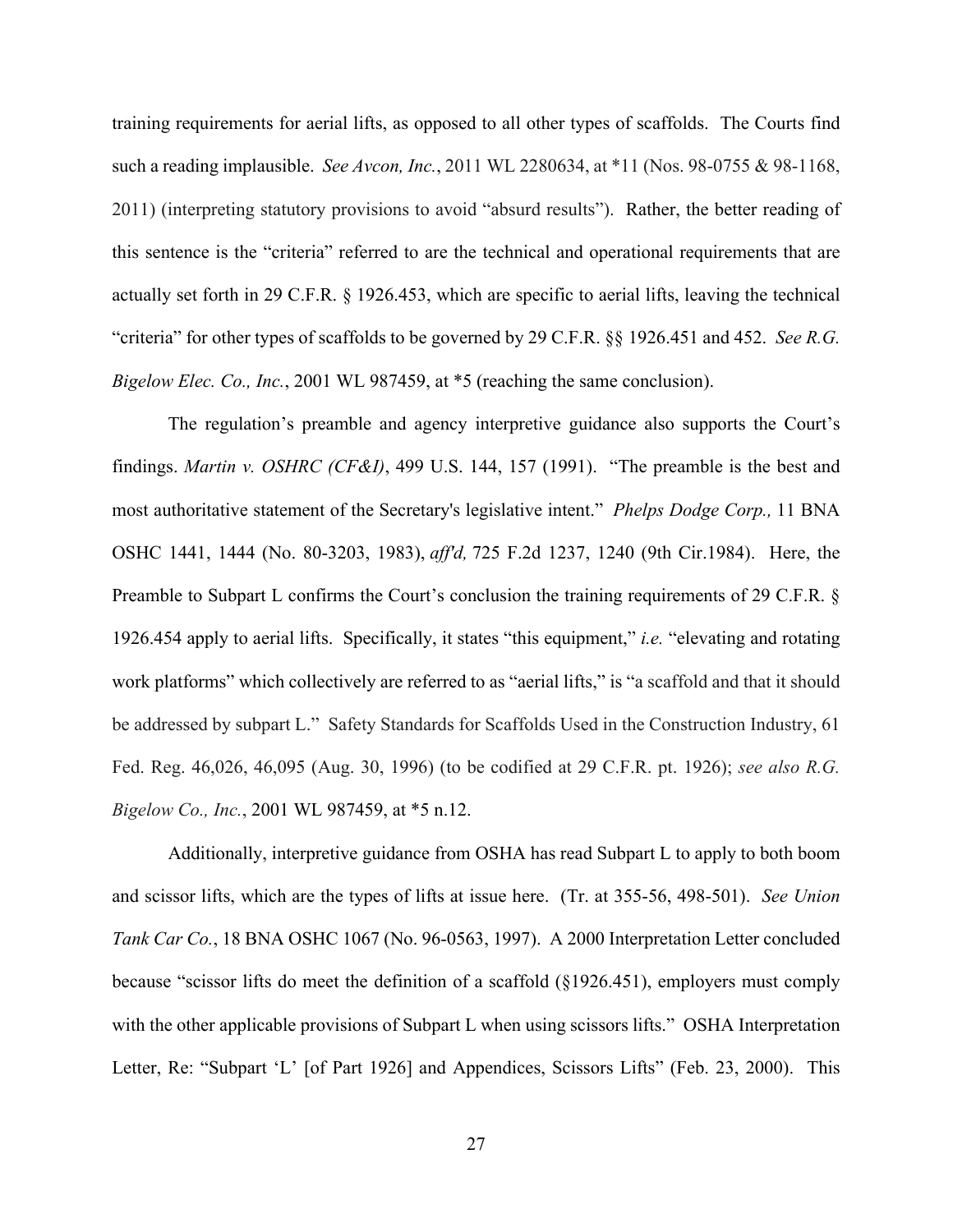Interpretation Letter further concluded a specific type of boom lift was an "aerial lift" and "the training requirements [of § 1926.454] apply to all equipment covered by Subpart L, which includes aerial lifts covered by §1926.453." *Id.*

Complainant has established the cited standard applies to both instances alleged in the Citation 1, Item 2a..

### **2. The Standard Was Violated**

The Citation alleged Respondent violated this standard (1) by not conducting training with a qualified person, and (2) by not ensuring all employees at the DPO worksite were trained. The Court finds Complainant has proven the provided training was not conducted by a person meeting the definition of a "qualified" person in scaffolds.

Section 1926.450(b) defines "qualified" as "one who, by possession of a recognized degree, certificate, or professional standing, or who by extensive knowledge, training, and experience, has successfully demonstrated his/her ability to solve or resolve problems related to the subject matter, the work, or the project." Respondent's main training program was its "Employee Safety Standards" or "ESS," which were reviewed once during new-hire processing and again during formal safety training. (Tr. 303-04, 345-47, 370-74). New-hire processing took place with Rosa Thompson, while formal training took place with safety engineer Christian Mancera. (*Id*.). Complainant correctly notes, Ms. Thompson was Respondent's "project admin" at the time of the accident (Tr. 212) and was not a qualified person to provide the required training. (Sec'y Br. at 27, n.10). The evidence showed Ms. Thompson would review the ESS with new employees while processing their work documentation. (Tr. 301). No evidence concerning Ms. Thompson's qualifications was adduced at trial, and the Court finds none to find she met the definition of a "qualified" person.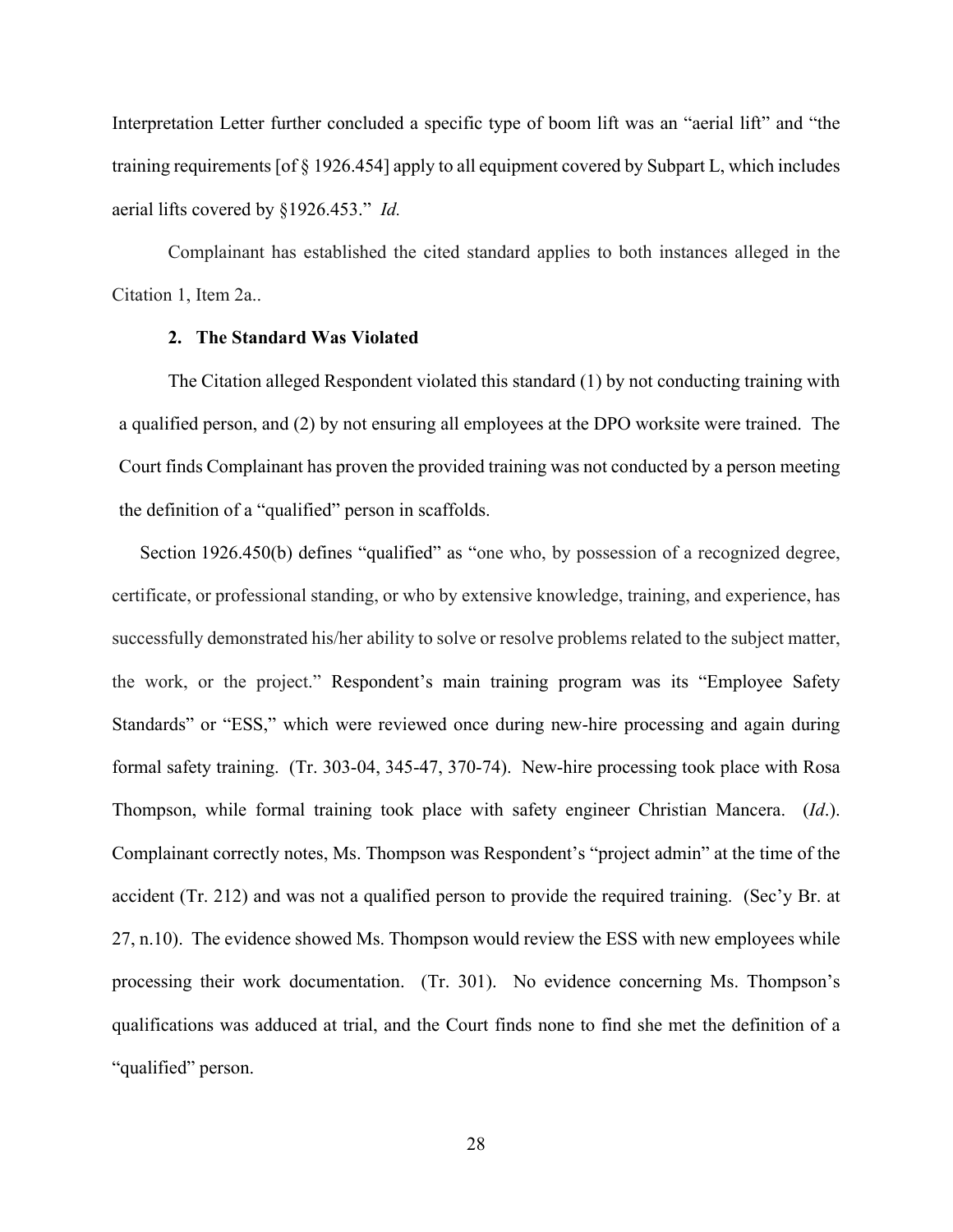Thus, Respondent's compliance with the standard turns on the qualifications of Mr. Mancera.<sup>12</sup> The Court finds the relevant definition requires, at a minimum, evidence of Mr. Mancera's familiarity with OSHA's scaffolding regulations, found at either 29 C.F.R. § 1926.454 or, for the purpose of aerial lifts, 29 C.F.R. § 1926.453. *Cf. Midwest Steel, Inc.*, 26 (BNA) OSHC 2177 at \*19 (No. 15-1471, 2017) (finding a qualified person for purposes of a scaffold design violation under 29 C.F.R.  $\S$  1926.451(a)(6) must demonstrate these qualifications). This evidence must be specific to the "Bill-Jax Sectional/Utility scaffolds" referenced in instance (a) of the Citation 1, Item 2a and the boom and scissor "aerial lifts" referred to in instance (b) of the Citation 1, Item 2a. *Cf. id.* at \*19 (finding the same for the specific type of scaffold at issue). Under the relevant definition, this requires evidence of either (1) "possession of a recognized degree, certificate, or professional standing" or (2) "extensive knowledge, training, and experience" of the requirements of 29 C.F.R. §§ 1926.453 & 1926.454. 29 C.F.R. § 1926.450(b); *see also Midwest Steel, Inc.*, 26 BNA OSHC at \*19. Although Mr. Mancera had a "bachelor's of science in safety and health management," (Tr. at 269-70), no evidence was adduced to suggest this was a "recognized degree" for the purpose of the subject scaffolds or aerial lifts. This leaves the question of whether Mr. Mancera demonstrated "extensive knowledge, training, and experience" of the applicable scaffolding and aerial lift regulations to deem him a qualified person in those subjects.

Respondent's argument regarding Mr. Mancera's qualifications are limited to the abovementioned degree and his "apparent knowledge and passion." (Resp't Br. at 18). The relevant definition, however, requires a showing of "*extensive* knowledge, training, *and* experience." 29 C.F.R. § 1926.450(b) (emphases added); *see also Midwest Steel, Inc.*, 26 BNA OSHC at \*19 n.25.

<span id="page-28-0"></span><sup>&</sup>lt;sup>12</sup> Although there was evidence of other trainings conducted by Whiting-Turner and the employees' union, there was no evidence adduced on the qualifications of the individuals conducting those trainings.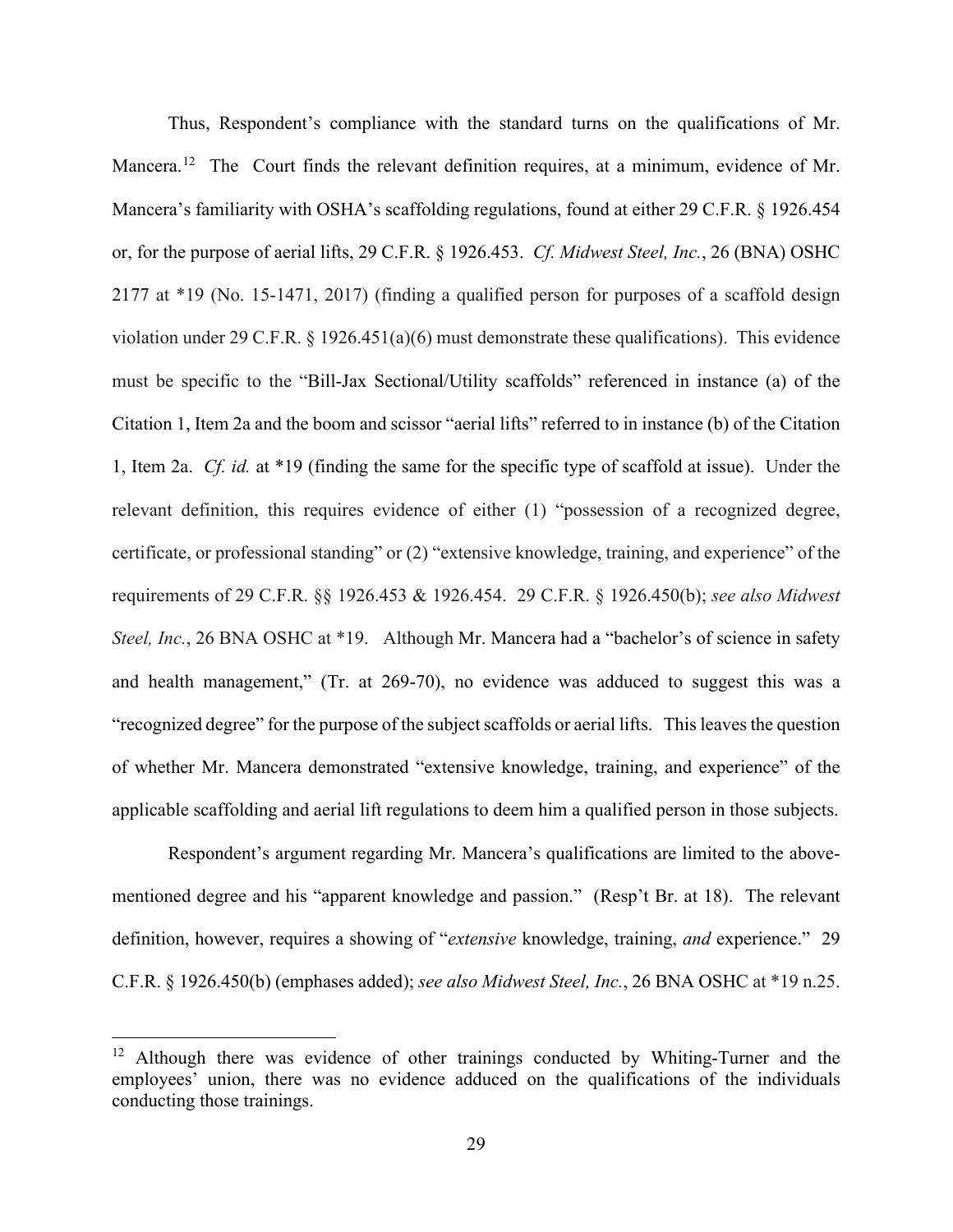Mr. Mancera demonstrated some apparent knowledge of scaffolds and aerial lifts generally. (Tr. 341-45, 354-57). However, as to specific OSHA regulations, he testified during training he referred to "just subpart M," which relates to fall protection, not scaffolding. (Tr. 378-79). *See*  Resp't Br. at 18. Moreover, Mr. Mancera's background was limited to five years of experience, and no specific evidence was adduced concerning his experience in scaffolds or aerial lifts. Finally, as to training, Mr. Mancera briefly mentioned an "aerial lift ... train the trainer" course, but no further evidence was given as to the nature of this course.<sup>[13](#page-29-0)</sup>

Based on the above, there is insufficient evidence to find Mr. Mancera was a "qualified" person for purposes of scaffold and aerial lifts training.<sup>14</sup> Accordingly, Complainant has demonstrated Respondent violated the cited standard.

### **3. Employees Were Exposed to the Hazard**

Respondent has not contested, and the evidence supports, its employees were exposed to the hazard while working on scaffolds and aerial lifts at the DPO worksite.

#### **4. Respondent Had Actual Knowledge of the Violation**

"The knowledge element of the *prima facie* case can be shown in one of two ways." *Eller-Ito Stevedoring*, 567 F. App'x at 803 (*citing ComTran,* 722 F.3d at 1307). Complainant may show that a supervisor had either actual or constructive knowledge of the violation. *Id.* (*citing ComTran,*  722 F.3d at 1307–08). It is not necessary to show the employer knew or understood the condition was hazardous. *Phoenix Roofing, Inc.*, 17 BNA OSHC at 1079-1080 (citations omitted); *Peterson* 

<span id="page-29-0"></span> $13$  In any event, merely taking a course in the subject matter would not be sufficient to deem someone "qualified" in the subject matter. *See Midwest Steel, Inc.*, 26 BNA OSHC OSHC at \*20 ("[T]elling the Court the course someone took without detailing the content of the course does not provide much in the way of demonstration of that person's abilities.").

<span id="page-29-1"></span> $14$  The Court notes the testimony of Mr. Cabrea as to Mr. Mancera's background and qualifications. (Tr. 238-40). Mr. Cabrea's testimony concerning Mr. Mancera's qualifications was conclusory, and the Court gives it little weight.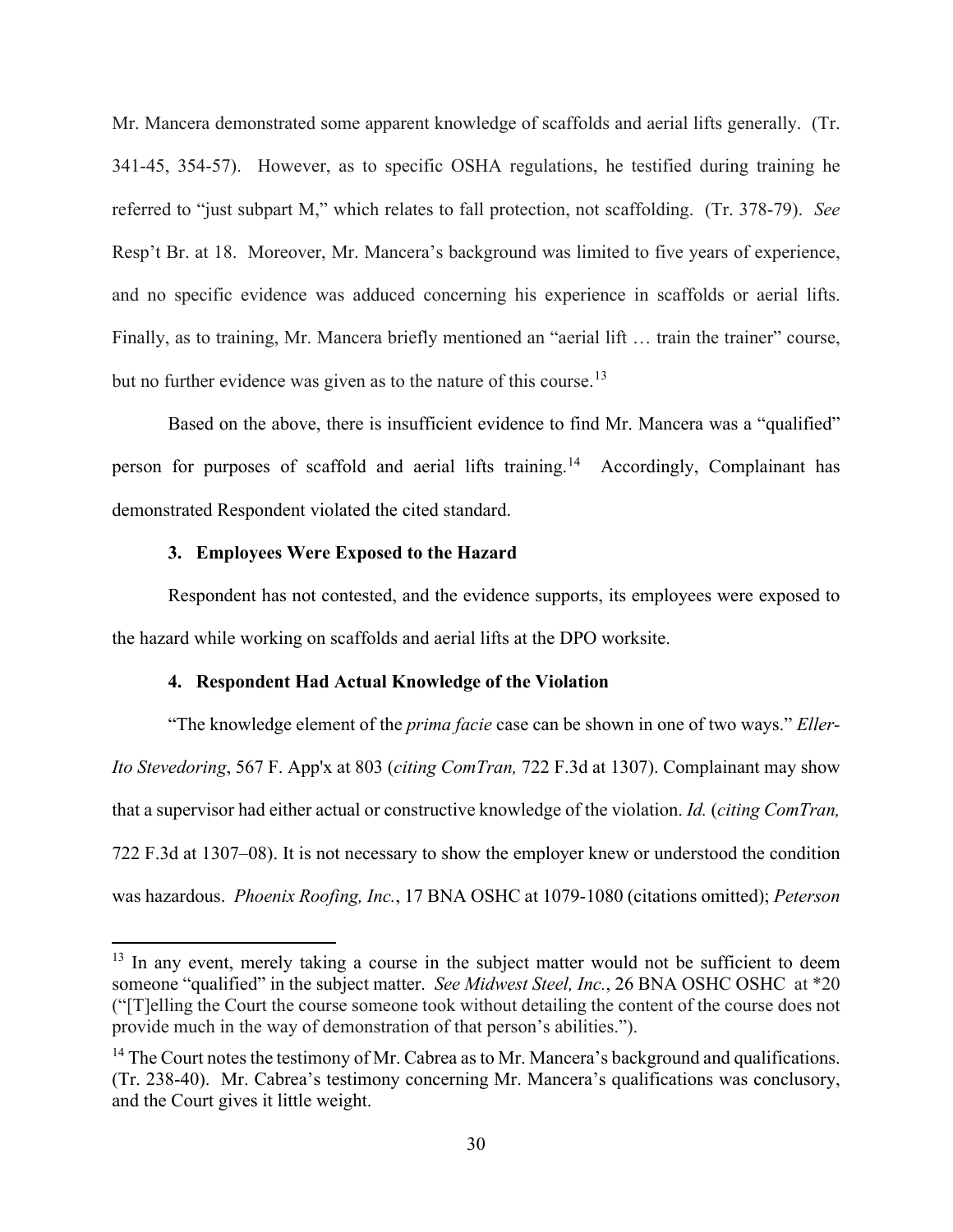*Bros. Steel Erection Co.,* 16 BNA OSHC 1196, 1199 (No. 90-2304, 1999), *aff'd* 26 F.3d 573 (5th Cir. 1994).

Respondent has not disputed its knowledge of Mr. Mancera's qualifications or its designation of him to conduct the requisite training. Respondent is presumed to have knowledge of Mr. Mancera's qualifications for training purposes. *See Compass Envtl., Inc. v. OSHRC*, 663 F.3d 1164, 1168 (10th Cir. 2011) ("[E]mployer knowledge of the violative condition … will almost invariably be present where the alleged violative condition is inadequate training of employees."). In addition, Mr. Cabrea, Mr. Mancera's direct supervisor, testified as to his knowledge of Mr. Mancera's background and that knowledge provided Mr. Cabrea with all the information he needed to know to determine that Mr. Mancera was not a "qualified person." (Tr. 238-40). The Court finds Respondent had actual knowledge that Mr. Mancera was not a "qualified person" to train under the cited standard.

Knowledge may be imputed to the employer through its supervisory employee." *Am. Eng'g & Dev. Corp.*, 23 BNA OSHC 2093, 2095 (No. 10-0359, 2012) quoting *Access Equip. Sys.*, 21 BNA OSHC 1400, 1401 (No. 03-1351, 2006). It is well settled an employee who has been delegated authority over other employees, even if only temporarily, is considered to be a supervisor for the purposes of imputing knowledge to an employer. *Access Equipment Systems. Inc*., 18 BNA OSHC 1718, 1726 (No. 95-1449, 1999) (employee who was "in charge of" or "the lead person for" one or two employees who erected scaffolds "can be considered a supervisor). The Commission has long held it is the substance of the delegation of authority not the formal title of the employee having the authority. *Dover Elevator Co*., 16 BNA OSHC 1281 (No. 91-862, 1993). Mr. Cabrea, as Director of Safety and Risk Control, is a high-ranking supervisor of Respondent. (Tr. 162-63, 279-80). The Court finds the actual knowledge of Mr. Cabera as to Mr. Mancera's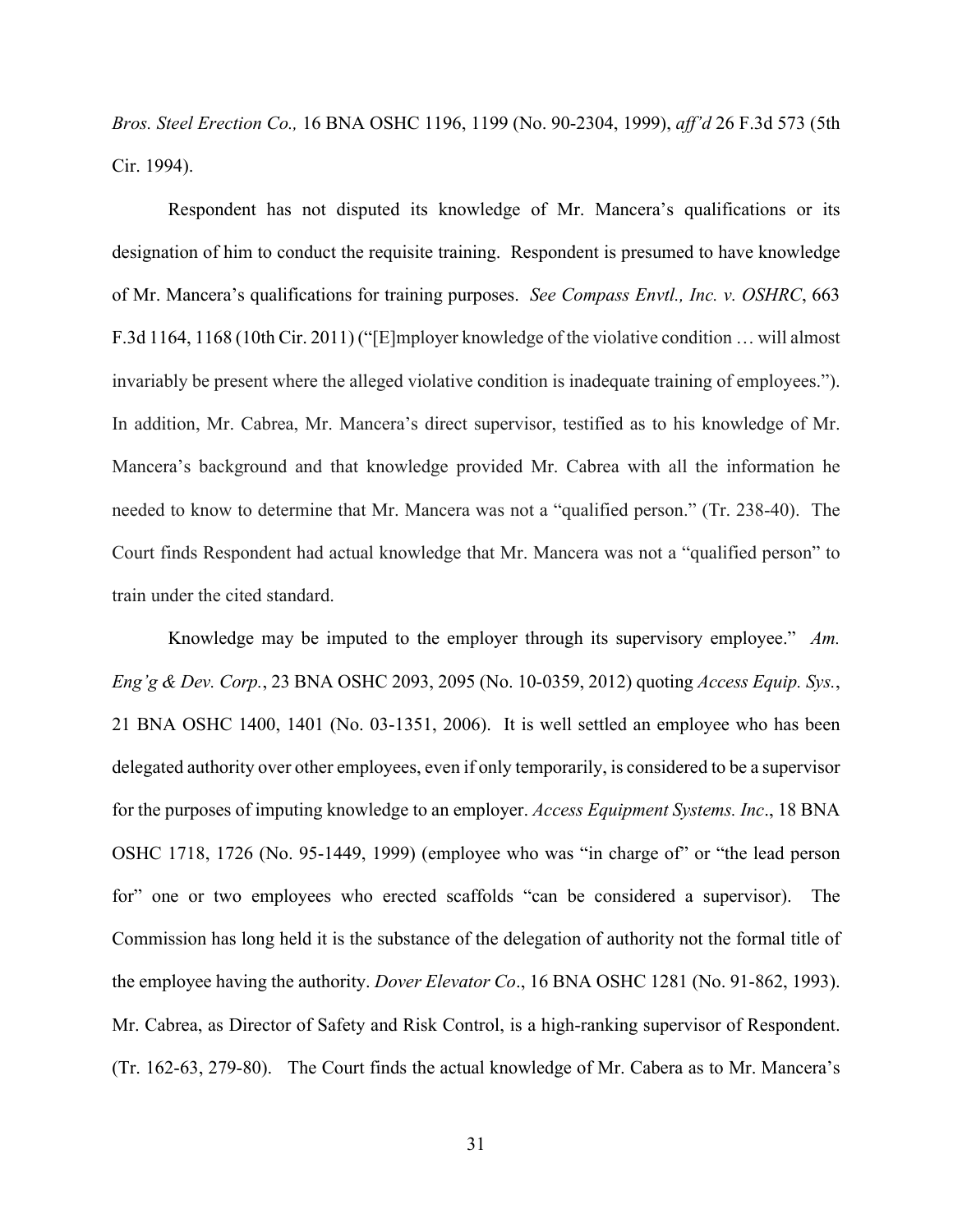lack of qualifications to be a "qualified person" for the purpose of conducting the type of training required may be imputed<sup>15</sup> to Respondent.

### **5. The Violation was Serious**

Complainant has classified the violation of 29 C.F.R. § 1926.454(a) as serious. A violation is classified as serious under the Act if "there is substantial probability that death or serious physical harm could result." 29 U.S.C. § 666(k). Complainant need not show there was a substantial probability an accident would occur, only that if an accident did occur, serious physical harm could result. *Mosser Constr., Inc.*, 23 BNA OSHC 1044, 1046 (No. 08-0631, 2010).

The requirements for scaffold training address multiple associated hazards, including electrical and fall hazards, the maximum intended load for the scaffolds, as well as the proper construction, maintenance, and use of the scaffolds. 29 C.F.R. § 1926.454(a) & (b). The Court finds lack of proper training in these subjects from someone who is qualified exposes employees to multiple workplace hazards and serious injury from the potential misuse of scaffolds and aerial lifts. The violation was properly classified as serious. Citation 1, Item 2a will be AFFIRMED as a serious citation.

### D. **Citation 1, Item 2b – The Alleged Fall Protection Training Violation**

**Complainant alleged a serious violation of 29 C.F.R. § 1926.503(a)(1) as follows:** 

29 CFR 1926.503(a)(l): The employer did not provide a training program enabling recognition of and appropriate protective procedures for fall hazards for each employee who might be exposed to fall hazards:

<span id="page-31-0"></span><sup>&</sup>lt;sup>15</sup> Case law underscores an employer's knowledge will almost invariably be present when inadequacy of training is at issue. *Compass Envtl., Inc. v. OSHRC*, 663 F.3d at 1164. Since training is the sole responsibility of the employer and the employer would know whether or not training was adequately provided and therefore foreseeable as to the consequences of not providing training, the Tenth Circuit decision in *Mountain States Tel. & Tel. Co.,v. OSHRC,* 623 F.2d 155 (10th Cir. 1980) does not need to be discussed for imputation of knowledge to the employer to occur in this case.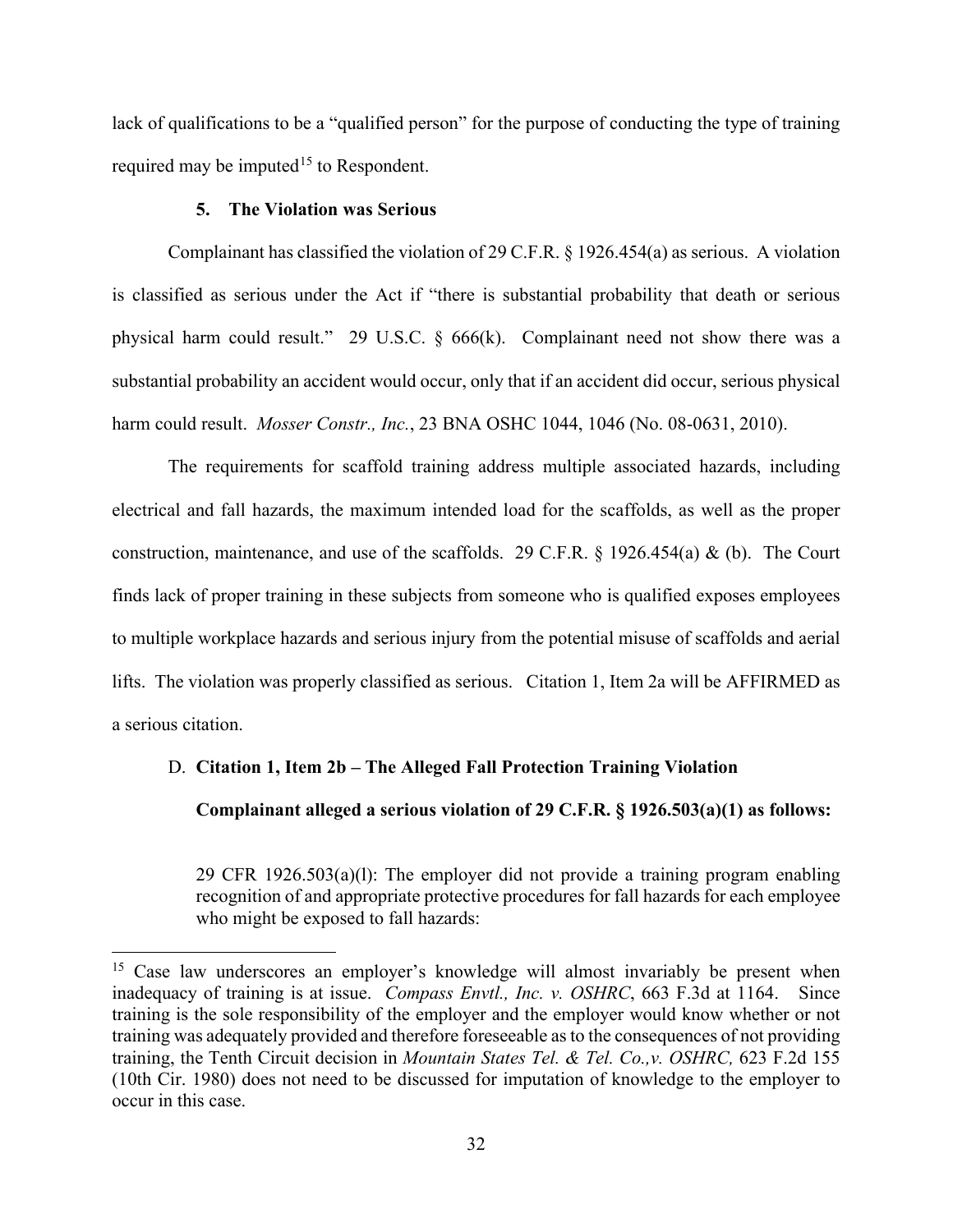a) Keenan, Hopkins, Suder and Stowell Contractors Inc, dba KHS&S Contractors, at 13801 Grant Street, Thornton, CO: On and preceding 3/6/18, the employer did not provide a training program enabling recognition of and appropriate protective procedures for fall hazards for each employee who might be exposed to fall hazards. Employees were directed to perform framing and sheathing work on towers upon flat steel decking roofs of buildings. The employer did not ensure that all employees working upon the roofs of the buildings received fall protection training. This condition exposed employees to approximate 15'9" fall hazards.

### Citation at 9.

The cited standard, 29 C.F.R. § 1926.503(a)(1), provides as follows: "The employer shall provide a training program for each employee who might be exposed to fall hazards. The program shall enable each employee to recognize the hazards of falling and shall train each employee in the procedures to be followed in order to minimize these hazards."

### 1. **The Standard Applies**

Respondent has not contested the cited standard applies, and the record supports a finding that Respondent's employees were exposed to fall hazards while framing towers at the DPO worksite and therefore required fall protection training. The cited standard applies.

### 2. **The Standard Was Not Violated**

Under Commission precedent, the reasonably prudent employer test is, and has consistently been, used to determine whether an employer has failed to comply with the standard – that is, to assess the adequacy of the content of the instructions at issue.

To establish non-compliance with a training standard, Complainant must show the cited employer failed to provide the instructions that a reasonably prudent employer would have given in the circumstances. *N&N Contractors, Inc.*, 18 BNA OSHC 2121, 2126 (No. 96-0606, 2000), *aff'd*, 255 F.3d 122 (4th Cir. 2001), citing *Archer-Western Contractors, Ltd.*, 15 BNA OSHC 1013, 1019-20 (No. 87-1067, 1991); *El Paso Crane & Rigging Co., Inc.*, 16 BNA OSHC 1419, 1424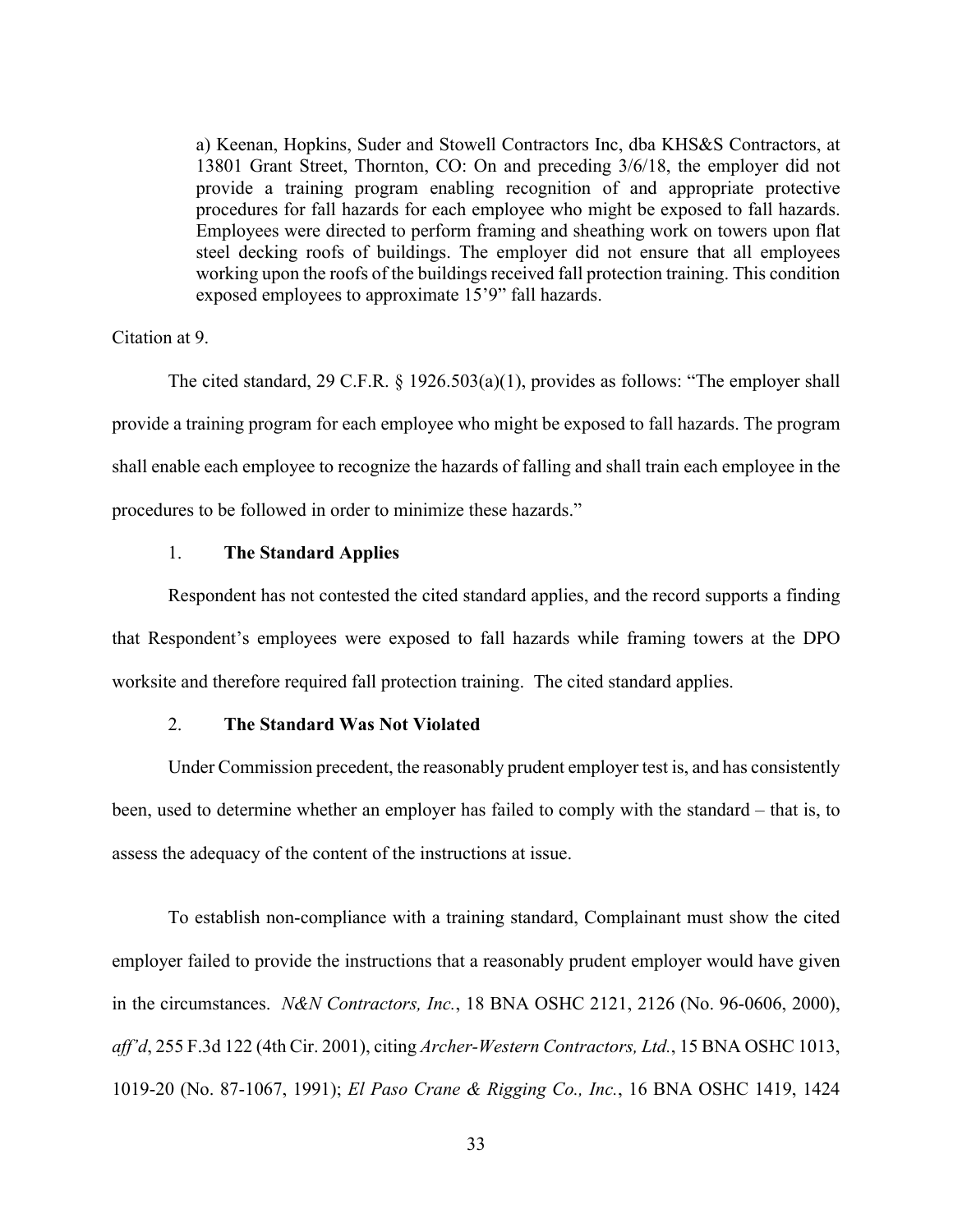(No. 90-1106, 1993). If the employer rebuts the allegation of the training violation "by showing that it has provided the type of training at issue, the burden shifts to the Secretary to show some deficiency in the training provided." *Id.*, quoting *Am. Sterilizer Co.*, 18 BNA OSHC 1082, 1086 (No. 91-2494, 1997).

Unlike the scaffolding training standard cited in Citation 1, Item 2a, 29 C.F.R. § 1926.503(a)(1), by its own terms, does not require a "qualified" person to provide fall protection training. Thus, any training provided to Respondent's employees, either by Mr. Mancera or otherwise, is properly the focus of the Court's analysis for this training Item. Here, Respondent's main training consisted of the ESS. (Tr. 246-48, 345-47, 358-60, 370-74; Ex. C-15). As clarified by Mr. Mancera, the ESS was the list of topics discussed during Respondent's formal training, which would typically last three-and-a-half hours. (Tr. 355). Every new employee hired by Respondent went through the ESS orientation training, regardless if they had been trained elsewhere. (Tr. 168-70, 205-07, 210, 225-27, 249-51, 291, 300-04, 369-70, 382-84, 592-94). Part of the ESS was fall protection training. (Ex. C-15). The topics included: (1) when fall protection was required, including for leading edges, holes, and scaffolds and aerial lifts; (2) controlled access zones; (3) the components of personal fall protection systems; and (4) guardrail systems. (Ex. C-15). In addition, Mr. Mancera detailed more content of this training at trial. (Tr. 347-50). Respondent also introduced its Fall Protection Program, which was in effect at the time of the accident. (Tr. 184-86; Ex. C-6). In addition to Respondent's own training, every employee at the DPO worksite had to go through an orientation program provided by the general contractor, Whiting-Turner. (Tr. 97-99, 168-69, 233-34, 362-69, 592-94, 668, 700; Exs. C-10, 13, 14; R-2, 3, 5, 6, 7). Whiting-Turner's program also included training in fall protection. (Exs. C-13 at 2; C-14 at 2).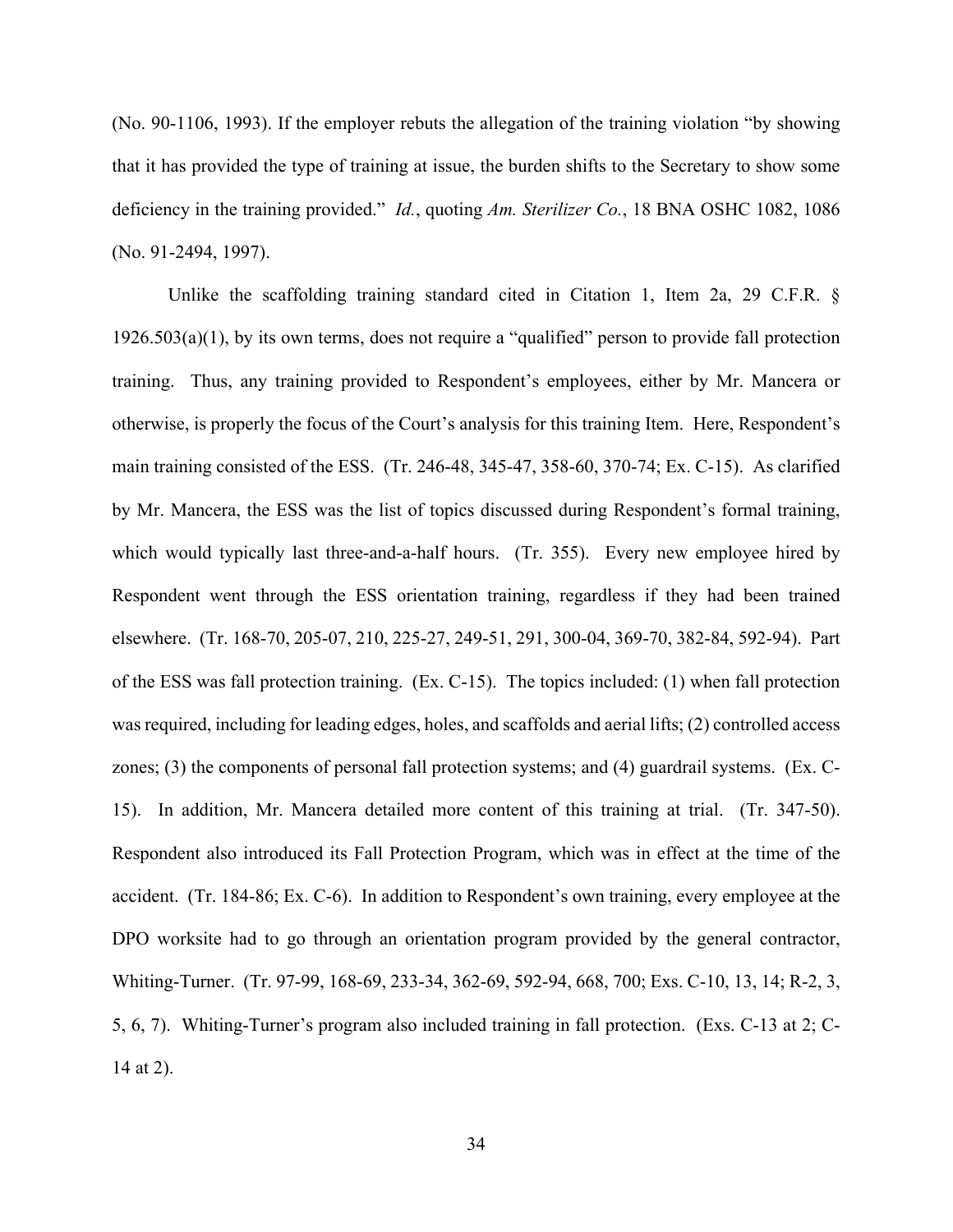In response to Respondent's evidence, rather than point to any perceived deficiency in the training provided to Respondent's employees, Complainant argues there is insufficient evidence to conclude three of Respondent's employees – Messrs. Chavarin, [Redacted], and Ruiz – received the training *at all*. [16](#page-34-0) (Sec'y Br. at 25-26). Providing no training at all would violate the express terms of the standard requiring "each employee" to receive the specified training. 29 C.F.R. § 1926.503(a)(1); *see also Gen. Motors Corp.*, 22 BNA OSHC 1019, 1030 (Nos. 91-2834 & 91- 2950, 2007) (consolidated) ("[W]ith regard to training, it would be unreasonable to require that an employee be exposed to a hazard before requiring that he be trained to recognize and avoid that hazard."). With an initial clarification, the Court, however, disagrees with Complainant's contention. At trial, the CSHO made clear the Citation Item regarding fall protection training was only charged with respect to Mr. Ruiz. (Tr. 510-511). The CSHO's violation worksheet, which the Court gives determinative weight, supports this. (Ex. C-27 at 8-9). The Court thus analyzes this Item only with respect to Mr. Ruiz.

The Court finds there is sufficient evidence Mr. Ruiz received the required fall protection training. Of particular note to the Court is the "New Hire Checklist," signed and dated by Mr. Ruiz on February 21, 2018. (Ex. C-11). As several witnesses testified, after the New Hire Checklist was completed for a given employee, that employee was invariably trained by Mr. Mancera using the ESS. (Tr. 168-70, 205-07, 210, 225-27, 249-51, 291, 300-04, 369-70, 382-84, 592-94). Complainant has not pointed to any persuasive evidence to suggest this protocol was not followed in the case of Mr. Ruiz. Rather, Complainant emphasizes the lack of a signed ESS from

<span id="page-34-0"></span><sup>&</sup>lt;sup>16</sup> Complainant *does* point to perceived deficiencies in Mr. Payne's attitude toward training, arguing he "was unaware and did not value certain training." (Sec'y Br. at 28-29). It was undisputed, however, Respondent relied on Mr. Mancera to provide its employees training, not Mr. Payne.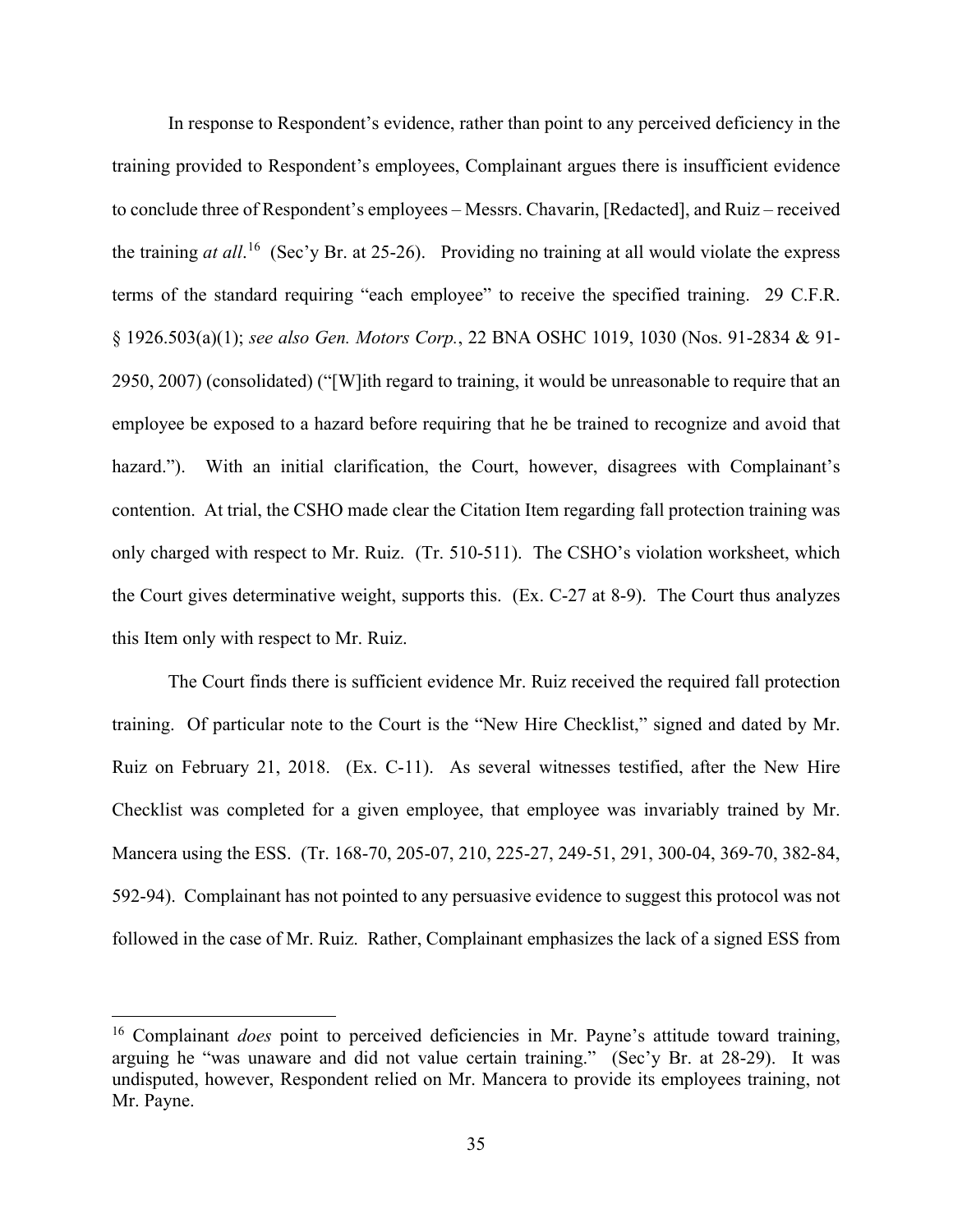Mr. Ruiz, like the one introduced for Mr. Hernandez. (Exs. C-15 and R-4). While such a document would perhaps be more conclusive on the point of Mr. Ruiz's ESS training, the Court is nonetheless persuaded by the New Hire Checklist for Mr. Ruiz and finds it lends credible support for the conclusion that Mr. Ruiz in fact received the ESS training from Mr. Mancera. *See Morris v. Travelers Indem. Co. of Am.*, 518 F.3d 755, 761-762 (10th Cir. 2008) (finding evidence of an insurance company's routine practice together with other evidence can establish the company acted in accordance with its practice on a specific occasion); Fed. R. Evid. 406.

In any event, the evidence also establishes Mr. Ruiz attended Whiting-Turner's safety orientation on February 23, 2018. (Ex. C-10 at 1). This orientation also included fall protection training. (Exs. C-13 at 2; C-14 at 2). Complainant has raised no issues as to the adequacy of this training, and nothing requires an employer to actually train its employees itself, only to provide a program for the required training. *See* 29 C.F.R. § 1926.503(b)(1) (contemplating training provided by "another employer" can satisfy the requirements of 29 C.F.R. § 1926.503(a)); *see also BSE Indus. Contractors*, 2001 WL 604904, at \*4 (No. 00-2331, 2001) (ALJ).

Complainant further argues 29 C.F.R. § 1926.503(b) required Respondent to keep a written certification of each employee's fall protection training, but Respondent "did not produce any such certifications." [17](#page-35-0) (Compl. Br. at 27-28). The Citation did not charge Respondent with a violation

<span id="page-35-0"></span><sup>17 29</sup> C.F.R. § 1926.503(b) states:

<sup>(</sup>b) Certification of training.

<sup>(1)</sup> The employer shall verify compliance with [29 C.F.R. § 1926.503(a)] by preparing a written certification record. The written certification record shall contain the name or other identity of the employee trained, the date(s) of the training, and the signature of the person who conducted the training or the signature of the employer. If the employer relies on training conducted by another employer or completed prior to the effective date of this section, the certification record shall indicate the date the employer determined the prior training was adequate rather than the date of actual training.

<sup>(2)</sup> The latest training certification shall be maintained.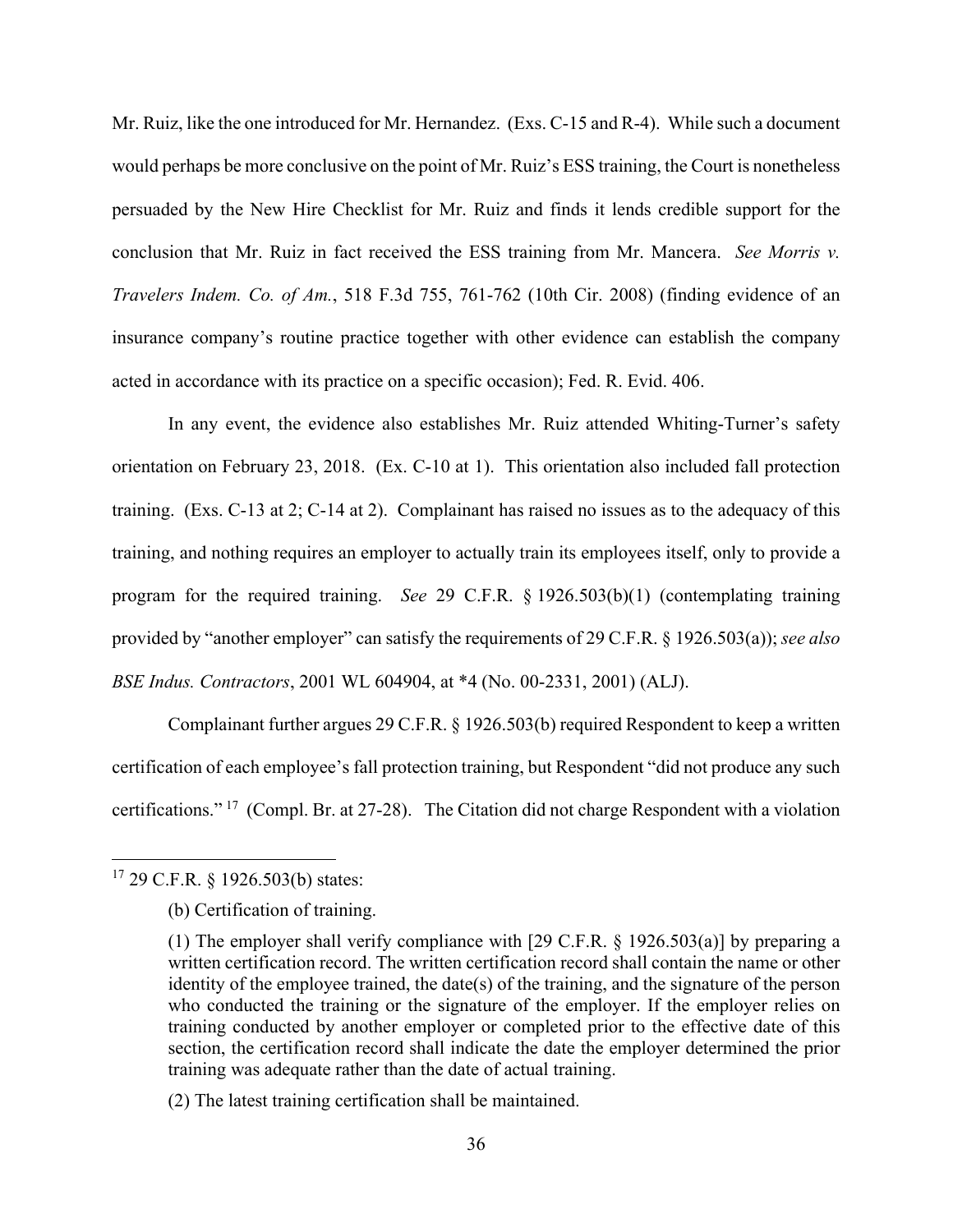of 29 C.F.R. § 1926.503(b) which requires certification. While Respondent's failure to produce the required certification may be evidence the training did not occur, the Court does not find, without more, it demonstrates a violation of 29 C.F.R. § 1926.503(a). *See William Trahant, Jr., Constr., Inc.*, at 2017 WL 3399778, \*13 (No. 15-0489, 2017) (ALJ) (finding lack of a certification together with other evidence demonstrated lack of fall protection training). *Cf. Jake's Fireworks, Inc.*, 26 BNA OSHC 1738, 1750 n.10 (No. 15-0260, 2017) (ALJ) (finding that, although lack of a written certification was "strong evidence" that no hazard assessment occurred, it was not sufficient to prove a violation of 29 C.F.R. § 1910.132(d)(1) requiring a hazard assessment to be performed).

The Court finds Respondent provided the required fall protection training to Mr. Ruiz and thus did not violate the standard. Accordingly, the Court VACATES Item 2b of the Citation.

## E. **Citation 1, Item 1 – The Alleged Inspection by Competent Person Violation**

### **Complainant alleged a serious violation of 29 C.F.R. § 1926.20(b)(2) as follows:**

29 CFR 1926.20(b)(2): The employer did not initiate and maintain a safety program which provides for frequent and regular inspections of jobsites, materials, andequipment to be made by a competent person (i.e., a person who is capable of identifying existing and predictable hazards in the surroundings or working conditions which are unsanitary, hazardous, or dangerous to employees, and who has the authority to take prompt corrective measures to eliminate them):

a) Keenan, Hopkins, Suder and Stowell Contractors Inc, dba KHS&S Contractors, at 13801 Grant Street, Thornton, CO: On 3/3/18, the employer did not maintain a safety program which provided for frequent and regular inspections of jobsites, materials, and equipment to be made by a competent person (i.e., a person who is capable of identifying existing and predictable hazards in the surroundings or working conditions which are unsanitary, hazardous, or dangerous to employees, and who has the authority to take prompt corrective measures to eliminate them). Employees were directed to perform framing and sheathing work on the towers upon flat steel decking roofs of buildings. The employer did not inspect the work areas to determine the presence of floor openings or other fall hazards prior to initiation of work. This condition exposed employees to approximate 15'9" fall hazards.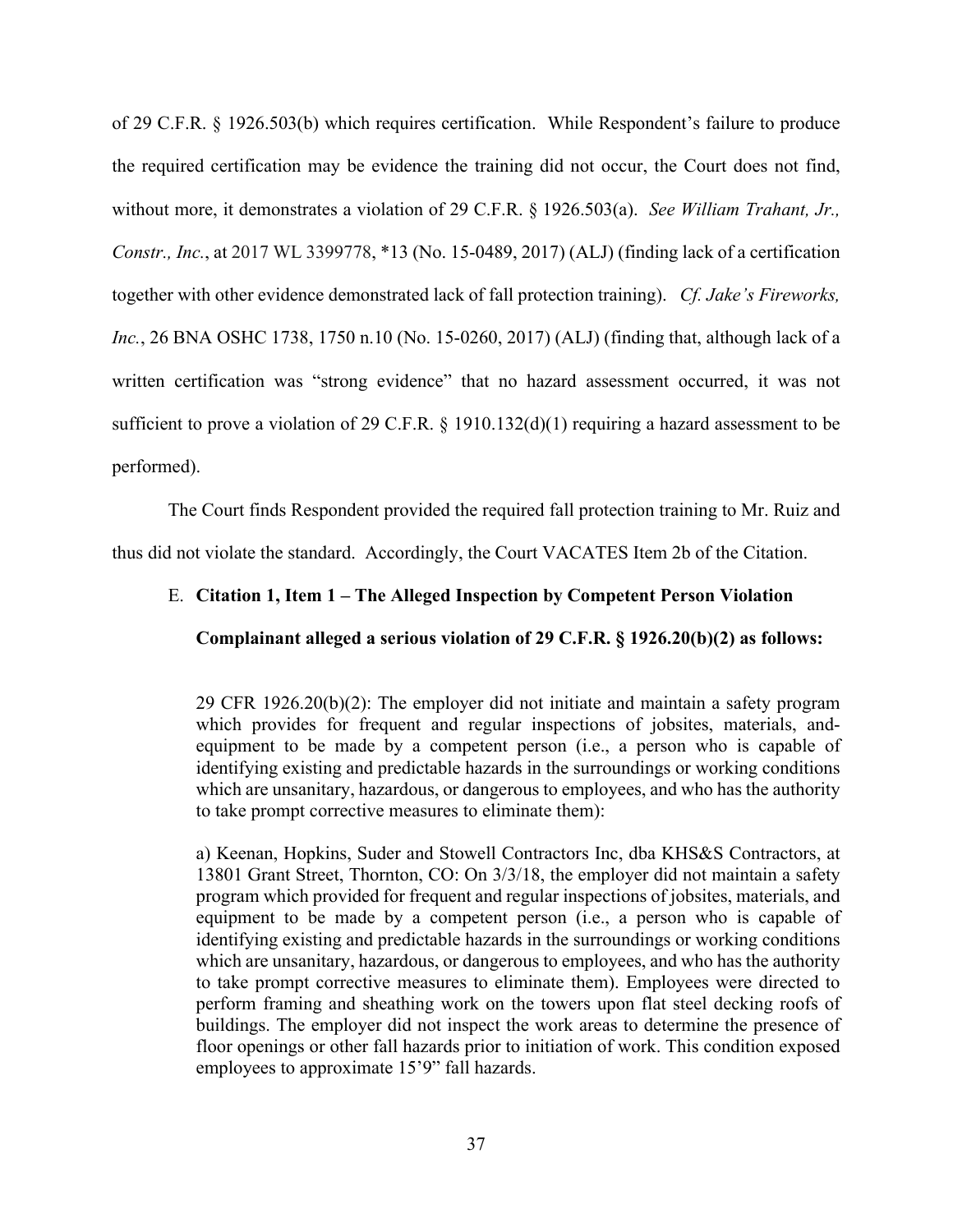Citation at 6.

Section 1926.20(b)(1) requires employers to "initiate and maintain such programs as may be necessary to comply with [Part 1926 of the OSH Act]." Section 1926.20(b)(2), charged against Respondent here, provides "[s]uch programs shall provide for frequent and regular inspections of the job sites, materials, and equipment to be made by competent persons designated by the employers."

### 1. **The Standard Applies**

The parties do not dispute the cited standard applies to Respondent's construction activities. The Court finds the cited standard applies.

### 2. **The Standard Was Violated**

Complainant argues Respondent violated the standard because "[i]nspections performed in compliance with the standard would have detected the hazard of floor holes under the circumstances presented in this case." (Compl. Br. at 13). Respondent's main argument is as follows:

[N]either the standard nor the Commission states that the standard requires inspections before work begins. If an employer fails to inspect an area before work begins, which exposes employees to a hazard, OSHA could theoretically cite the employer for exposing its employees to a hazard. If that hazard was electrical, OSHA could cite an electrical standard. But OSHA could only cite that employer for failing to inspect if it did not perform inspections or follow an inspection program. The hazard does not create an inspection violation.

(Resp't Br. at 12).

Respondent contends its inspection program, which provides for at least daily inspections by competent persons, was sufficient to comply with the standard. (Resp't Br. at 12-13). In the alternative, Respondent argues both Mr. Peraza and Mr. Payne were competent persons who had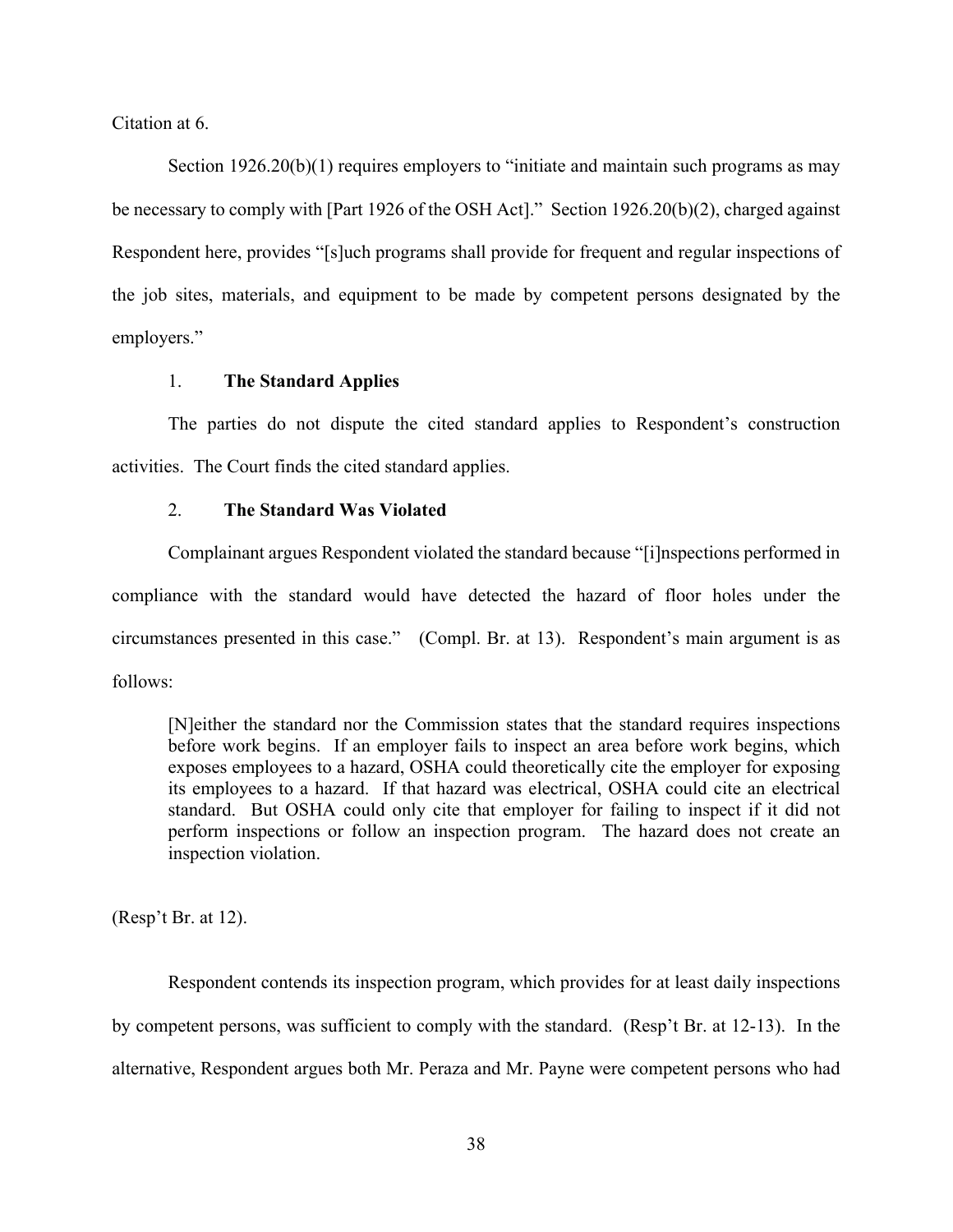inspected the worksite and their failure to recognize the existence of the hole was not tantamount to a violation of the standard because "[a]n unfortunate accident does not prove that an inspection was inadequate because the presence of a specific hazard does not, in and of itself, establish a failure to inspect." (Resp't Br. at 15).

Respondent's contention that "OSHA could only cite [an] employer for failing to inspect if it did not perform inspections or follow an inspection program" is untenable and not in accordance with Commission caselaw. In *Superior Custom Cabinet Co.*, 18 BNA OSHC 1019 (No. 94-200, 1997), the Commission was faced with an alleged violation of 29 C.F.R. § 1926.20(b)(2). In that case, the crew for the employer, a maker of custom cabinets, was delivering cabinets for a master bathroom to a house under construction. *Id.* at \*1. Prior to the delivery, the leadman for the crew was charged with "walking the house" to look for obstructions which could cause the delivery crew to trip or fall. *Id.* at \*4. Because the "ticket" for the delivery did not indicate anything was to be delivered to the second floor, the leadman failed to investigate the second floor of the house and thus failed to recognize it was not guarded by any railing or other protection. *Id.* When the crew entered the house, they were instructed to deliver the cabinet to the master bathroom on the second floor. *Id*. at \*1. When one of the employees reached the top of the stairs, he fell off the unguarded landing. *Id.*

In determining whether the leadman's inspection complied with 29 C.F.R. § 1926.20(b)(2), the Commission looked to the "totality of the evidence" around the inspection and agreed with the ALJ that "in view of his experience and the circumstances at the site it was unreasonable for [the leadman] to not check the upstairs...." *Id.* at \*4. The Commission also noted the following bases for its conclusion: (1) the leadman "testified that most two-story homes have a bathroom upstairs"; (2) the delivery crew "ascertained that the master bathroom was on the second floor by simply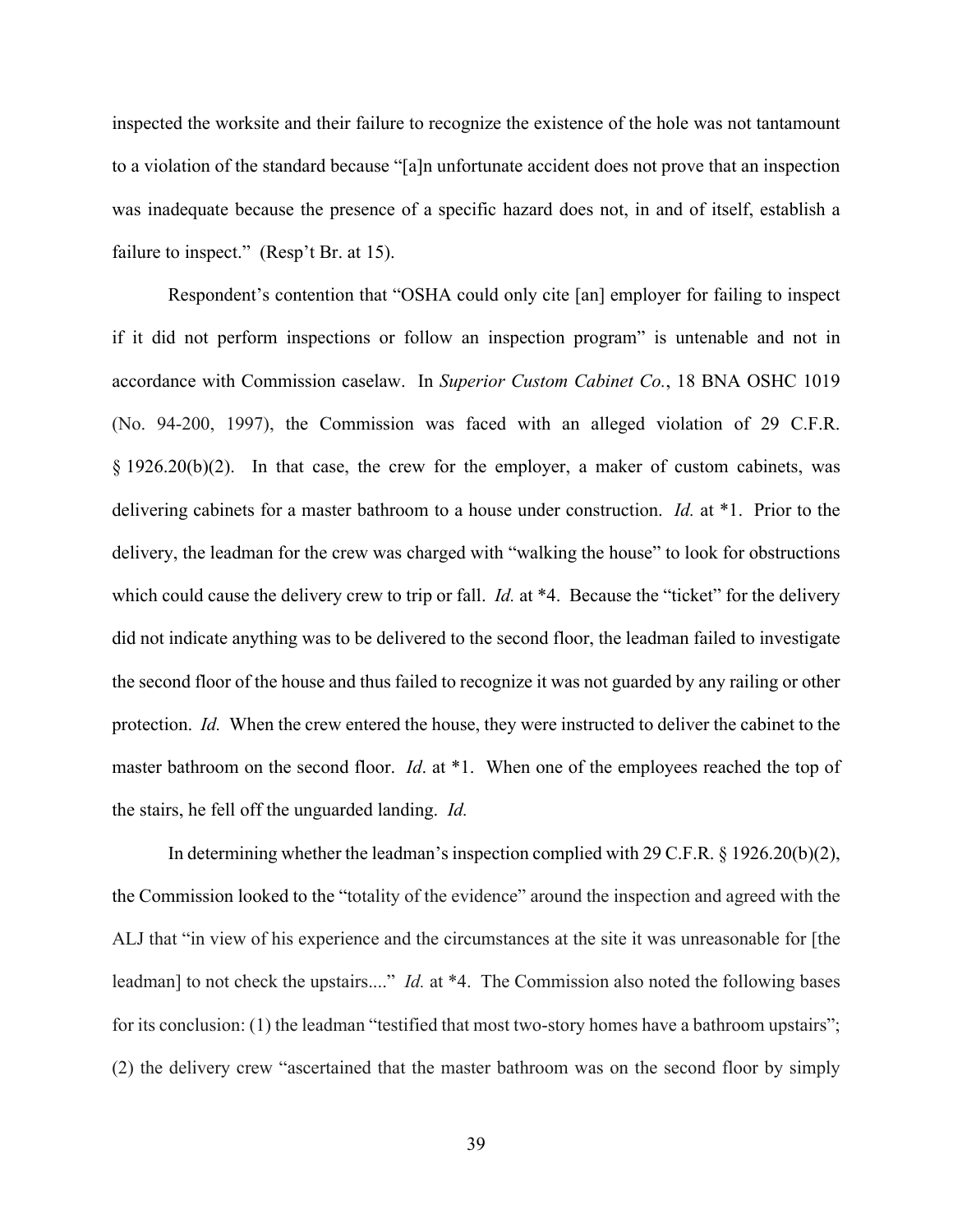asking one of the other subcontractors"; and (3) there was "testimony that the bathroom on the first floor was 'clearly' not the master bathroom." *Id.* The Commission thus found a violation of 29 C.F.R. § 1926.20(b)(2). *Id.*

*Superior Custom Cabinet* makes clear any inspection by a competent person, even if made pursuant to a "program" of "frequent and regular" inspections, must adequately identify recognizable hazards associated with the worksite or otherwise the inspection is deficient. *Id.* (citing *DiGioia Bros. Excavating*, 17 BNA OSHC 1181, 1184 (No. 92–3024, 1995) (holding, under a similar inspection-by-a-competent-person regulation, where the "inspections were insufficient to identify [a] recognizable hazard" they violated the regulation)). Complainant has therefore properly focused on the adequacy of the actual inspection performed on the deck of Building 2, which failed to identify the hole through which [Redacted] fell. In this instance, the only designated "competent person" who inspected the deck the day of the accident was Mr. Peraza,  $18$  and thus only the adequacy of his inspection is at issue.<sup>[19](#page-39-1)</sup>

<span id="page-39-0"></span><sup>&</sup>lt;sup>18</sup> Complainant argues Mr. Peraza did not inspect the deck *at all* before commencing work. (Sec'y Br. at 17) ("Peraza did not inspect Building 2's deck on March 3, 2018 – even though he worked there for two or three hours before the accident." (citing Tr. 78)). The Court rejects this view of Mr. Peraza's testimony. Mr. Peraza testified no one from his crew was on the deck before him and he and Messrs. [Redacted] and Ruiz went up to the deck together. (*Id.*). This would not have precluded Mr. Peraza from inspecting the deck for hazards before commencing work, which he apparently did, given he directed Messrs. [Redacted] and Ruiz to remove the small pieces of plywood to avoid what he perceived as a trip hazard. (Tr. 112-114). Mr. Peraza also testified he filled out a PTP before having Messrs. [Redacted] and Ruiz install plywood on the deck, which would necessitate some sort of inspection. (Tr. 44, 69).

<span id="page-39-1"></span> $19$  The Court therefore rejects Respondent's arguments focusing on any inspections made by Mr. Payne or Mr. Mancera at the DPO worksite. Mr. Payne did not inspect the deck on which Respondent's crew was working the date of the accident, even though he visited other parts of the site at Building 2. (Tr. 413-15, 503, 686). Mr. Mancera inspected worksites at most once or twice a month and did not inspect the deck of Building 2 until after the accident. (Tr. 316-19, 390; Resp't Br. at 12).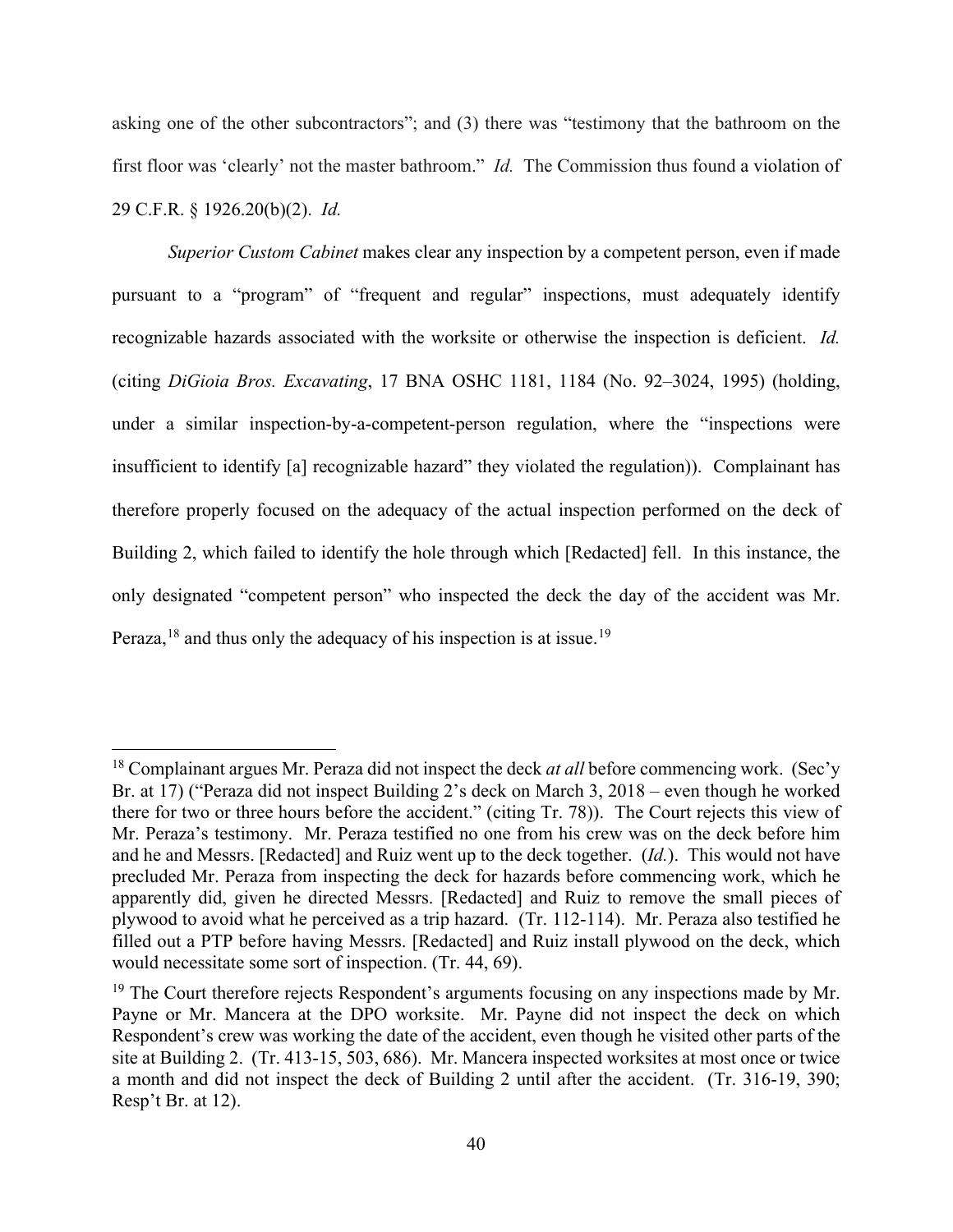The Court finds Mr. Peraza meets the definition of a "competent person," which is defined by 29 C.F.R. § 1926.32(f) as "one who is capable of identifying existing and predictable hazards in the surroundings or working conditions which are unsanitary, hazardous, or dangerous to employees, and who has authorization to take prompt corrective measures to eliminate them." Mr. Peraza had been designated as a "leadman" and a competent person by Respondent for purposes of conducting PTP inspections. (Tr. 40, 93-94, 251-52). He had worked in construction for 20 years. (Tr. 93-94). He was specifically assigned the duty of inspecting worksites and equipment prior to the start of work. (Tr. 44-45, 99-101, 629). He had been trained in identifying holes in the worksite and how to abate them. (Tr. 45-46, 96-97, 115, 324-25, 334-37; Ex. C-6; Ex. R-3). He demonstrated his knowledge regarding OSHA regulations for covering holes in the workplace. (Tr. 96-97). *See also* 29 C.F.R. §1926.501(a)(4) (requirement for all holes to be covered); § 1926.500(b) (defining "hole" as "a gap or void 2 inches (5.1 cm) or more in its least dimension, in a floor, roof, or other walking/working surface"). Finally, he had the authority to close worksites to eliminate safety hazards, including if he found an open hole. (Tr. 45, 100-01). The Court therefore finds Mr. Peraza met the definition of a "competent person" for the purposes of abating the hazard presented here, i.e., the unmarked hole in the deck. *See Superior Masonry Builders, Inc.*, 18 BNA OSHC 1182 at \*8 (No. 96-1043, 2003) ("experience alone does not qualify [a] designated employee as a 'competent person'… [he must be] instructed about the specific hazards presented [by the worksite] …"); *Sw. Bell Telephone*, 19 BNA OSHC 1097 at \*2 (No. 98-1748, 2000) (competent person is one who has "the authority to order the steps required to bring the physical conditions into compliance" and to "abate hazards").

The remaining issue, then, is whether Mr. Peraza's inspection of the deck of the tower of Building 2 on March 3, 2018, satisfied 29 C.F.R. § 1926.20(b)(2). This necessarily depends on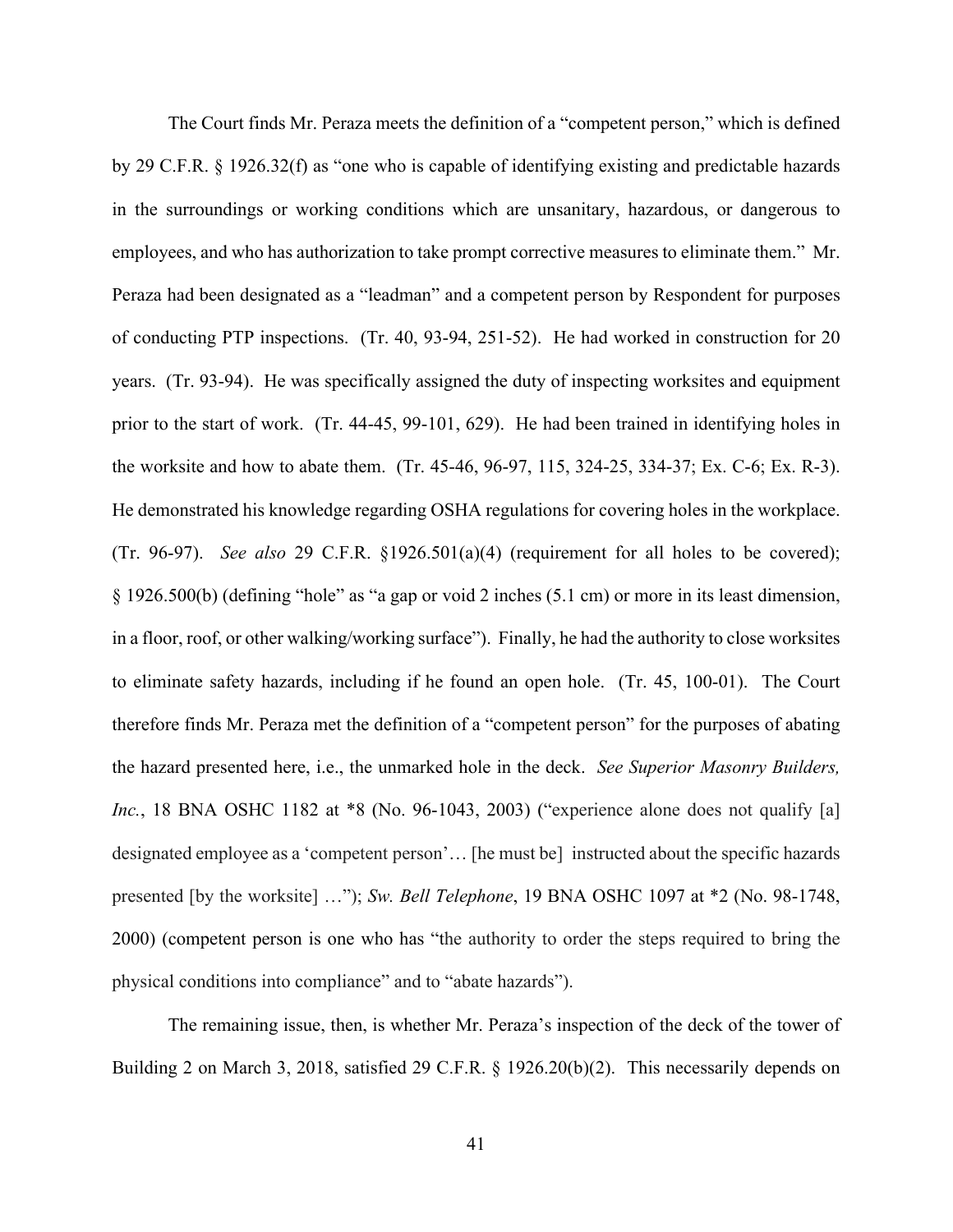the state of the deck at the time he inspected it, which is the subject of conflicting assessments. The photographs and video taken by the CSHO are not representative of the deck's condition, because they were taken 13 days after the fact. Instead, the Court finds pages 8 and 9 of Complainant's Exhibit 1 to be the most accurate representation of the deck's surface on the date of the accident, including the piece of metal decking depicted on the left side of these photographs. (Ex. C-1 at 8 & 9). The CSHO's notes on page 8 indicate this photograph was "provided by Whiting-Turner" and depicted the "scene 2 h[ours] after [the] accident." (Tr. 553-54).<sup>20</sup> The photograph on page 9 contains a similar depiction, albeit without the added notes.

Respondent does not dispute the existence of the three boards depicted in these photographs (Resp't Br. at 13), and Respondent's own evidence depicts these three boards in similar if not identical positions. (Ex. R-13). Respondent argues, however, "the evidence does not support that the piece of decking [on the left side of the photographs] existed before the accident." (Resp't Br. at 13). The Court disagrees. While Messrs. Peraza and Payne could not recall having seen the decking (Tr. 50, 699), Mr. Mancera visited the worksite the date of the accident and recalled seeing the piece of metal decking depicted on the left side of this photograph upon his arrival and inspection of the deck. (Tr. 316-21). He later learned the piece of decking came from the opening of the hole through which [Redacted] fell. (Tr. 321). Other photographs of the deck only depict a portion of the deck depicted in Exhibit C-1, pages 8 and 9, and thus do not cast doubt on the accuracy of these photographs depicting it. (Ex. C-1 at 10-12; Ex. R-13). Although these photographs were taken some time after the accident, there is no evidence to suggest the piece of

<span id="page-41-0"></span><sup>&</sup>lt;sup>20</sup> Respondent initially moved for the admission of this page including the CSHO's note (Tr. 554), and later affirmed the admission of the page with the CSHO's added note. (Tr. 729). Respondent has not disputed the notes' characterization of this photograph.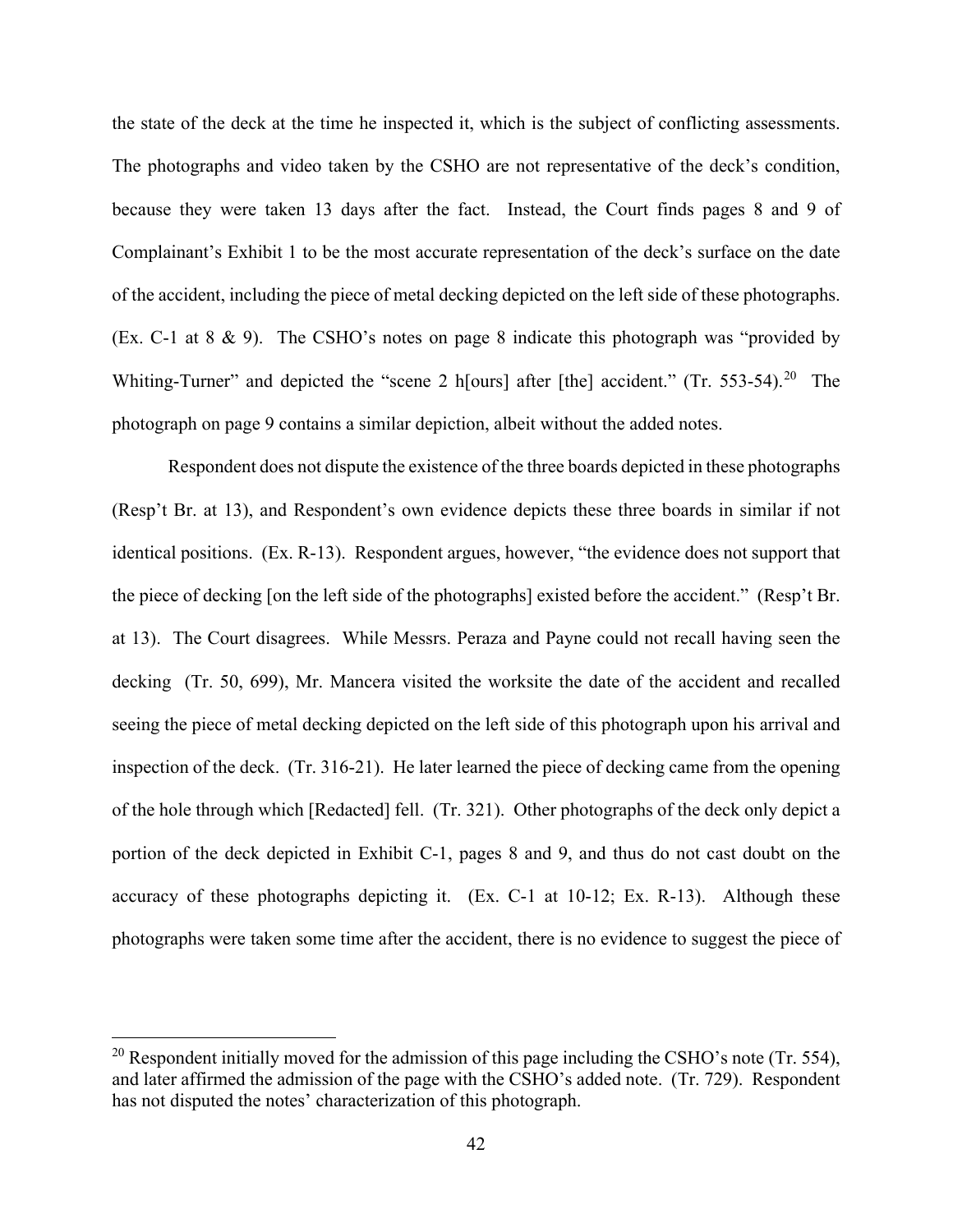decking was moved onto the deck between the accident and the time the photographs were taken, which was approximately two hours later.

Based on the arrangement of the deck at the time he inspected it, the Court finds Mr. Peraza's inspection failed to detect a recognizable hazard and thereby violated 29 C.F.R. § 1926.20(b)(2). Mr. Mancera's investigation confirmed the piece of metal decking on the left side of the deck was the piece of decking cut to make the hole, thus making them approximately the same size. (Tr. 320-21). The Court finds the existence of this piece of decking should have caused Mr. Peraza, as a competent person inspecting the worksite for hazards, to further investigate the deck, including the smaller piece of plywood covering the hole. Mr. Mancera opined a person in Mr. Peraza's position on the roof could have walked up to plywood and picked up or moved it to see if it was covering a hole. (Tr. 321-22). Alternatively, the evidence establishes the area below the deck was readily accessible to Mr. Peraza. (Tr. 138-41, 426-27, 649-650; Ex. C-1 at 14-15, Ex. C-2 at 01:48-02:29). Thus, he could have gone below the deck to look up at the area covered by the plywood to see if it was covering a hole.<sup>21</sup> (Tr. 507-08). Following either of these courses would have likely led to Mr. Peraza to discover the existence of the hole before exposing workers to the hazard. Given the arrangement of the deck at the time Mr. Peraza inspected it, the "totality of the evidence … in view of [Mr. Peraza's] experience and the circumstances at the site" leads the Court to conclude Mr. Peraza's inspection failed to detect a "recognizable hazard" consistent with his obligations under 29 C.F.R. § 1926.20(b)(2). *See Superior Custom Cabinet Co.*, 18 BNA OSHC 1019 at \*4; *DiGioia Bros. Excavating*, 17 BNA OSHC at 1184.

<span id="page-42-0"></span> $21$  Respondent argues "[e]ven if the wood was visible from below, the bottom of the wood did not show whether the top was correctly marked." (Resp't Br. at 14). While this may be true, it still would have revealed the existence of the hole. (Ex. C-1 at 14 & 15).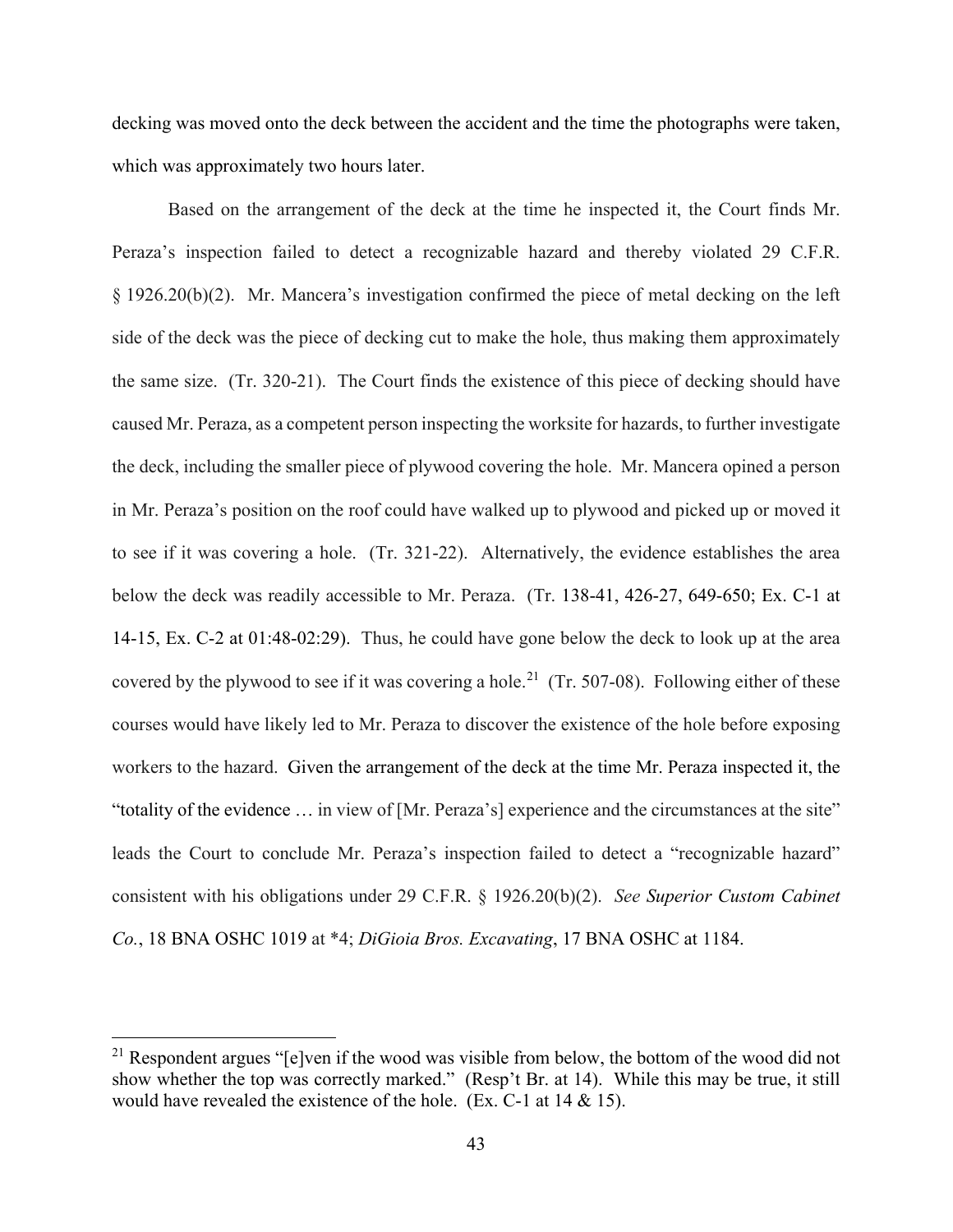At the very least, the Court finds the arrangement of the deck should have put Mr. Peraza on notice to further inquire as to the origin of the piece of decking and the pieces of plywood on the deck when he arrived. Mr. Mancera testified a person in Mr. Peraza's position should have inquired as to the origins of the piece of decking. (Tr. 321). Such an inquiry would be consistent with the approach taken by the Commission in *Superior Custom Cabinet*, wherein the Commission relied not only on the leadman's "experience and circumstances at the site" but what information would be readily attainable to him through further inquiry. *See Superior Custom Cabinet Co.*, 18 BNA OSHC 1019 at \*4 (noting, as one factor for its decision, the delivery crew "ascertained that the master bathroom was on the second floor by simply asking one of the other subcontractors").

Respondent argues the hole was not a "predictable" hazard because: (1) it was not properly marked by Complete; and (2) debris was common on the worksite, and there was no reason to suspect this piece of wood was covering a hole, especially because it resembled material KHS&S used itself. (Resp't Br. at 14). While it is undisputed Complete failed to properly mark the hole cover, it is also undisputed that, customarily, a hole cover would have been fastened into place in a fashion similar to the way the piece of plywood was. (Tr. at 323, 632-33; Resp't Br. at 14). Thus, Mr. Peraza was faced with at least one indication the plywood was covering a hole. (Tr. 323). The Court notes Respondent also put forth evidence regarding pieces of wood at the DPO worksite being fastened in place to prevent them from being swept away by wind. (Tr. 115-17, 692-94). However, Mr. Peraza, being confronted with a piece of wood of unknown origin,  $22$  could

<span id="page-43-0"></span> $22$  Although Mr. Peraza testified he believed the wood could have been placed there by his own crew (Tr. 81-82), this was not a reasonable belief in light of the circumstances under which he inspected the deck. Respondent had just finished its work on Building 1 and was preparing to start framing on Building 2. (Tr. 103-04, 574-75, 630). Mr. Peraza specifically testified no one from KHS&S had been on the deck of Building 2 before he, [Redacted], and Mr. Ruiz went up on the morning of March 3. (Tr. 78). Thus, there was no reason or opportunity for anyone from KHS&S to have fastened the board to the deck at the time Mr. Peraza inspected it.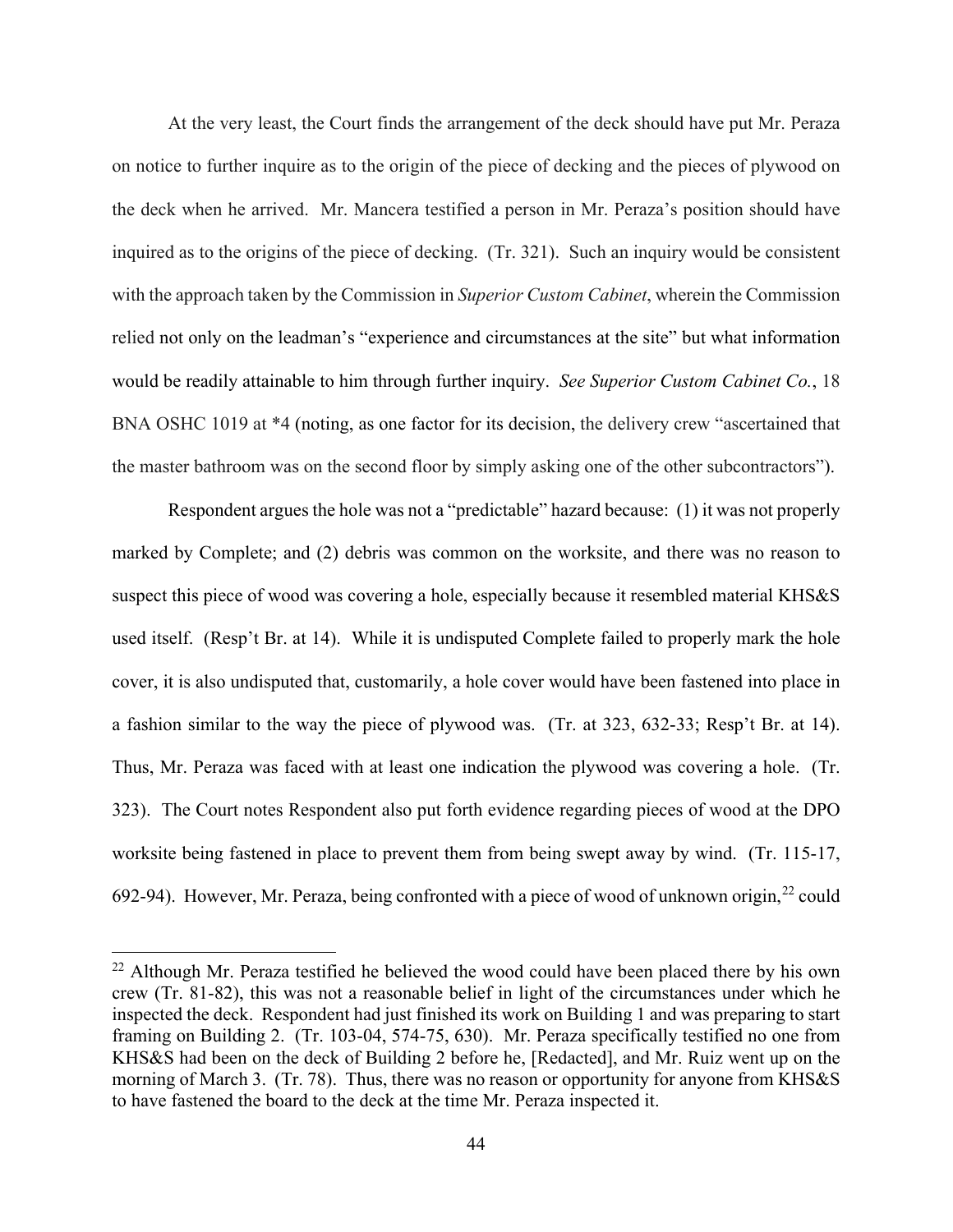not have known for what purpose it was fastened without further inspection. Therefore, he should have further investigated the purpose of the fasteners on the wood during his inspection. (Tr. 321- 25).

Respondent also argues "the presence of a specific hazard does not, in and of itself, establish a failure to inspect." (Resp't Br. at 15). However, the relevant question is whether the inspection failed to uncover a *recognizable* hazard based on the totality of the evidence concerning the worksite and what information was known or ascertainable to the person performing the inspection*. See Superior Custom Cabinet Co.*, 18 BNA OSHC 1019 at \*4; *DiGioia Bros. Excavating*, 17 BNA OSHC at 1184.In this instance, the Court finds the hazard was recognizable to Mr. Peraza, either by a more thorough inspection of the deck or by further inquiry into the origins of the wood on the deck when he arrived at the worksite. By failing to take either course, Mr. Peraza's inspection failed to fulfill Respondent's obligations under 29 C.F.R. § 1926.20(b)(2).

### **The Court therefore finds Respondent violated the standard.**

### 3. **Employees Were Exposed to the Violative Condition**

Complainant argues Respondent's failure to properly inspect the work area exposed at least three employees – [Redacted], who actually fell through the hole, as well as Messrs. Peraza and Ruiz, who were working on the same deck – to the hazard. (Sec'y Br. at 19). Respondent has not contested Complainant's point. Access to a hazard is sufficient to establish employee exposure. *Gilles & Cotting, Inc.*, 3 BNA OSHC 2002 (No. 504, 1976). Access to a hazard exists "if there is a 'reasonable predictability' that employees 'will be, are, or have been in' the 'zone of danger.'" *Kokosing Constr. Co., Inc.*, 17 BNA OSHC 1869 at \*1 (No. 92-2596, 1996). Additionally, an employee's actual exposure to the hazard proves access and therefore exposure. *See Phoenix Roofing, Inc.*, 17 BNA OSHC 1076, 1079 (No. 90-2148, 1995).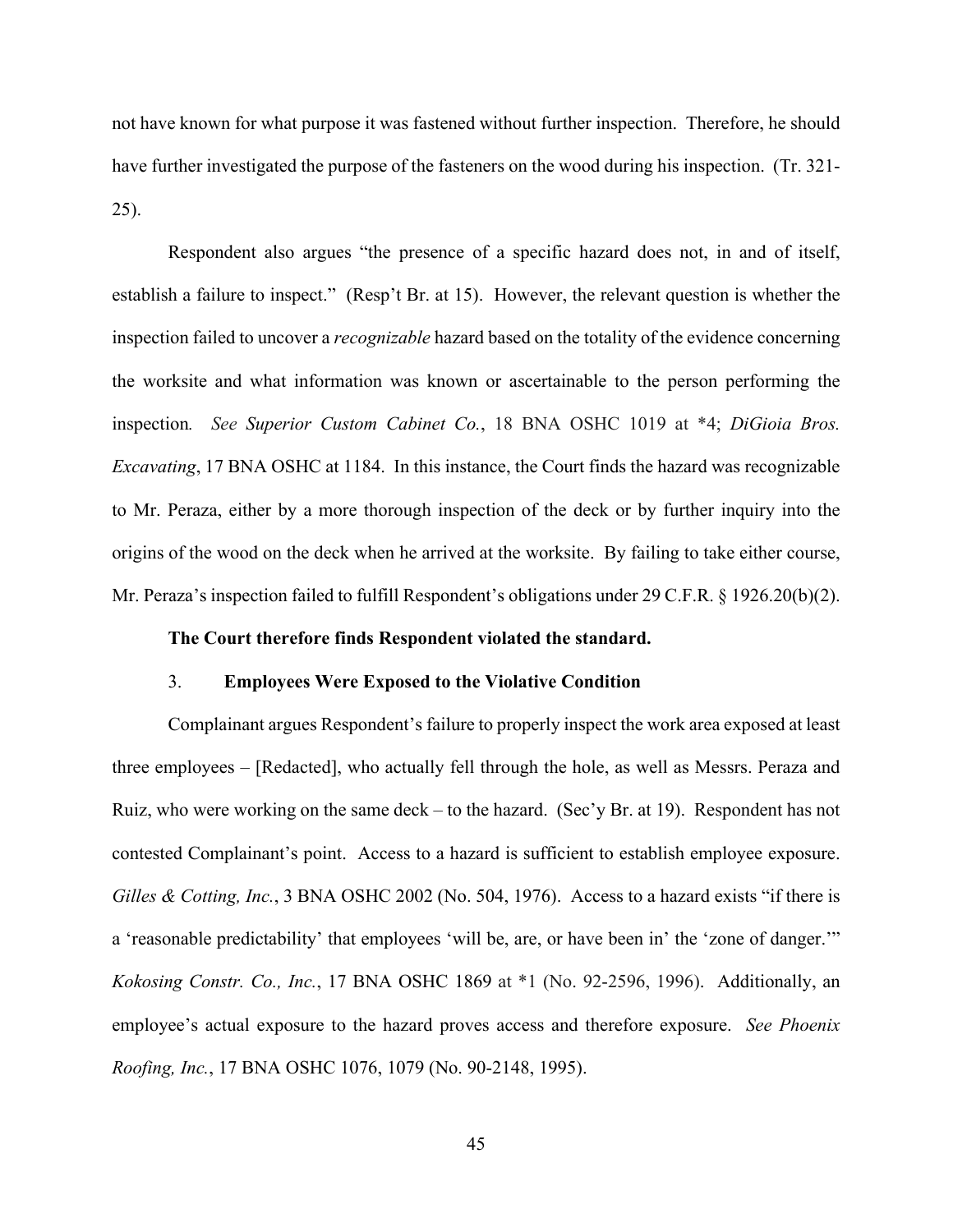Here, [Redacted] fell through the hole which Mr. Peraza's inspection failed to discover. (Tr. at 123-24). Thus, there was exposure to the hazard. *See Phoenix Roofing, Inc.*, 17 BNA OSHC at 1079*.* Additionally, Mr. Ruiz, who was working with [Redacted] to remove the piece of plywood was in the "zone of danger," having been instructed to remove the plywood along with [Redacted]. (Tr. 69). Mr. Peraza was also in the "zone of danger" as he was working on the same deck approximately 10 to 12 feet from the metal decking made from cutting open the hole. (Tr. 60). Complainant has proven exposure.

### 4. Respondent Had Constructive Knowledge of the Violative Condition

To prove constructive knowledge, Complainant must show Respondent's failure to discover a violative condition was due to a lack of reasonable diligence. *See Ragnar Benson, Inc.*, 18 BNA OSHC 1937, 1940 (No. 97-1676, 1999). "In assessing reasonable diligence, the Commission considers several factors, including an employer's obligations to implement adequate work rules and training programs, adequately supervise employees, anticipate hazards, and take measures to prevent violations from occurring." *S.J. Louis Constr. of Tex.*, 25 BNA OSHC 1892, 1894 (No. 12-1045, 2016). Whether an employer has exercised reasonable diligence is a question of fact that will "vary with the facts of each case." *Martin v. OSHRC*, 947 F.2d 1483, 1485 (11th Cir. 1991).

As detailed above in concluding Mr. Peraza violated the standard, the Court finds Mr. Peraza failed to take reasonable measures while conducting his inspection to detect the hazard and, therefore, failed to exercise reasonable diligence. The remaining question is whether Mr. Peraza's knowledge is imputable to Respondent. Under Commission precedent, Complainant can prove knowledge of a corporate employer through the knowledge, actual or constructive, of its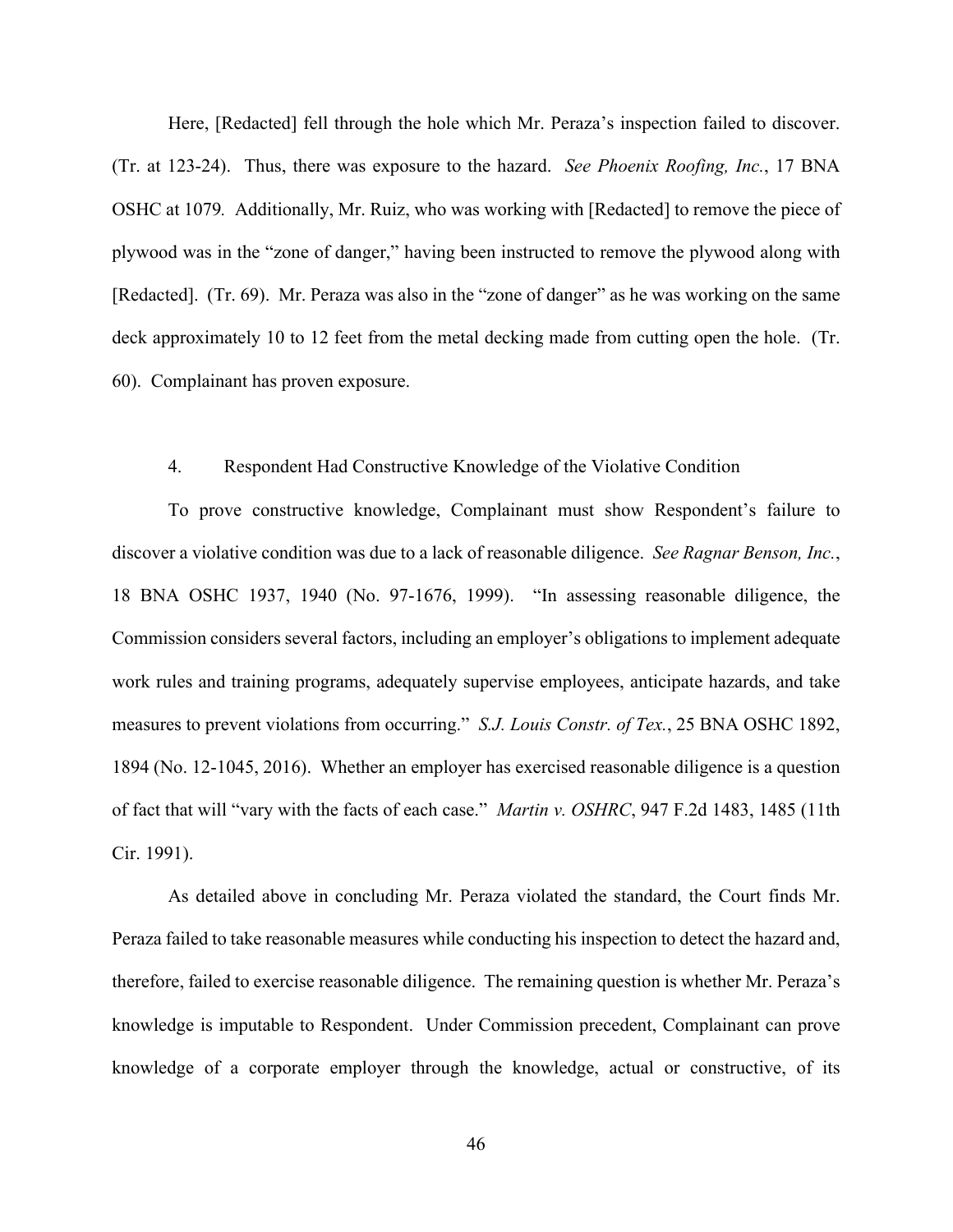supervisory employees. *Dover Elevator Co.*, 16 BNA OSHC 1281, 1286 (No. 91-862, 1993). The supervisory status of an employee is based on a consideration of the "indicia of authority that the employer has empowered a foreman or other employee to exercise on its behalf." *Rawson Contractors, Inc.*, 20 BNA OSHC 1078 at \*2 (No. 99-0018, 2003). The "key question is whether the individual in question was vested with some degree of authority over the other crew members assigned to carry out the specific job involved." *TNT Crane & Rigging, Inc.*, 2019 WL 4267108, at \*13 (No. 17-1872, 2019) (ALJ), quoting *Iowa Southern Utils. Co.*, 5 BNA OSHC 1138 at \*2 (No. 9295, 1977).

The evidence establishes Mr. Peraza was a supervisor for purposes of imputing knowledge to Respondent. Mr. Peraza was designated by Respondent as a "leadman" and a "competent person." [23](#page-46-0) (Tr. 35-36, 56-57, 573-74, 687). In these capacities, he led a crew of six to ten other workers and had the authority to give them instructions on what tasks to perform and what equipment to use. (Tr. 40-42, 577-78). He could give verbal warnings to members of his crew and recommend suspension to Mr. Payne. (Tr. 40-41). Mr. Peraza had the responsibility to inspect worksites for hazards and the authority to close the worksite until any hazards were corrected. (Tr. 40, 45, 50-52, 99-100, 628-30). He further had the responsibility to inspect equipment and the authority to remove any malfunctioning equipment from service. (Tr. 42, 100-01). Based on these factors, the Court concludes Mr. Peraza was a supervisor for purposes of imputing his knowledge to Respondent. *See Rawson Contractors, Inc.*, 20 BNA OSHC 1078 at \*2 (supervisory status found for employee who could "supervise the work activities of his crew, to take all necessary

<span id="page-46-0"></span> $23$  The CSHO testified, in his experience, leadmen are "non-management" and his conclusion was Mr. Peraza, as a leadman, was "an employee rather than a management person." (Tr. 435). However, the Commission has held that "job titles are not controlling," and it is the actual duties assigned to the employee which controls whether they are a supervisor for purposes of imputing knowledge. *Rawson Contractors, Inc.*, 20 BNA OSHC 1078 at \*2.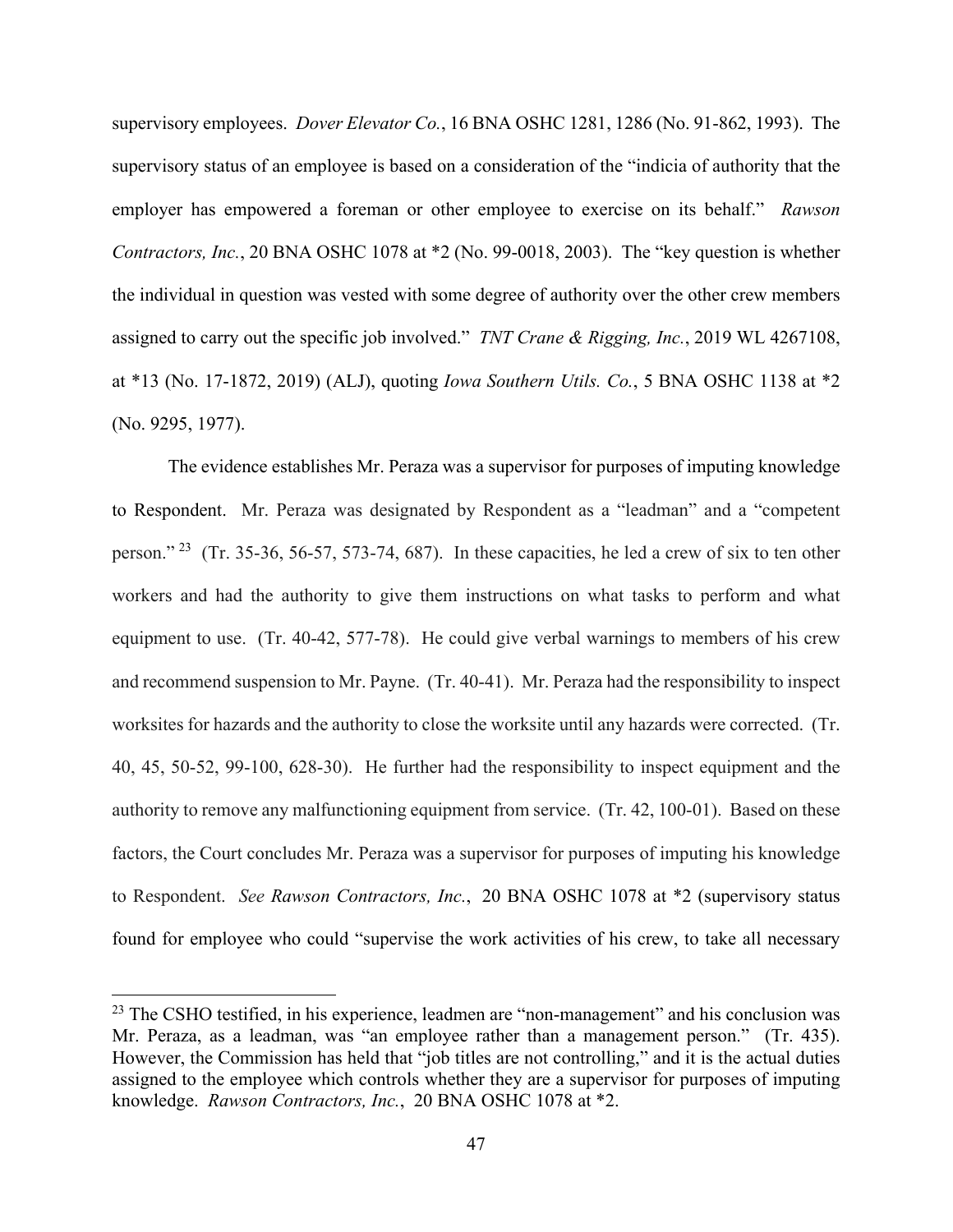steps to complete job assignments, and to ensure that the work was done in a safe manner"); *Iowa Southern Utils. Co.*, 5 BNA OSHC 1138 at \*2 (supervisory status found for employee whose "authority included the power to order that the necessary steps be taken in order to complete properly the job"); *Propellex Corp.*, 18 BNA OSHC 1677 at \*3 (No. 96-0265, 1999) (ability to "write up" other crewmembers and report other behavior to supervisor indicative of supervisory status).

Under Commission precedent, Mr. Peraza's knowledge can be imputed to Respondent. *Dover Elevator Co.*, 16 BNA OSHC at 1286. However, because the inspection violation is based on Mr. Peraza's own conduct, Tenth Circuit law<sup>[24](#page-47-0)</sup> requires Complainant to also demonstrate Mr. Peraza's conduct was foreseeable before his knowledge will be imputed to Respondent. *Mountain States Tel. & Tel. Co. v. OSHRC*, 623 F.2d 155, 158 (10th Cir. 1980). This burden can be met through proof of "inadequacies in safety precautions, training of employees, or supervision." *Capital Elec. Line Builders of Kansas, Inc. v. Marshall*, 678 F.2d 128, 130 (10th Cir. 1982).

Complainant has established Mr. Peraza's conduct was foreseeable. There was no apparent work rule in place to detect possible holes in the surfaces on which Respondent's crew would be working so that flaw in itself is enough to establish foreseeability. No PTP forms were submitted at trial, but Mr. Peraza testified the forms did not include any explicit direction to look for holes in the working surface. (Tr. 45). Mr. Peraza testified he was trained to look for holes during his PTP inspections (*Id*.). However, the evidence demonstrated he did not act consistently with his training in inspecting potential holes. Mr. Mancera testified, per his training, Mr. Peraza should

<span id="page-47-0"></span> $24$  "Where it is highly probable that a Commission decision would be appealed to a particular circuit, the Commission has … applied the precedent of that circuit in deciding the case—even though it may differ from the Commission's precedent." *Kerns Bros. Tree Serv.*, 18 BNA OSHC 2064, 2067 (No. 96-1719, 2000). Here, the violation occurred in Colorado, in the Tenth Circuit, and thus is most likely to be appealed there. *See* 29 U.S.C. § 660(b).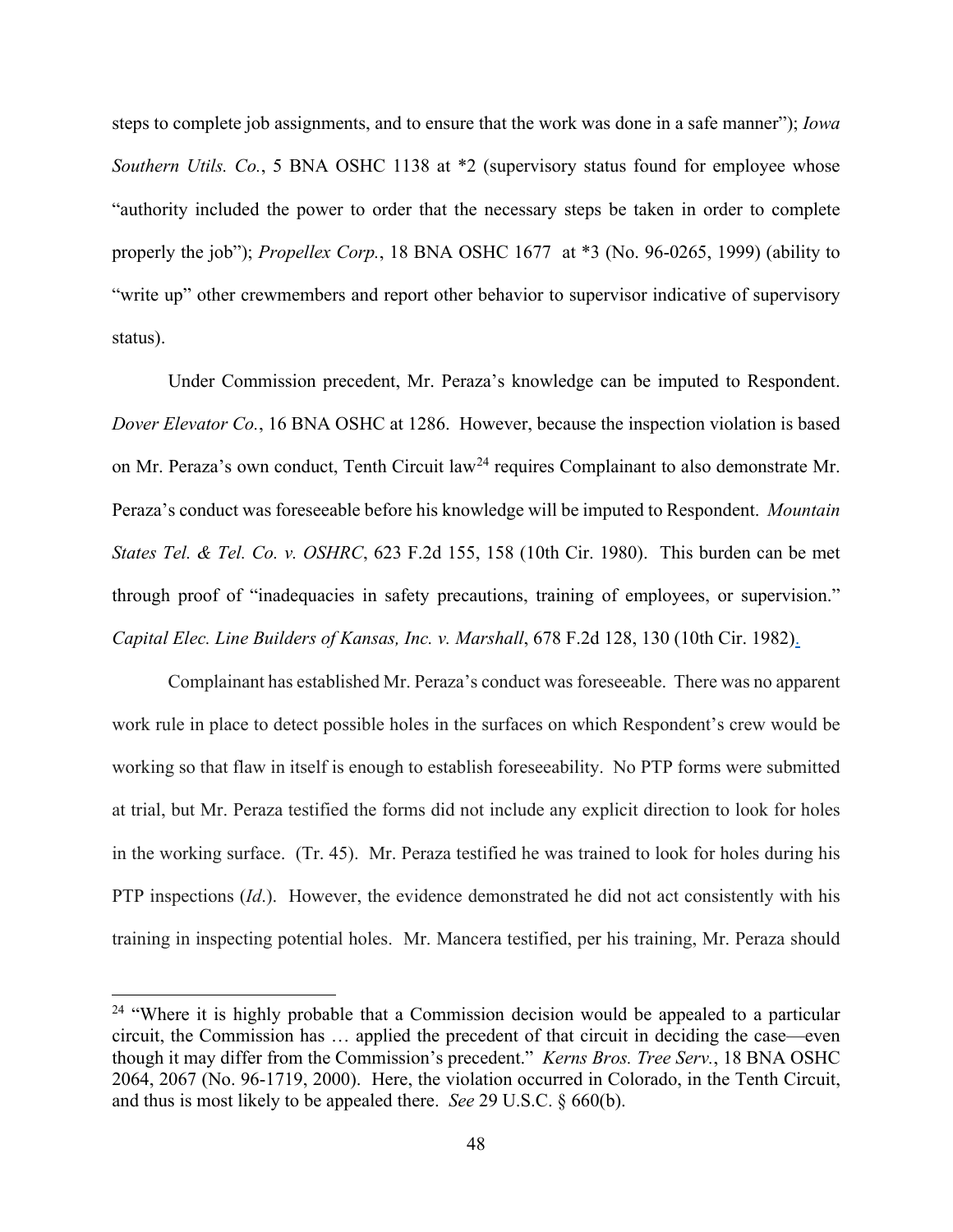have gone up to the piece of plywood and inspected it further to determine if it was covering a hole. (Tr. 321-25). However, Mr. Peraza did not. There was also ample evidence presented to suggest going under the deck to look up and see whether a board was covering a hole was both reasonable and feasible. (Tr. 138-41, 426-27, 649-650; Ex. C-1 at 14-15, Ex. C-2 at 01:48-02:29). However, Mr. Peraza testified he had never gone under a deck to determine what an unknown board was covering on a deck. (Tr. 83-84).

The evidence further suggests there was little oversight of Mr. Peraza's inspections by any higher supervisor, Mr. Payne, Mr. Peraza's direct supervisor, testified he relied on Mr. Peraza and his crew to inspect worksites for safety issues. (Tr. 413-15, 503, 625-26, 686). On the date in question, Mr. Payne never visited the deck on which the crew would be working, instead relying entirely on Mr. Peraza's inspection before the crew began their work. (Tr. 413-15). He did so despite knowing the deck of Building 2 was an entirely new worksite. (Tr. 628-30). Finally, Respondent had no apparent protocol in place to warn its crews about specific dangers they might encounter on their worksites. As evidenced here, despite Mr. Payne knowing Complete intended to cut the openings in the deck of Building 2, and further knowing the schedule would overlap with Mr. Peraza's crew's work on the deck the next day,  $^{25}$  $^{25}$  $^{25}$  he did not relay this information to Mr. Peraza or anyone else from KHS&S before Mr. Peraza's crew began their work. (Tr. 415, 640- 41). This foreseeably led to Mr. Peraza conducting his PTP inspection differently than if he had known to look for a specific hazard, like the openings cut by Complete. (Tr. 86-87).

<span id="page-48-0"></span> $25$  Although Mr. Payne testified he did not know the exact schedule for Complete's work, he did know Complete intended to be done with all three buildings, Buildings 1, 2, and 3, by the end of the day Monday and further knew his crew intended to prepare the deck on Saturday to begin framing work on Monday. (Tr. 637-38).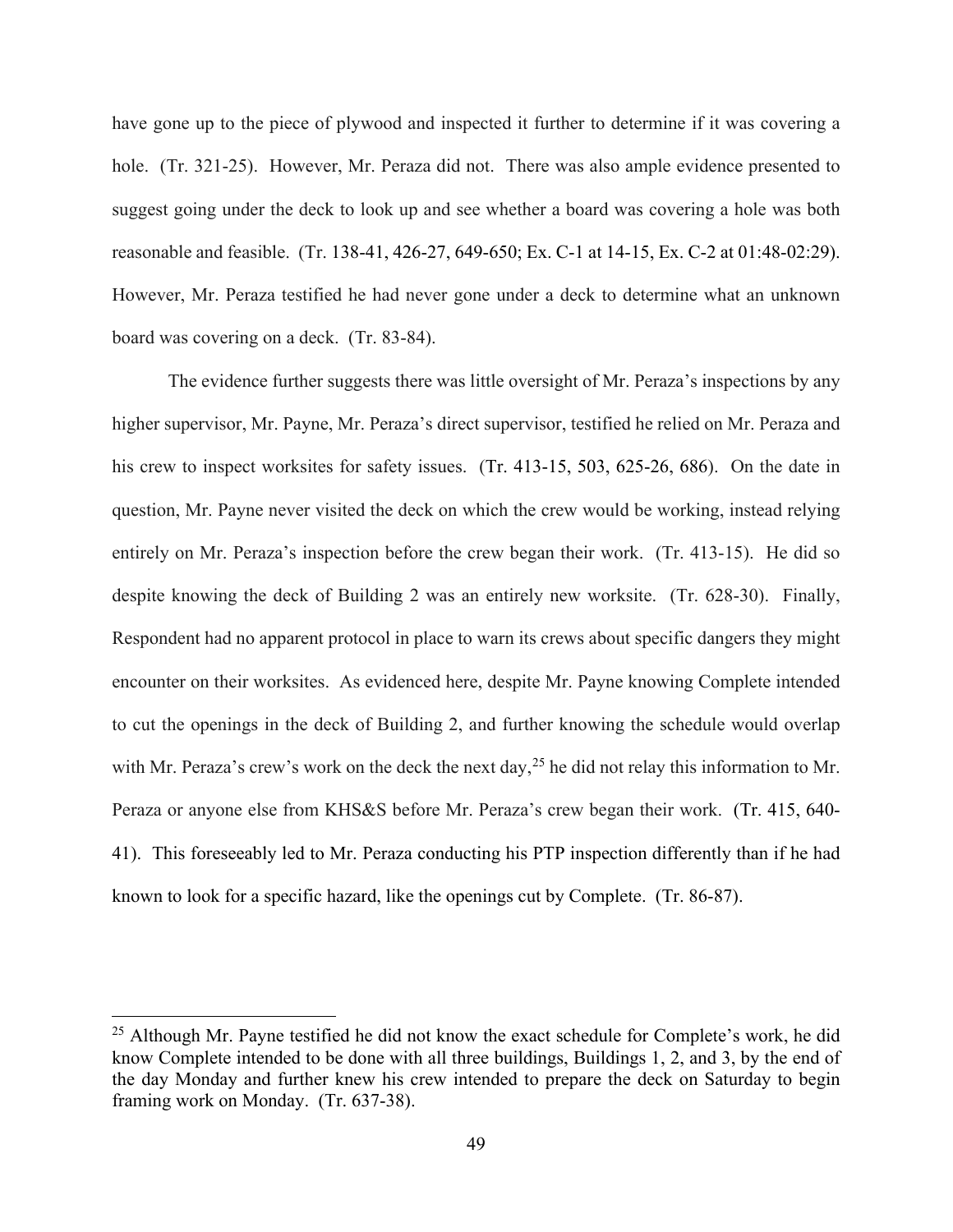Respondent emphasizes the qualifications and experience of its employees, including Mr. Peraza. (Resp't Br. at 15-16). However, "merely having experienced employees does not relieve an employer of the obligation to train its employees and to have work rules designed to prevent OSHA violations." *See Am. Wrecking Corp. & IDM Envtl. Corp.*, 2001 WL 1668964, at \*9 (Nos. 96-1330 & 96-1331, 2001) (consolidated), citing *Hackney, Inc.*, 16 BNA OSHC 1806, 1811 (No. 91-2490, 1994) and *Loomis Cabinet Co*, 15 BNA OSHC 1635, 1640 (No. 88-2012, 1992), *aff'd*, 20 F.3d 938 (9th Cir. 1994). Indeed, Respondent does not directly address the issue of knowledge or foreseeability in its post-trial brief and "does not refer to any evidence that it took reasonable steps to discover safety violations committed by its supervisors, or that its safety policy was consistently enforced" to rebut the above findings. *Id.* at \*11. The Court therefore finds Mr. Peraza's conduct in failing to detect the hole during his inspection was foreseeable and thus his knowledge is imputed to Respondent. *See id.* at \*9-10 (finding supervisor's conduct foreseeable where employer did not have any work rules in place "designed to prevent the violation" at issue and where there was no specific guidance given to the supervisor concerning the condition); *L.E. Meyers Co.*, 16 BNA OSHC 1037, 1042 (No. 90-945, 1993) (adequate safety program requires monitoring of supervisors for adherence to safety rules); *Paul Betty*, 1981 WL 19281 at \*4-5 (No. 76–4271, 1981) (ALJ) (finding that "minimal on-site supervision" increased the need to implement adequate safety measures). *Cf. Deer Park Roofing, Inc.*, 2010 WL 4318906, at \*3 (No. 10-1135, 2010) (ALJ) (where employer had a work rule in place to prevent the violation and foreman had followed the work rule three times before the violation his misconduct was not foreseeable). The Court finds Respondent had constructive knowledge through Mr. Peraza and such knowledge may be imputed to Respondent.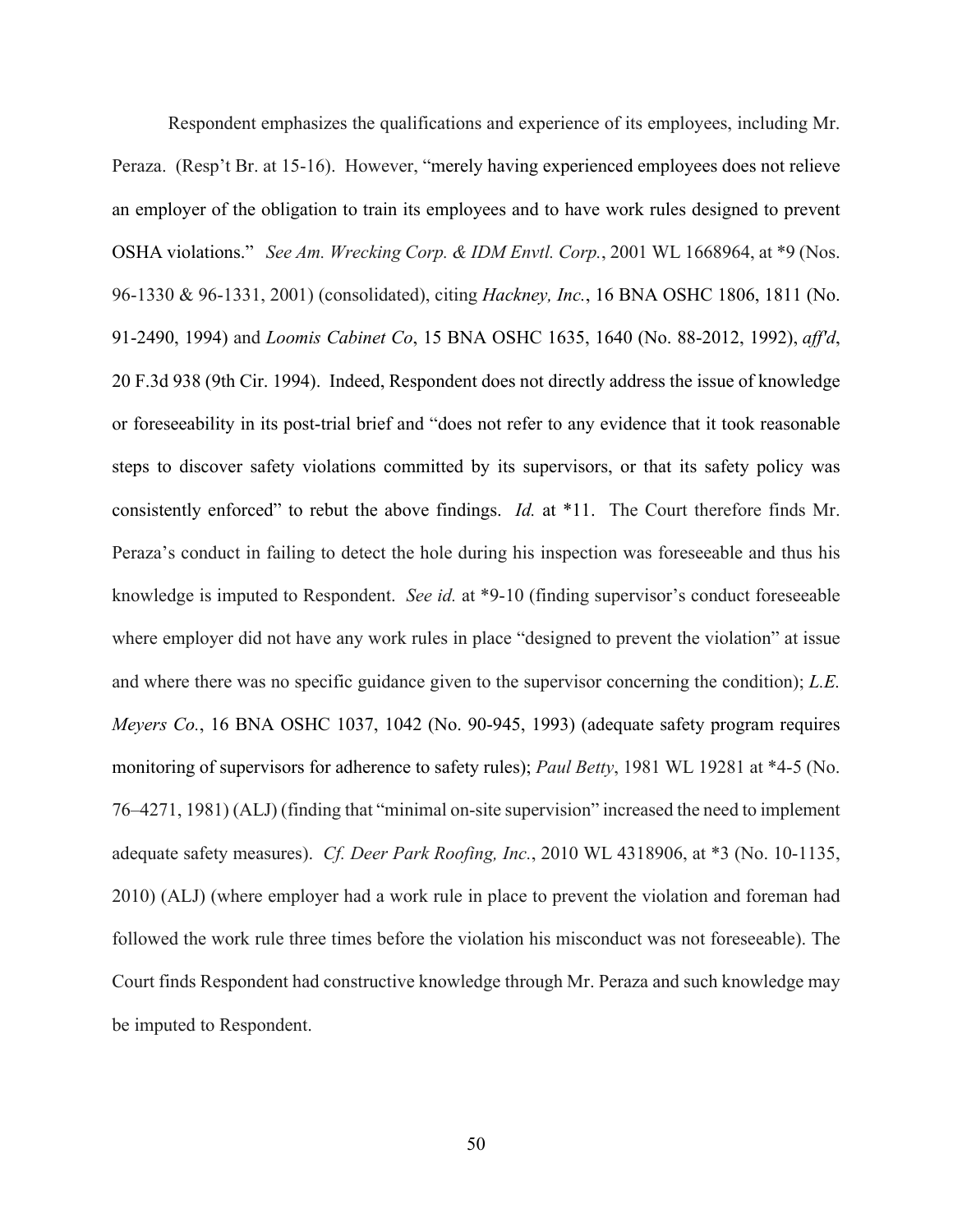#### 5. **The Violation was Serious**

Complainant has classified the violation of 29 C.F.R.  $\S$  1926.20(b)(2) as serious. A violation is classified as serious under the Act if "there is substantial probability that death or serious physical harm could result." 29 U.S.C. § 666(k). Complainant need not show there was a substantial probability an accident would occur, only that if an accident did occur, serious physical harm could result. *Mosser Constr., Inc.*, 23 BNA OSHC 1044, 1046 (No. 08-0631, 2010).

Here, the hole Mr. Peraza failed to recognize with his deficient inspection was over 15 feet above a concrete surface. (Tr. 481). [Redacted] suffered traumatic brain injuries as a result of falling through the hole and was hospitalized for months. (Tr. 481-84, 708). The violation was properly classified as serious. Citiation 1, Item 1, will be AFFIRMED as a serious citation.

### V. **Penalty**

When a citation is issued, it may include a penalty amount. *See* 29 U.S.C. § 659(a). OSHA has published a Field Operations Manual ("FOM") to, among other things, guide its employees in determining what penalty, if any, to propose for violations. FOM at 1-1, 6-1. FOM, Directive No. CPL-02-00-150, effective April 22, 2011, available at 4 Employment Safety and Health Guide, (CCH), ¶7965, at 12,133, 12,139 (2015). The penalty amounts proposed in a citation become advisory when an employer timely contests the matter. *Brennan v. OSHRC*, 487 F.2d 438, 441- 42 (8th Cir. 1973); *Revoli Constr. Co.*, 19 BNA OSHC 1682, 1686 n. 5 (No. 00-0315, 2001). The Secretary's proposed penalties are not accorded the same deference the Commission gives his reasonable interpretations of an ambiguous standard. *See Hern Iron Works*, 16 BNA OSHC 1619,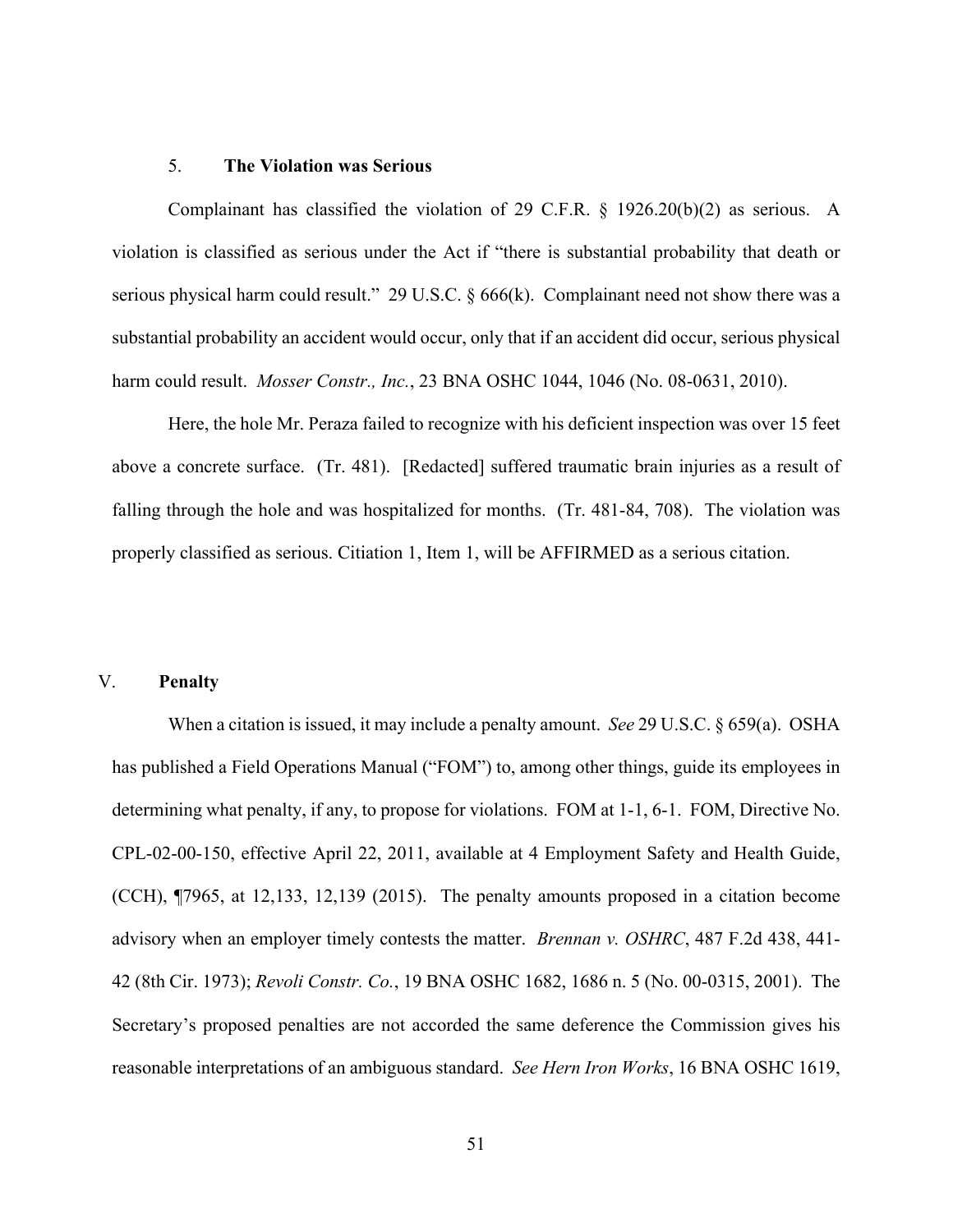1621 (No. 88-1962, 1994) (rejecting Secretary's contention that his penalty proposals are entitled to "substantial weight"); *Nacirema Operating Co*., 1 BNA OSHC 1001, 1003 (No. 4, 1972) (declining to agree with the result or methodology the Secretary used to calculate the penalty). It is the Secretary's burden to introduce evidence bearing on the factors and explain how he arrived at the penalty he proposed. *Orion Constr. Co., Inc.*, 18 BNA OSHC 1867, 1868 (No. 98-2014, 1999) (giving less weight to the history factor as the Secretary provided little specific information).

"Regarding penalty, the Act requires that "due consideration" be given to the employer's size, the gravity of the violation, the good faith of the employer, and any prior history of violations." *Briones Util. Co.*, 26 BNA OSHC 1218, 1222 (No. 10-1372, 2016) (*citing* 29 U.S.C. § 666(j); *Capform, Inc.*, 19 BNA OSHC 1374, 1378 (No. 99-0322, 2001), *aff'd*, 34 F. App'x 152 (5th Cir. 2002) (unpublished)). These factors are not necessarily accorded equal weight. *J.A. Jones Constr.*, 15 BNA OSHC 2201, 2216 (No. 87-2059, 1993) (citation omitted). When applying the penalty assessment factors, the Commission need not accord each one equal weight. See e.g., *Astra Pharm. Prods., Inc.*, 10 BNA OSHC 2070, 2071 (No. 78-6247, 1982); *Orion*, 18 BNA OSHC at 1867 (giving less weight to the size and history factors). Rather, the Commission assigns the weight that is reasonable under the circumstances. *Eric K. Ho,* 20 BNA OSHC 1361, 1379 (No. 98-1645, 2003) (Consol.), *aff'd sub nom., Chao v. OSHRC*, 401 F.3d 355 (5th Cir. 2005).

Complainant has proposed a penalty of \$7,068 for Item 1 and \$7,068 for Items 2a and 2b, which Complainant has grouped for the purposes of penalty. The CSHO calculated the proposed penalty employing calculation tables from the ("FOM"). (Tr. 486).

a. Gravity

"The gravity of the violation is the 'principal factor in a penalty determination. Assessing gravity involves considering: (1) the number of employees exposed to the hazard; (2) the duration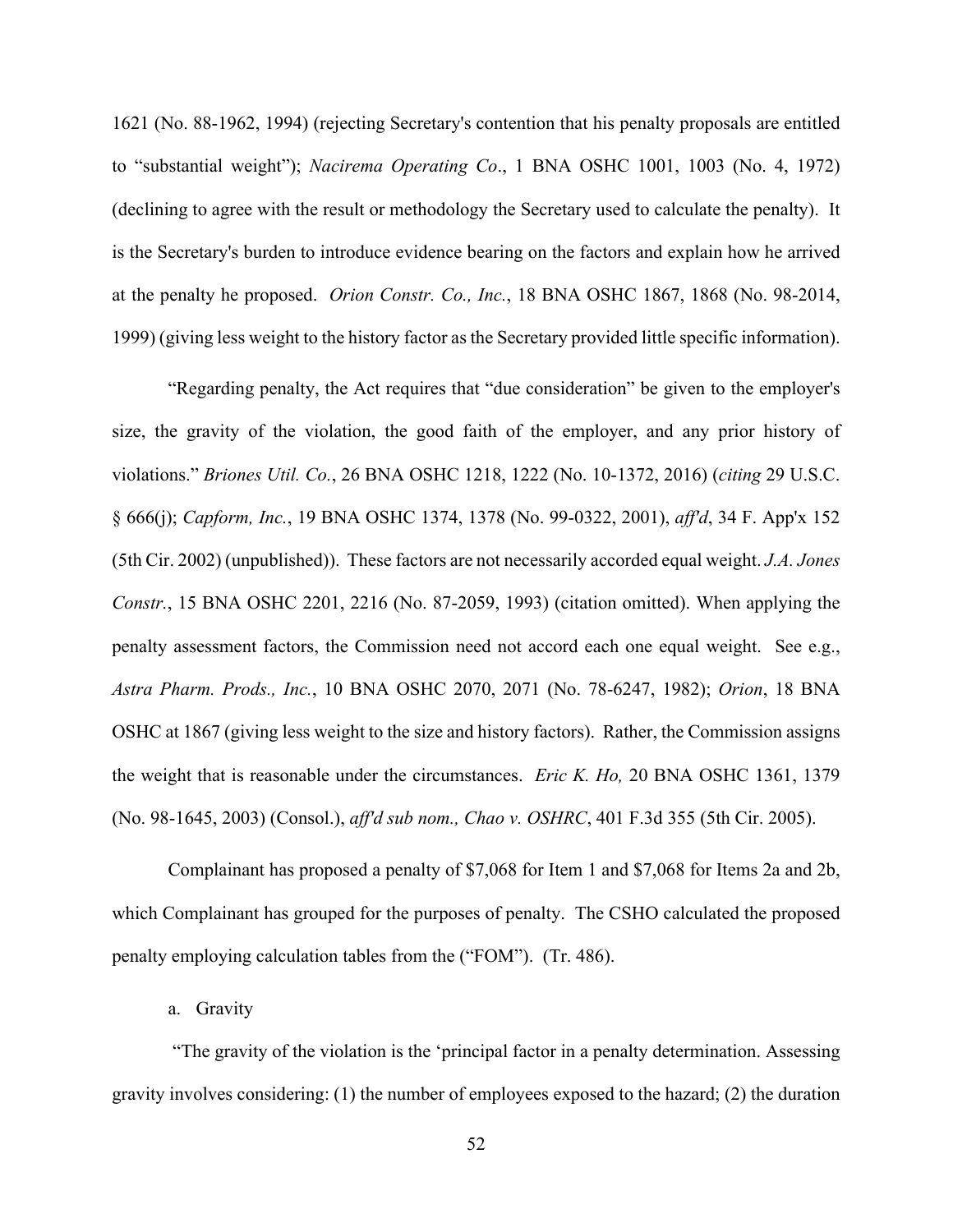of exposure; (3) whether any precautions have been taken against injury; (4) the degree of probability that an accident would occur; and (5) the likelihood of injury. *See e.g.*, *Capform, Inc.*, 19 BNA OSHC 1374, 1378 (No. 99-0322, 2001), *aff'd*, 34 F. Appx. 152 (5th Cir. 2002) (unpublished). *See also Ernest F. Donley's Son, Inc.*, 1 BNA OSHC 1186 (No. 43, 1973) (viewing gravity as the probability of an accident's occurrence and the extent of exposure). "A lack of injuries is not a measure for determining gravity or any other penalty factor." *Altor Inc.*, 23 BNA OSHC 1458, 1468 (No. 99-0958, 2011), *aff'd* 498 F. Appx. 145 (3d Cir. 2012) (unpublished).

For Citation 1, Item 1, the CSHO determined the severity to be high because of [Redacted]' "fall of approximately 15 feet 9 inches on to a hard surface and especially considering that there was a traumatic brain injury …." (Tr. 483-84; Ex. C-27 at 1). He considered the probability to be "lesser" because of the duration of the exposure. (*Id*.). This resulted in the CSHO assessing the gravity of the violation as "moderate".<sup>[26](#page-52-0)</sup> (Ex. C-27 at 1).

For Citation 1, Item 2a, the CSHO determined the severity to be high because a fall from a scaffold or aerial lift could lead to death or permanent disability. (Tr. 487-88; Ex. C-27 at 5). He determined the probability was lesser based on the "short" duration of the exposure. (Tr. 488; Ex. C-27 at 6). This resulted in the CSHO assessing the gravity of the violation as "moderate". (Ex. C-27.

### b. Size

The gravity factor focuses on treating violations of similar quality and severity alike. In contrast, the other three factors—size, history, and good faith—require consideration of circumstances pertaining specifically to the cited employer. The Commission frequently relies on

<span id="page-52-0"></span><sup>&</sup>lt;sup>26</sup> The CSHO clarified that using the tables in the FOM he inputs the "severity" and "probability" and the FOM determines the "gravity." (Tr. at 483).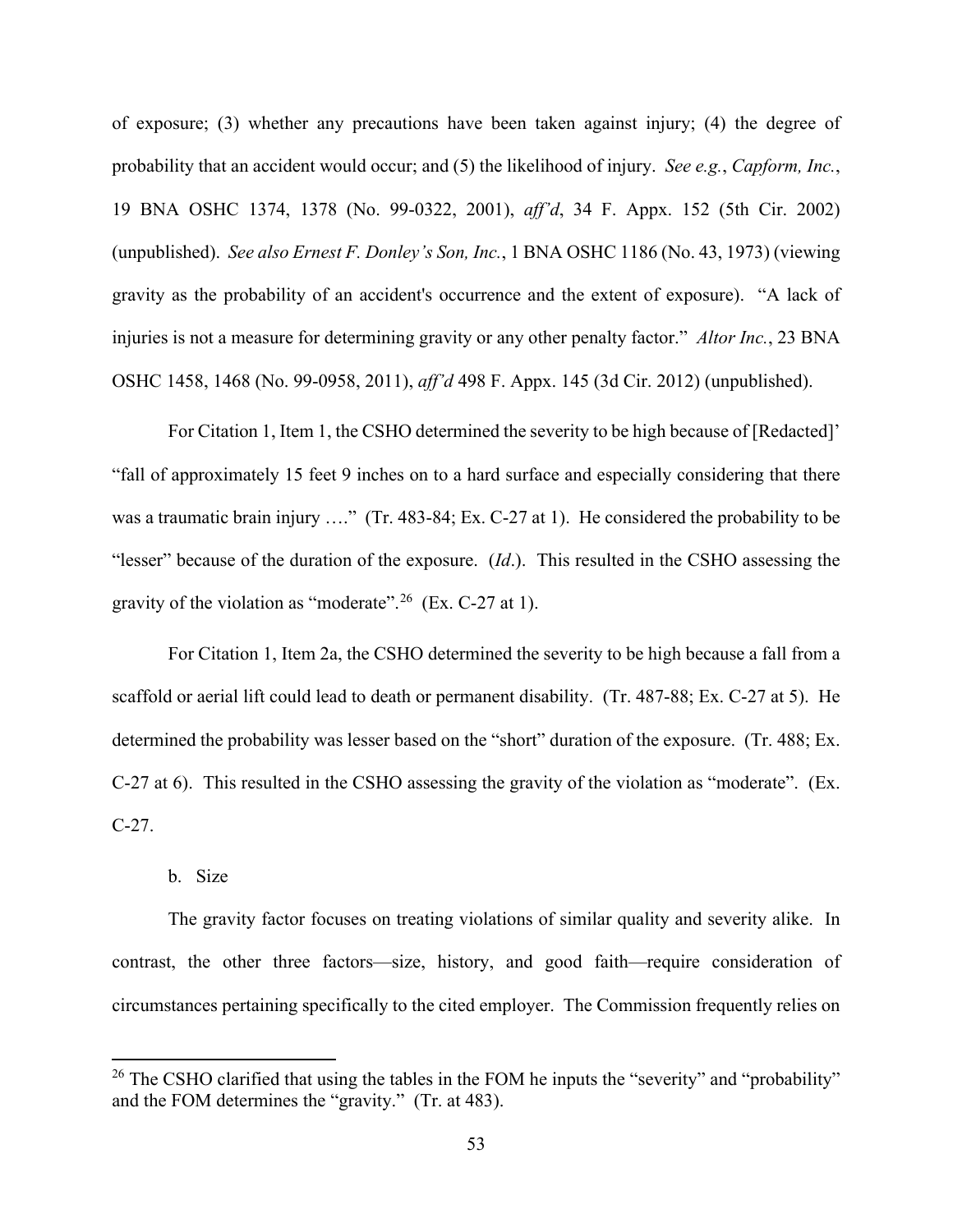the number of employees to evaluate the merits of altering a penalty for size. The Commission has viewed the size factor as "an attempt to avoid destructive penalties" that would unjustly ruin a small business. *Intercounty Constr. Corp.*, 1 BNA OSHC 1437, 1439 (No. 919, 1973), *aff'd,* 522 F.2d 777 (4th Cir. 1975). This concern for small businesses must be tempered with the need to achieve compliance with applicable safety standards. *Atlas Roofing Co. v. OSHRC,* 518 F.2d 990, 1001 (5th Cir.1975) (OSHA penalties are meant to "inflict pocket-book deterrence"), *aff'd*, 430 U.S. 442 (1977). Respondent received no reduction in the penalties for its size because it employs over 250 employees. (Tr. 486; C-27 at 1, 6, & 8).

### **c. History**

The next statutory consideration, history, examines an employer's full prior citation history, not just prior citations of the same standard. *Orion*, 18 BNA OSHC at 1868; *Manganas Painting Co.*, 21 BNA OSHC 2043, 2055 (No. 95-0103, 2007) (Consol.) (history includes prior uncontested citations). For all violations, Respondent received a 10% reduction based on its citation history. (Tr. 485-86).

## **d. Good Faith**

As to the final factor, good faith, this entails assessing an employer's health and safety program, its commitment to job safety and health, its cooperation with OSHA, and its efforts to minimize any harm from the violation. *Monroe Drywall Constr., Inc*., 24 BNA OSHC 1209, 1211 (No. 12-0379, 2013); *Nacirema,* 1 BNA OSHC at 1002. For all violations, the CSHO applied a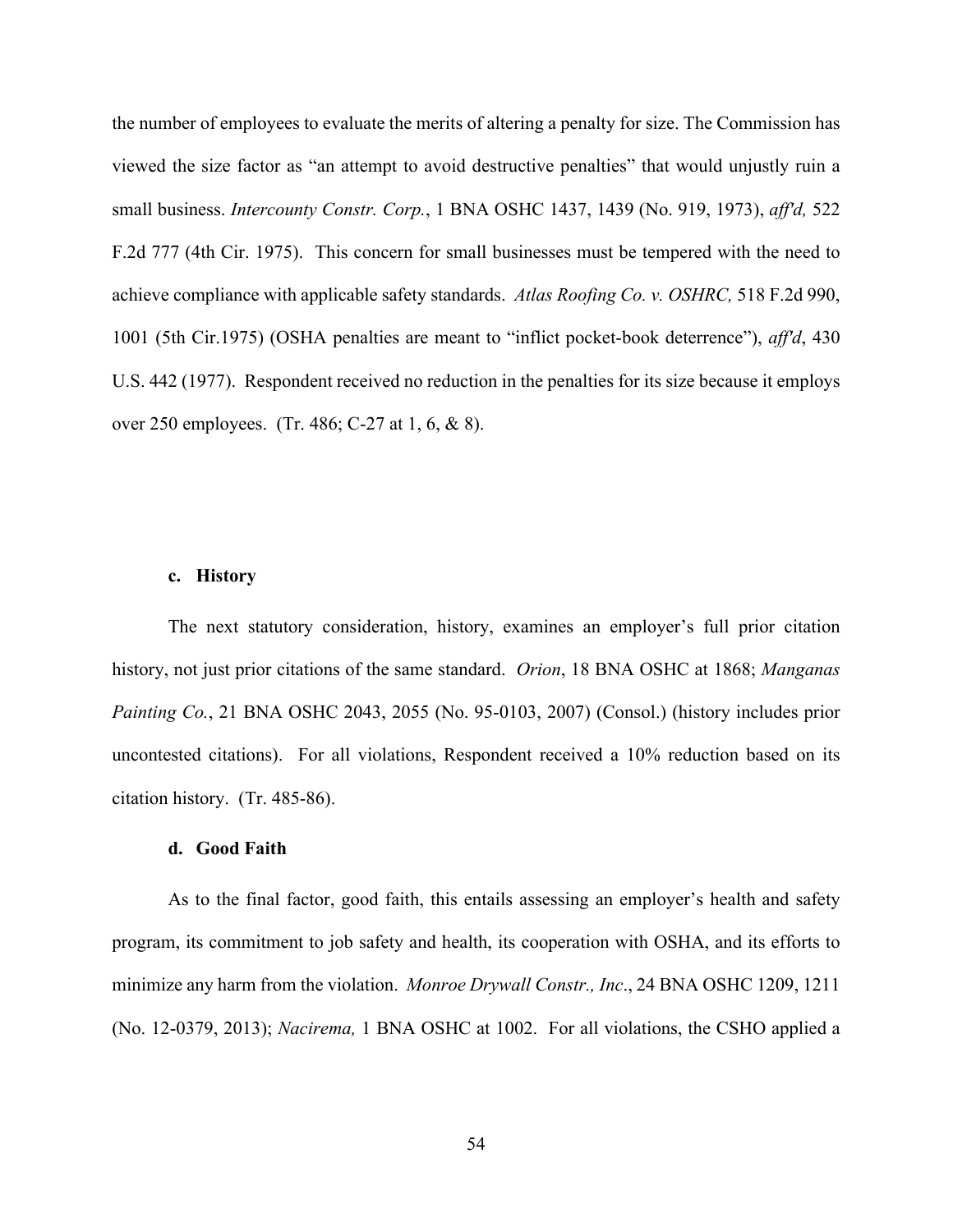15% good faith reduction because Respondent "had a safety and health management system in place" but there were "minor deficiencies." (Tr. 485).

For Citation1, Item 1, the Court agrees with Complainant's assessment for the proposed penalty. The record does not disclose exactly how many employees Respondent employs, but with at least 250 employees (Tr. 486), Respondent is a large employer and has not demonstrated any warranted reduction for size. Complainant has applied a reduction based on Respondent's good faith and history. As to gravity, the record shows Respondent had an inspection program in place, but it failed to uncover the opening through which [Redacted] fell, resulting in severe injuries. The gravity of the violation was thus accurately categorized as moderate. The Court therefore assesses the proposed penalty of \$7,068 for Citation 1, Item 1.

Complainant grouped Citation 1, Items 2a and 2b for purposes of penalty. For Item 2a, the Court agrees with Complainant's assessment. The record shows Respondent provided scaffold training but, as the Court found, it was not provided by an individual qualified to provide it. This led to Respondent's employees being trained in the requisite subject matter, but deficiently so. The gravity of the violation was accurately categorized as moderate. The Court vacated Item 2b and found Respondent provided the required training to its employees. Thus, the Court finds some reduction in penalty is warranted. Based on the vacatur of Citation 1, Item 2b and the lesser probability and moderate gravity ratings assigned by OSHA to Citation 1, Item 2a, the Court finds a one-third reduction in the assessed penalty is warranted. Therefore, the Court will assess a penalty of \$4,712 for Citation 1, Item 2a.

55